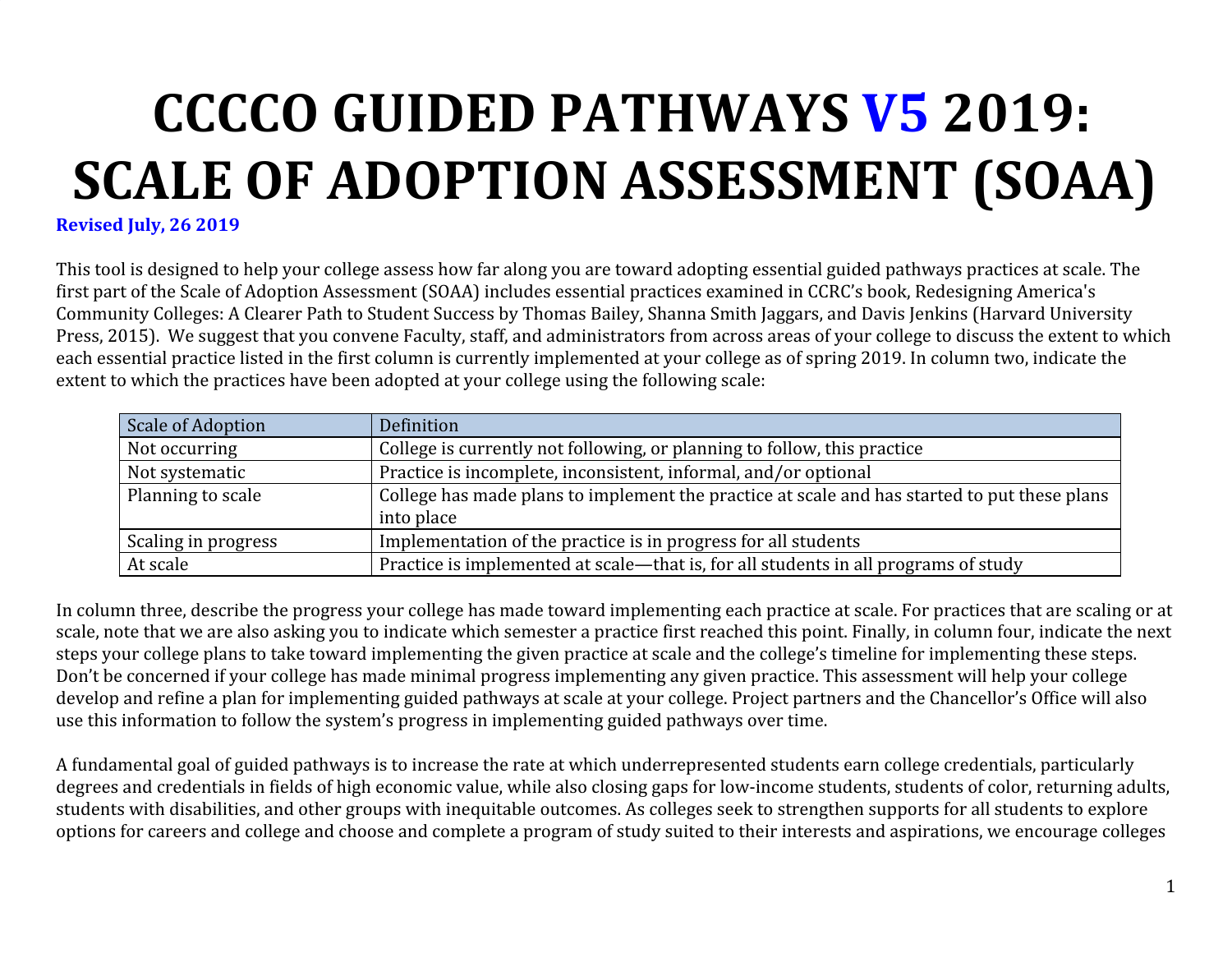to critically examine each practice to think about how the college is serving students who have been historically underrepresented and/or underserved in higher education.

The SOAA was recently updated to include "Equity Considerations" in each practice area so that your pathways team can discuss and articulate connections between the college's pathways reforms and equity goals. Your team does not need to answer all of these questions as part of the SOAA process and they are not intended to be used as "assessments." Also, don't be concerned if your college has had minimal discussion and/or efforts related to any given question. We hope the questions help initiate or advance conversations about whether and how institutional practices are having differential impact on historically underserved groups and how your college can leverage your pathways work to close equity gaps by identifying and addressing causes of inequity, removing systemic barriers, and focusing design decisions and resource allocation in ways that more effectively address the needs of underserved groups. In doing so, you may want to include details about how the college is addressing these concerns in the "progress to date" and/or "next steps/timeline" column.

As your team completes the SOAA, please refer to the equity consideration questions to facilitate conversations about connections between the college's pathways and equity efforts. Please submit the initial SOAA via email to the Chancellor's Office by April 30, 2019. A certified version within the NOVA system should be submitted by September 30, 2019. For the initial submission or more information about the SOAA, please email [guidedpathwaysinfo@cccco.edu.](mailto:guidedpathwaysinfo@cccco.edu)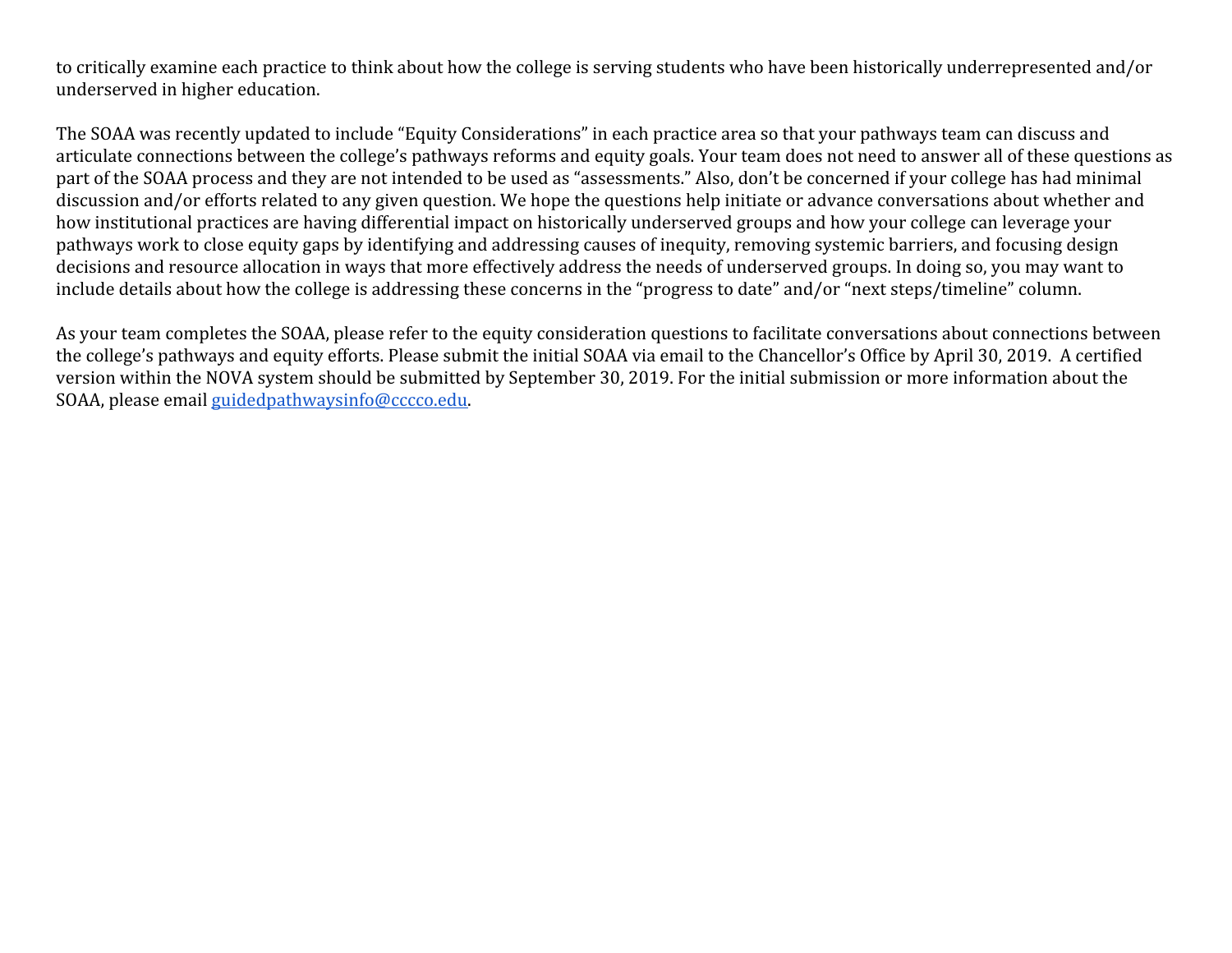## **Pillar 1- Clarify the Path**

| <b>Guided Pathways</b><br><b>Essential Practices</b>                                                                                                                                     | Scale of<br>Adoption<br>at Our College                                                                              | Progress to Date Implementing Practice<br>(If Scaling in Progress or At Scale, please<br>indicate which term (e.g., fall 2015) the<br>college first reached this point)                                                                                                                                                                                                                                                                                                                                                   | Next Steps Toward Implementing Practice at Scale &<br>Timeline                                                                                                                                                                                                                                                                                                                                                                                                                                                                                                                                                                           |
|------------------------------------------------------------------------------------------------------------------------------------------------------------------------------------------|---------------------------------------------------------------------------------------------------------------------|---------------------------------------------------------------------------------------------------------------------------------------------------------------------------------------------------------------------------------------------------------------------------------------------------------------------------------------------------------------------------------------------------------------------------------------------------------------------------------------------------------------------------|------------------------------------------------------------------------------------------------------------------------------------------------------------------------------------------------------------------------------------------------------------------------------------------------------------------------------------------------------------------------------------------------------------------------------------------------------------------------------------------------------------------------------------------------------------------------------------------------------------------------------------------|
| <b>Equity Considerations in Area 1:</b><br>higher education?<br>$\bullet$<br>students, etc.)?                                                                                            |                                                                                                                     | How could the college ensure that access to and use of this information is equitable for students who have been historically<br>underrepresented and/or underserved in higher education (e.g., racial/ethnic minority students, lower-income students,<br>differences in earnings potential between related certificates and degrees and across levels of educational attainment?                                                                                                                                         | • Are the college's website and program pages easy to navigate and understand for students and families without prior experience with<br>first-generation students, students with disabilities, indigenous students, formerly incarcerated students, veterans, undocumented<br>How are financial costs, potential debt, and economic benefits of program completion (including high school to program-relevant<br>regional employment, projected earnings, and transfer outcomes) made clear for prospective students? Do program websites clarify                                                                                       |
| <b>1A. META MAJORS:</b>                                                                                                                                                                  | $\Box$ Not                                                                                                          | Progress to date:                                                                                                                                                                                                                                                                                                                                                                                                                                                                                                         | <b>Next Steps and Timeline for Implementing Next</b>                                                                                                                                                                                                                                                                                                                                                                                                                                                                                                                                                                                     |
| Programs are organized<br>and marketed in broad<br>career-focused academic<br>and communities or<br>"Meta Majors". (Note:<br>This practice was added<br>to the SOAA in February<br>2019) | occurring<br>X Not<br>systematic<br>$\Box$ Planning to<br>scale<br>$\Box$ Scaling in<br>progress<br>$\Box$ At scale | 1. Spring 2019 Meta Majors:<br>Provided workshops by three<br>experts in the field (Rob<br>Johnstone, Maria Hesse, and<br>Camille Newton).<br>2. Invited participation in a Meta<br>Majors review survey and offered<br>numerous Meta Major Card Swap<br><b>Professional Development</b><br>Workshops through Chairs &<br>Directors meeting, Faculty Senate,<br>Curriculum Committee as well as<br>across campus, with high school<br>students visiting the College, and<br>in several classes with existing<br>students. | Steps:<br>AY 2019-2020<br>a. Review the data from the Meta Major card swap<br>activity, college survey, degree maps and RPI<br>analysis for commonalities and narrow down to<br>5-7 Meta Major options.<br>b. Solicit feedback on Meta Majors from CSUSM<br>and District high schools.<br>c. Present Meta Major options, campus provided<br>feedback and confirm official Meta Majors.<br>d. Create marketing materials and an<br>information/education campaign to inform<br>students, Faculty, staff, and community about<br>Meta Majors in both English and Spanish.<br>(Strategic Enrollment Management Plan - A2.1)<br>AY 2020-2021 |
|                                                                                                                                                                                          |                                                                                                                     |                                                                                                                                                                                                                                                                                                                                                                                                                                                                                                                           | a. Launch Meta Majors.                                                                                                                                                                                                                                                                                                                                                                                                                                                                                                                                                                                                                   |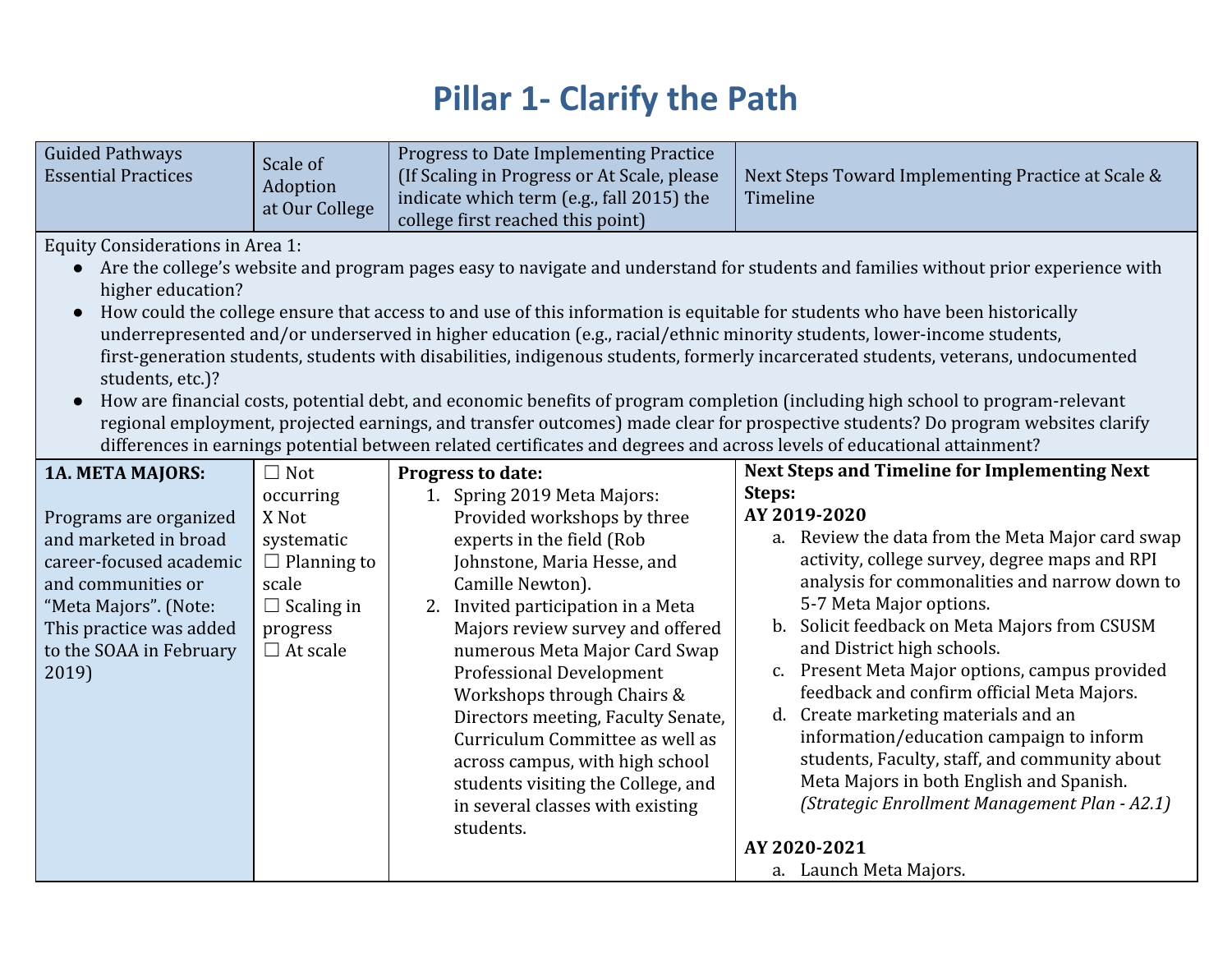|                                                                                                                                                                                                                                                                                |                                                                                                                                   | 3. Entered all data from Meta Major<br>Card Swap into a spreadsheet to<br>review for commonalities.<br>Term, if at scale or scaling:                                                                                                                                                                                                                                                                                                                                                                                                                                                                                                                                                                                                                          | b. Connect Support Services to Meta Majors in a<br>systematic fashion. For example, Meta Major<br>leads for tutoring, counseling, basic skills, etc<br>make it easier for students to connect with the<br>appropriate person for help.<br>Complete a data audit that identifies key<br>c.<br>data/momentum points for our students and<br>use to reevaluate our Meta Majors (ex. exit<br>survey - why students withdraw from Meta<br>Majors, don't re-enroll, what worked to help<br>completion).                                                                                                                                                                                                                                                                                                                                                                                                                                  |
|--------------------------------------------------------------------------------------------------------------------------------------------------------------------------------------------------------------------------------------------------------------------------------|-----------------------------------------------------------------------------------------------------------------------------------|---------------------------------------------------------------------------------------------------------------------------------------------------------------------------------------------------------------------------------------------------------------------------------------------------------------------------------------------------------------------------------------------------------------------------------------------------------------------------------------------------------------------------------------------------------------------------------------------------------------------------------------------------------------------------------------------------------------------------------------------------------------|------------------------------------------------------------------------------------------------------------------------------------------------------------------------------------------------------------------------------------------------------------------------------------------------------------------------------------------------------------------------------------------------------------------------------------------------------------------------------------------------------------------------------------------------------------------------------------------------------------------------------------------------------------------------------------------------------------------------------------------------------------------------------------------------------------------------------------------------------------------------------------------------------------------------------------|
| <b>1B. PROGRAMS</b><br><b>DESIGNED FOR</b><br><b>CAREERS/FUTURE</b><br><b>EDUCATION:</b><br>Every Program is well<br>designed to guide and<br>prepare students to<br>enter employment and<br>further education in<br>fields of importance to<br>the college's service<br>area. | $\Box$ Not<br>occurring<br>X Not<br>systematic<br>$\Box$ Planning to<br>scale<br>$\Box$ Scaling in<br>progress<br>$\Box$ At scale | Progress to date:<br>1. Occupations were identified on all<br>Program Maps.<br>2. Region 10 Deputy Sector<br>Navigators are assessing the<br>career fields in this region and<br>coordinating their efforts with<br>our Director of Strategic<br>Partnerships and our regional<br>database.<br>3. Re-engaged the Instructional<br>Planning Council to converse with<br>program originators and to vet<br>new program requests to fit with<br>career regional needs, mission<br>and goals. (Strategic Enrollment<br>Management Plan - A1.4)<br>4. Included Career information &<br>Knowledge, Skills & Abilities<br>(KSA) in new Program Review<br>Process.<br>Piloted the 'Completion<br>5.<br>Academy:' a workshop to bring<br>Faculty, Counselors and staff | <b>Next Steps and Timeline for Implementing Next</b><br>Steps:<br>AY 2019-2020<br>a. Develop a Career Development Continuum for<br>students using momentum points.<br>Adopt Bakersfield Mapper or post wages for all<br>b.<br>occupations on department websites.<br>Provide all disciplines, annually, with<br>$c_{\cdot}$<br>substantial research in career and workforce<br>labor market development of regional<br>resources<br>d. Instructional Planning Council to implement a<br>refined "new program process." (Strategic<br>Enrollment Management Plan - A1.4)<br>Disseminate job placement assistance services<br>e.<br>to all students.<br>Differentiate (on the web and in other formats)<br>pathways that lead directly to employment and<br>those that provide skills that are beneficial in a<br>given career.<br>Offer two cohorts in pre-apprenticeship (one<br>g.<br>with incarcerated population). Identify new |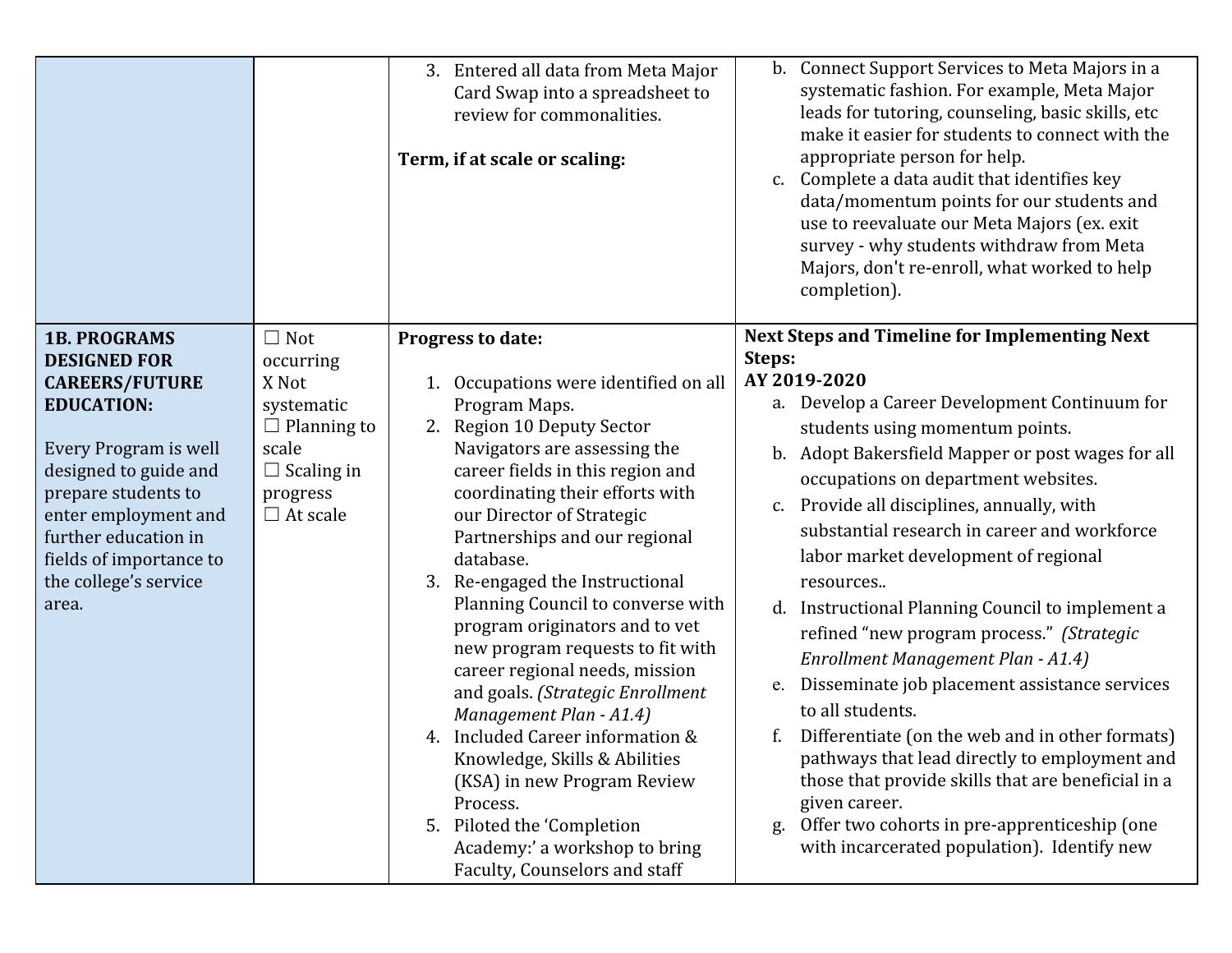| together to create<br>packaged/blocked awards that<br>will assist in student completion<br>and have Work Based Learning<br>(WBL) opportunities embedded<br>within them.<br>6. New block schedules were<br>created for Career Technical<br>Education programs to make<br>completion easier for students (in<br>one year or less).<br>Term, if at scale or scaling: | instructors to expand the program. Present data<br>to Guided Pathways in the fall of 2019.<br>h. Create a strategic plan to launch new<br>apprenticeship program approved through the<br>local curriculum process. Present plan to<br>Guided Pathways in the fall of 2019. (Strategic<br>Enrollment Management Plan - A1.4)<br>Offer one additional certificate/program to a<br>new incarcerated population. Present data to<br>Guided Pathways in fall of 2019.<br>Discuss possibilities for a structured plenary<br>geared toward connecting programs to industry<br>KSAs, WBL, and local labor market information.                                                                                                                |
|-------------------------------------------------------------------------------------------------------------------------------------------------------------------------------------------------------------------------------------------------------------------------------------------------------------------------------------------------------------------|--------------------------------------------------------------------------------------------------------------------------------------------------------------------------------------------------------------------------------------------------------------------------------------------------------------------------------------------------------------------------------------------------------------------------------------------------------------------------------------------------------------------------------------------------------------------------------------------------------------------------------------------------------------------------------------------------------------------------------------|
|                                                                                                                                                                                                                                                                                                                                                                   | (Strategic Enrollment Management Plan - A1.4)<br>AY 2020-2021<br>a. Integrate Career Development Continuum into<br>the overall processes at the College (including<br>onboarding).<br>b. Provide marketing materials for programs that<br>include: occupations and wages, labor market<br>information, and lists of potential<br>careers/majors achievable by discipline (and<br>possible Meta Major). (Strategic Enrollment<br>Management Plan - A2.1)<br>c. Develop a process for programs to meet<br>biannually with colleagues from MiraCosta and<br>UC/CSU to review curriculum, career, needs, etc.<br>d. Offer two new cohorts in pre-apprenticeship.<br>Present data to Guided Pathways in the fall of<br>2019 with results. |
|                                                                                                                                                                                                                                                                                                                                                                   | e. Launch a new apprenticeship program through<br>Strategic plan and approve through division of<br>apprenticeship standards and Chancellor's                                                                                                                                                                                                                                                                                                                                                                                                                                                                                                                                                                                        |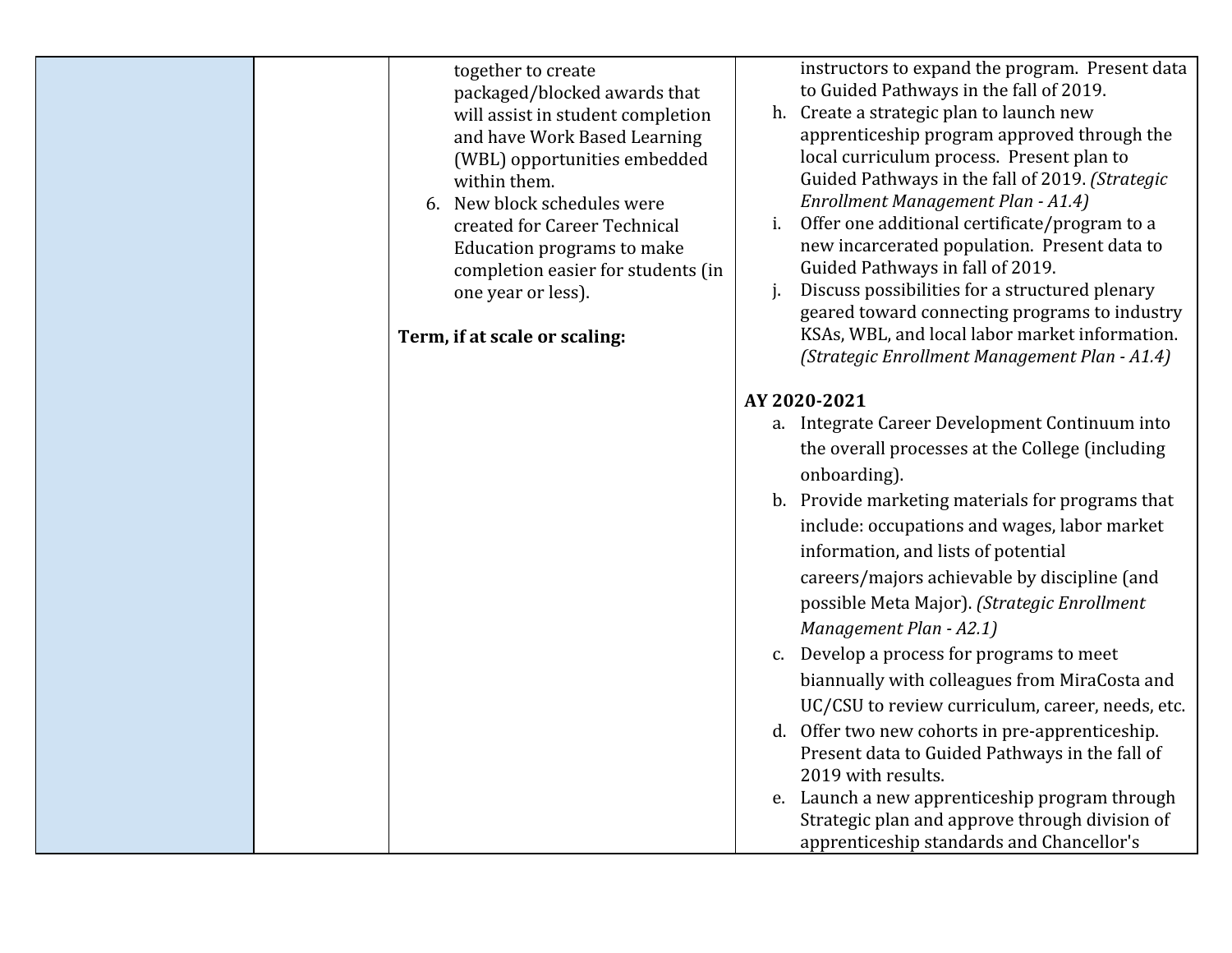|                                                                                                                                                                                                           | $\Box$ Not                                                                                             |                                                                                                                                                                                                                                                                                                                                                                                                                                                                                                                                                                                                                                                                                                    | Office. Present plan to Guided Pathways in the<br>fall of 2020.<br>Offer one additional certificate/program to a<br>new incarcerated population. Present data to<br>Guided Pathways in the fall 2020 with results.<br><b>Next Steps and Timeline for Implementing Next</b>                                                                                                                                                                                                                                                                                                                                                                                                                                                                                                                                                                                                                                                                              |
|-----------------------------------------------------------------------------------------------------------------------------------------------------------------------------------------------------------|--------------------------------------------------------------------------------------------------------|----------------------------------------------------------------------------------------------------------------------------------------------------------------------------------------------------------------------------------------------------------------------------------------------------------------------------------------------------------------------------------------------------------------------------------------------------------------------------------------------------------------------------------------------------------------------------------------------------------------------------------------------------------------------------------------------------|---------------------------------------------------------------------------------------------------------------------------------------------------------------------------------------------------------------------------------------------------------------------------------------------------------------------------------------------------------------------------------------------------------------------------------------------------------------------------------------------------------------------------------------------------------------------------------------------------------------------------------------------------------------------------------------------------------------------------------------------------------------------------------------------------------------------------------------------------------------------------------------------------------------------------------------------------------|
| <b>1C. COLLEGE WEBSITE</b><br><b>DESIGNED FOR</b>                                                                                                                                                         | occurring                                                                                              | Progress to date:                                                                                                                                                                                                                                                                                                                                                                                                                                                                                                                                                                                                                                                                                  | Steps:<br>AY 2019-2020                                                                                                                                                                                                                                                                                                                                                                                                                                                                                                                                                                                                                                                                                                                                                                                                                                                                                                                                  |
| <b>CAREERS/FUTURE</b><br><b>EDUCATION:</b><br>Detailed information is<br>provided on the college's<br>website on the<br>employment and further<br>education opportunities<br>targeted by each<br>program. | x Not<br>systematic<br>$\Box$ Planning to<br>scale<br>$\Box$ Scaling in<br>progress<br>$\Box$ At scale | 1. Program Maps have information<br>on careers and skills, and<br>planning occurring to populate<br>the website.<br>2. Information on some career<br>opportunities are listed.<br>3. The Career Center website has<br>links to multiple tools for student<br>use.<br>4. Engaged the contractor Civilian to<br>review/redesign the Top 20<br>websites with a student-first<br>approach.<br>5. Engaged new process for<br>promotion of Palomar College<br>Academic Opportunities in an<br>integrated campaign (with an<br>inclusion of Career Technical<br>Education related programs).<br>Joined Bakersfield pathway<br>6.<br>mapper.<br>7. SiteImprove has been<br>implemented and reports sent to | a. Post information pertaining to the total cost of<br>attending Palomar College on the website to<br>ensure students understand the cost of their<br>education.<br>b. Front face a welcoming statement on the<br>website for all students, including<br>underrepresented, formerly incarcerated, and<br>undocumented students.<br>c. Create a method to provide appropriate grade<br>level language and translation options on the<br>website. (Strategic Enrollment Management<br>$Plan - A2.2)$<br>d. Establish a consistent format for all website<br>pages (i.e ensure department hours are on a<br>standard page).<br>Arrange all websites for accessibility and use<br>e.<br>consistent institutional language.<br>Create an Enrolled Student Profile that analyzes<br>historical admissions data to support<br>enrollment management projects and help<br>ensure equitable access to enrollment for<br>disproportionately impacted populations. |
|                                                                                                                                                                                                           |                                                                                                        | site owners.<br>Term, if at scale or scaling:                                                                                                                                                                                                                                                                                                                                                                                                                                                                                                                                                                                                                                                      | (Strategic Enrollment Management Plan - A3.1),<br>(Equity Plan)<br>Identify sources of disproportionately impacted<br>g.<br>students who need access to Palomar College<br>and create a process to ensure the information<br>is being used by admissions and recruitment to                                                                                                                                                                                                                                                                                                                                                                                                                                                                                                                                                                                                                                                                             |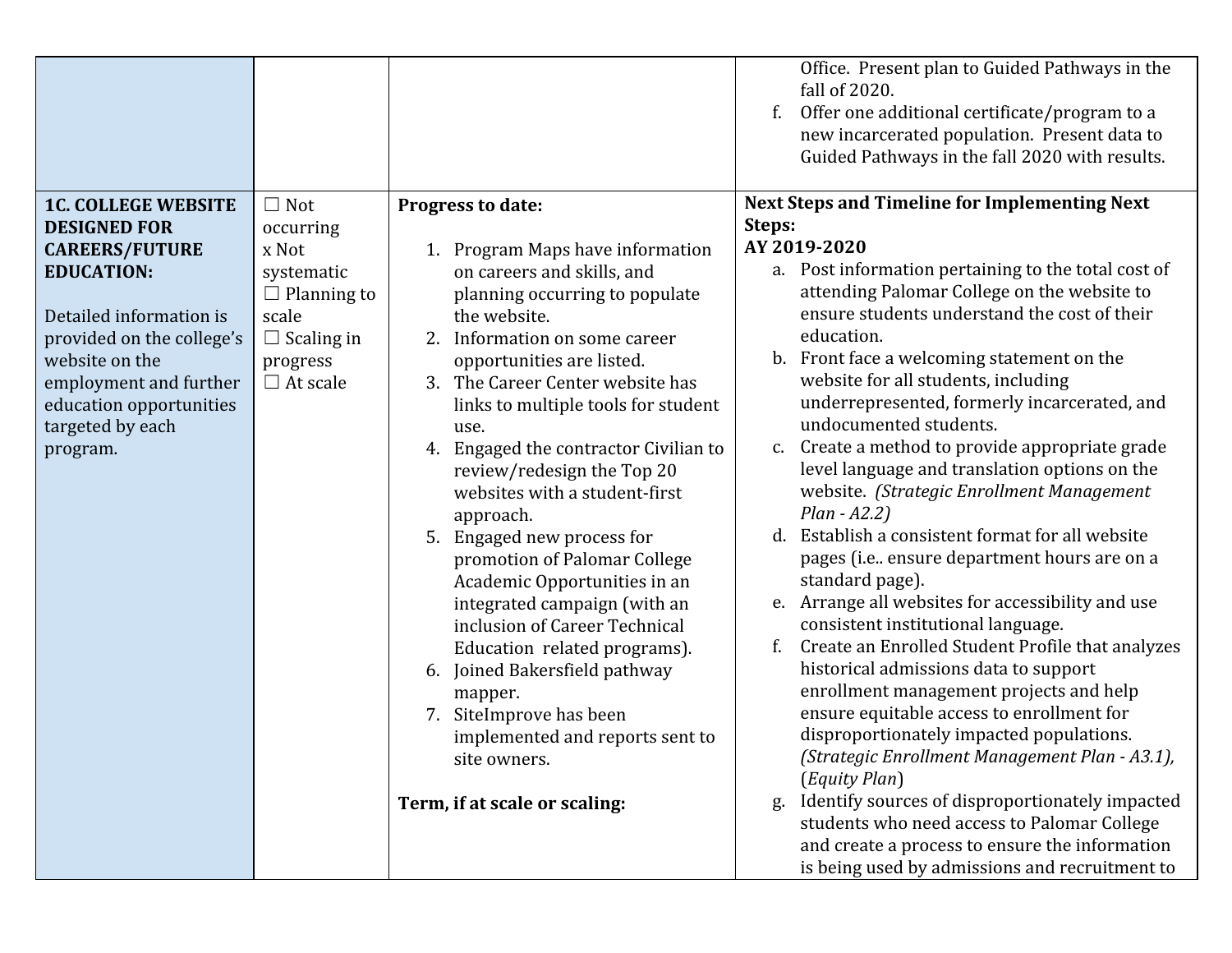|  |    | engage these DI students and support              |
|--|----|---------------------------------------------------|
|  |    | enrollment. (Equity Plan)                         |
|  |    | h. Create a process to ensure standardized        |
|  |    | admissions and on-boarding process                |
|  |    | instructions are available to students, parents   |
|  |    | (when applicable), employees and community        |
|  |    | members. Present our content in bilingual         |
|  |    | formats to address language barriers. (Strategic  |
|  |    | Enrollment Management Plan - A2.1), (Equity       |
|  |    | $Plan$ )                                          |
|  | i. | Create an internal and external culture of        |
|  |    | customer service ensuring that staff (or person   |
|  |    | with first contact on the phone) are trained in   |
|  |    | customer service. Provide a "warm hand-off."      |
|  |    | Complete student enrollment experience project    |
|  |    | with Civilian (as part of Strong Workforce.       |
|  |    | Regional Plan) and update website as needed.      |
|  |    | (Strategic Enrollment Management Plan - A3.1)     |
|  |    | k. Present Work Based Learning, Job Placement     |
|  |    | Assistance, and Employer Assessment               |
|  |    | information on the website in an accessible       |
|  |    | location.                                         |
|  |    | l. Disseminate inclusive marketing materials that |
|  |    | visually represent our student demographic for    |
|  |    | online programs and opportunities to target       |
|  |    | high school students and working adults.          |
|  |    | (Strategic Enrollment Management Plan - A1.1,     |
|  |    | $A1.3, A2.1$ ).                                   |
|  |    |                                                   |
|  |    | AY 2020-2021                                      |
|  |    | a. Earmark a process for Program Review and       |
|  |    | Planning to verify that program websites are up   |
|  |    | to date on career information and Program         |
|  |    | Maps. (Strategic Enrollment Management Plan -     |
|  |    | A2.1)                                             |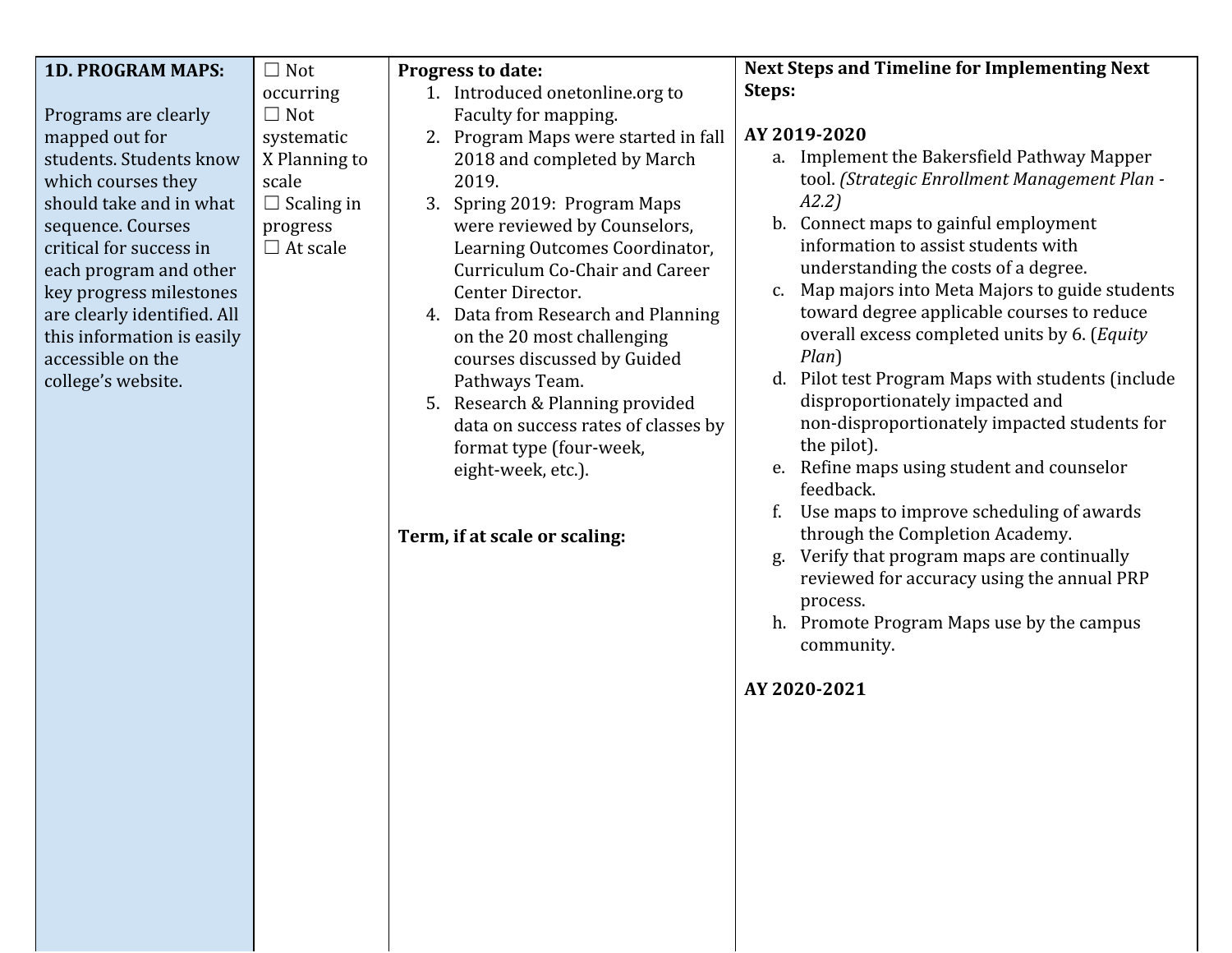| <b>1E. AB705-MATH</b><br><b>ALIGNED TO</b><br><b>PROGRAM:</b><br>Required math courses<br>are appropriately<br>aligned with the<br>student's field of study<br>(Note: This essential<br>practice was moved<br>from Area 2) | $\Box$ Not<br>occurring<br>$\Box$ Not<br>systematic<br>X Planning to<br>scale<br>$\Box$ Scaling in<br>progress<br>$\Box$ At scale | <b>Progress to date:</b><br>1. In 2018-2019 the Mathematics<br>Department developed and<br>refined a course sequence chart.<br>This chart may be revised once<br>the College decides on its Meta<br>Majors. Math Faculty, Counselors,<br><b>Administrators and Students</b><br>reviewed the chart and provided<br>input. | <b>Next Steps and Timeline for Implementing Next</b><br>Steps:<br>AY 2019-2020<br>a. Align math sequence to Meta Majors.<br>AY 2020-2021 |
|----------------------------------------------------------------------------------------------------------------------------------------------------------------------------------------------------------------------------|-----------------------------------------------------------------------------------------------------------------------------------|--------------------------------------------------------------------------------------------------------------------------------------------------------------------------------------------------------------------------------------------------------------------------------------------------------------------------|------------------------------------------------------------------------------------------------------------------------------------------|
|                                                                                                                                                                                                                            |                                                                                                                                   | Term, if at scale or scaling:                                                                                                                                                                                                                                                                                            |                                                                                                                                          |

### **Pillar 2- Enter the Path**

| Guided Pathways<br><b>Essential Practices</b> | Scale of<br>Adoption<br>at Our College | Progress to Date Implementing Practice<br>(If Scaling in Progress or At Scale, please)<br>indicate which term (e.g., fall 2015) the<br>college first reached this point) | Next Steps Toward Implementing Practice at Scale &<br>Timeline |
|-----------------------------------------------|----------------------------------------|--------------------------------------------------------------------------------------------------------------------------------------------------------------------------|----------------------------------------------------------------|
|-----------------------------------------------|----------------------------------------|--------------------------------------------------------------------------------------------------------------------------------------------------------------------------|----------------------------------------------------------------|

Equity Considerations in Area 2:

- Does the college assess whether historically underrepresented and high needs students are disproportionately enrolled in programs that lead to lower remuneration careers? Has the college considered how it can help underrepresented students raise their educational and career expectations while at the same time meeting their more immediate economic needs?
- For critical program courses, does the college disaggregate enrollment, pass rate, and subsequent success data by student characteristics? What strategies has the college used to improve overall student success in these courses?
- Does the college proactively partner with feeder high schools that serve predominantly underrepresented and high needs students to help students explore academic and career interests and develop viable plans for college? Are dual enrollment opportunities made available to high school students who are deemed "not yet college ready"? Is the college building bridges to high-opportunity college programs for students in adult basic skills programs?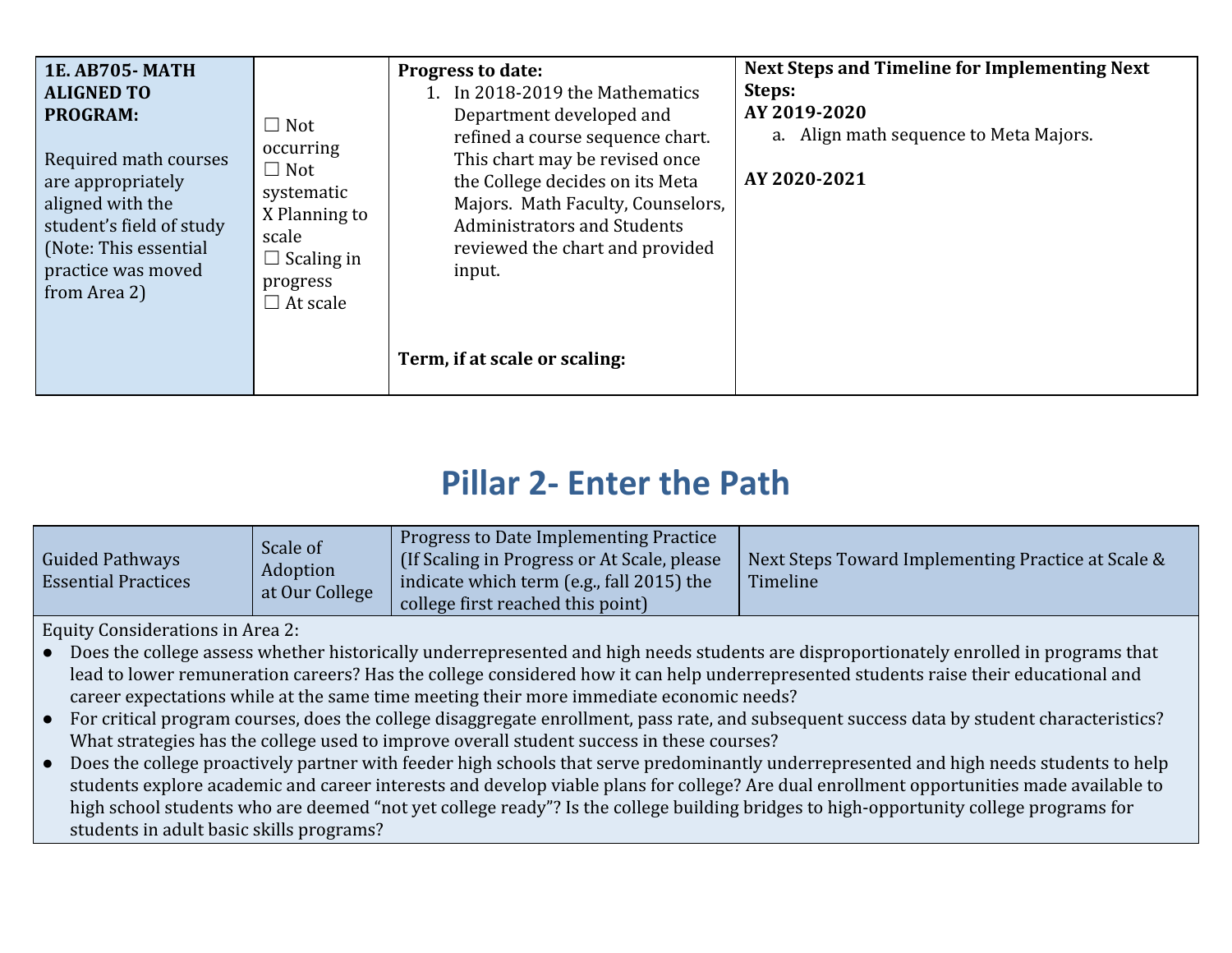|                                                                                                                                                                             |                                                                                                                                   |                                                                                                                                                                                                                                                                                                                                                                                                                                                                                                                                                                                                                                                                                                                                                                                                                                                                                                                            | <b>Next Steps and Timeline for Implementing Next</b>                                                                                                                                                                                                                                                                                                                                                                                                                                                                                                                                                                                                                                                                                                                                                                                                                                                                                                                                                                                                                                                                                                                                                                                                                                                                                                                                                                               |
|-----------------------------------------------------------------------------------------------------------------------------------------------------------------------------|-----------------------------------------------------------------------------------------------------------------------------------|----------------------------------------------------------------------------------------------------------------------------------------------------------------------------------------------------------------------------------------------------------------------------------------------------------------------------------------------------------------------------------------------------------------------------------------------------------------------------------------------------------------------------------------------------------------------------------------------------------------------------------------------------------------------------------------------------------------------------------------------------------------------------------------------------------------------------------------------------------------------------------------------------------------------------|------------------------------------------------------------------------------------------------------------------------------------------------------------------------------------------------------------------------------------------------------------------------------------------------------------------------------------------------------------------------------------------------------------------------------------------------------------------------------------------------------------------------------------------------------------------------------------------------------------------------------------------------------------------------------------------------------------------------------------------------------------------------------------------------------------------------------------------------------------------------------------------------------------------------------------------------------------------------------------------------------------------------------------------------------------------------------------------------------------------------------------------------------------------------------------------------------------------------------------------------------------------------------------------------------------------------------------------------------------------------------------------------------------------------------------|
| <b>2A. NEW STUDENT</b><br><b>CAREER EXPLORATION</b><br><b>&amp; ED PLAN:</b><br>Every new student is<br>helped to explore<br>career/college options,<br>choose a program of |                                                                                                                                   | <b>Progress to date:</b><br>1. Career assessment tool inventory<br>draft completed. This list<br>demonstrates what tools exist<br>and what features are available.<br>(Strategic Enrollment<br>Management Plan - A1.4)<br>2. Collaborated with San Diego                                                                                                                                                                                                                                                                                                                                                                                                                                                                                                                                                                                                                                                                   | Steps:<br>AY 2019-2020<br>a. Provide free career assessment to all students.<br>(Strategic Enrollment Management Plan - A1.4,<br>A2.1)<br>Identify students typically underrepresented<br>b.                                                                                                                                                                                                                                                                                                                                                                                                                                                                                                                                                                                                                                                                                                                                                                                                                                                                                                                                                                                                                                                                                                                                                                                                                                       |
| study, and develop a<br>full-program plan as<br>soon as possible.                                                                                                           | $\Box$ Not<br>occurring<br>$\Box$ Not<br>systematic<br>X Planning to<br>scale<br>$\Box$ Scaling in<br>progress<br>$\Box$ At scale | Workforce Partnership on career<br>assessment tools used at Vista<br>Unified and other high school<br>districts. (Strategic Enrollment<br>Management Plan - A1.4)<br>3. Arizona State University meeting<br>was set up to discuss piloting a<br>new Career Assessment Mobile<br>Application. (Strategic Enrollment<br>Management Plan - A1.4)<br>New Work-Based Learning<br>4.<br>Coordinators were hired and<br>integrated into the Guided<br>Pathways Team. (Strategic<br>Enrollment Management Plan -<br>A1.4)<br>5. New Job Developer hired to offer<br>all students job placement<br>assistance. (Strategic Enrollment<br>Management Plan - A1.4)<br>6. Discover Palomar events were<br>offered providing orientation,<br>academic planning and<br>registration assistance for new<br>students.<br>7. Discover Palomar students met<br>with counselors to develop<br>abbreviated or comprehensive<br>education plans. | and overrepresented in specific careers to<br>understand student experience (use data from<br>Institutional Research and Planning (IRP)).<br>(Strategic Enrollment Management Plan - A1.4)<br>Provide a media campaign/poster of historical<br>c.<br>stories of people who broke the<br>disproportionately represented barrier (e.g.<br>women in STEM, etc.). (Strategic Enrollment<br>Management Plan - A2.1)<br>Examine models for pre-enrollment advisors<br>d.<br>(i.e. Miami Dade). (Strategic Enrollment<br>Management Plan - A1.4)<br>Establish early career exploration opportunity<br>e.<br>for students with an emphasis on math and<br>English skills necessary for employment in the<br>student's field of interest. (Strategic Enrollment<br>Management Plan - A1.4), (Equity Plan)<br>Establish and implement a student engagement<br>plan for incoming students. This may include a<br>"caseload" model for ensuring students have an<br>identified counselor, peer mentor, faculty<br>advisor to contact with questions and for<br>support. (Strategic Enrollment Management<br>Plan - A2.1), (Equity Plan)<br>Create Student Intake Process: Use existing<br>g.<br>technology to solicit student needs information<br>from new applicants to allow early referral to<br>student support services including counseling,<br>disabled student resources, veteran services,<br>and other special programs. (Strategic |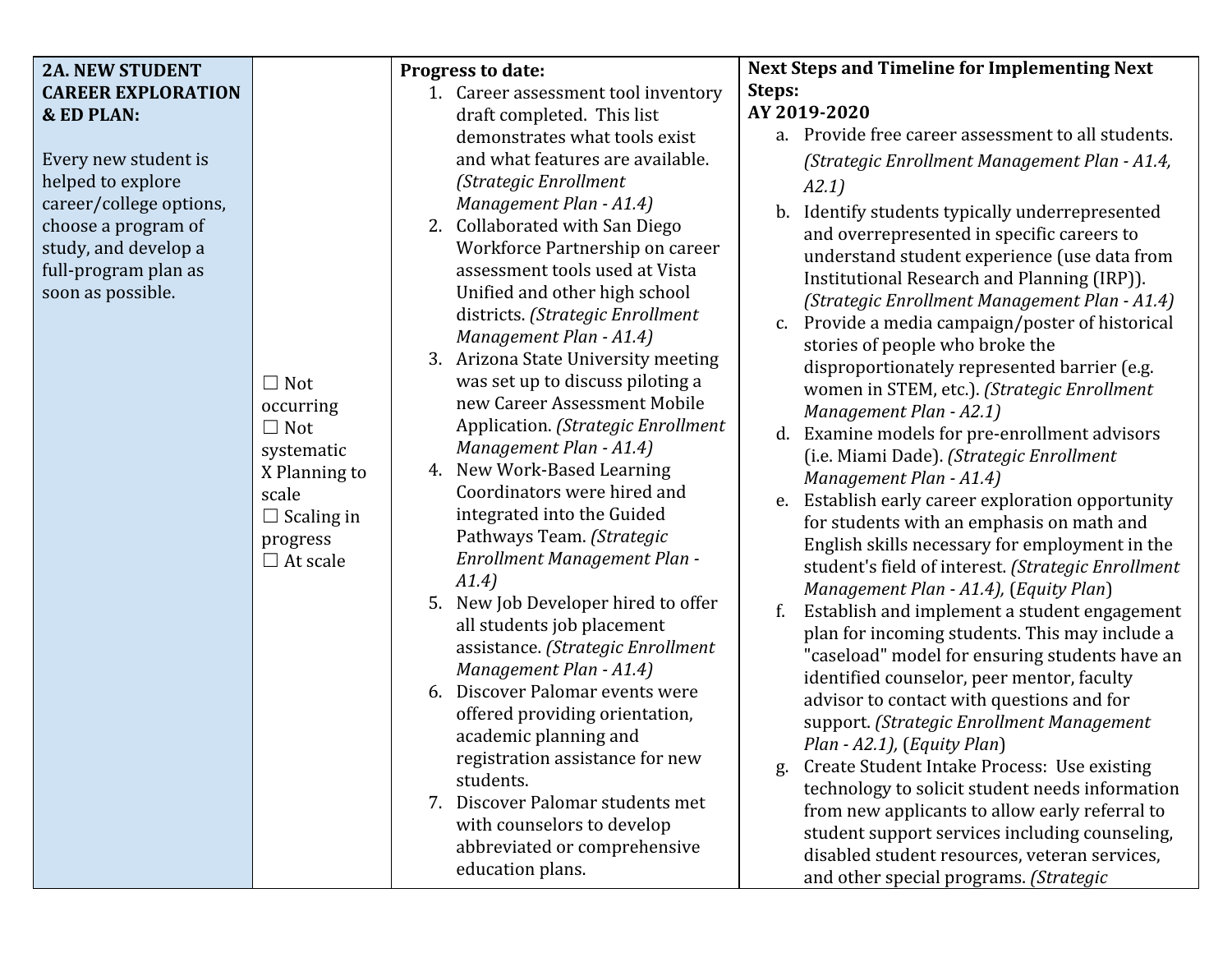| 8. Institutional Effectiveness<br>Partnership Initiative team<br>developed recommendations for<br>on-boarding and student support.<br>(Strategic Enrollment<br>Management Plan - A3.2)<br>Term, if at scale or scaling: | Enrollment Management Plan - A3.1, 3.2),<br>(Equity Plan).<br>h. Develop a recommendation for Faculty to<br>include career exploration language in their<br>course syllabi.<br>Create a recommendation for Faculty Senate to<br>i.<br>support requiring all new students complete a 1<br>unit career exploration course (Counseling<br>165).<br>Promote and implement online modules for<br>students in the following areas: how to prepare<br>for counseling, scheduling, learning transfer<br>information, and exploring resources for<br>success, utilizing career development and<br>exploration tools. (Strategic Enrollment<br>Management Plan - A1.3)<br>k. Provide equitable access to Job Placement<br>assistance services into college structures such<br>as service learning, work experience, capstone<br>projects, etc.<br>Establish regular meetings between Programs<br>and advisory groups that include high school,<br>local industry, students, to review programs.<br>(Strategic Enrollment Management Plan - A1.4)<br>m. Invite Palomar counselors to program advisory<br>groups meetings.<br>n. Develop a non-credit COUN course as an<br>orientation/transition for students with a<br>READ, MATH, ENG ramp up, mini study skills,<br>mini career exploration, and new student info.<br>o. Examine summer courses for proportions of<br>newly graduated high school students and<br>target those courses for classroom visits by<br>Counselors. (Strategic Enrollment Management |
|-------------------------------------------------------------------------------------------------------------------------------------------------------------------------------------------------------------------------|--------------------------------------------------------------------------------------------------------------------------------------------------------------------------------------------------------------------------------------------------------------------------------------------------------------------------------------------------------------------------------------------------------------------------------------------------------------------------------------------------------------------------------------------------------------------------------------------------------------------------------------------------------------------------------------------------------------------------------------------------------------------------------------------------------------------------------------------------------------------------------------------------------------------------------------------------------------------------------------------------------------------------------------------------------------------------------------------------------------------------------------------------------------------------------------------------------------------------------------------------------------------------------------------------------------------------------------------------------------------------------------------------------------------------------------------------------------------------------------------------------|
|                                                                                                                                                                                                                         | $Plan - A2.1)$                                                                                                                                                                                                                                                                                                                                                                                                                                                                                                                                                                                                                                                                                                                                                                                                                                                                                                                                                                                                                                                                                                                                                                                                                                                                                                                                                                                                                                                                                         |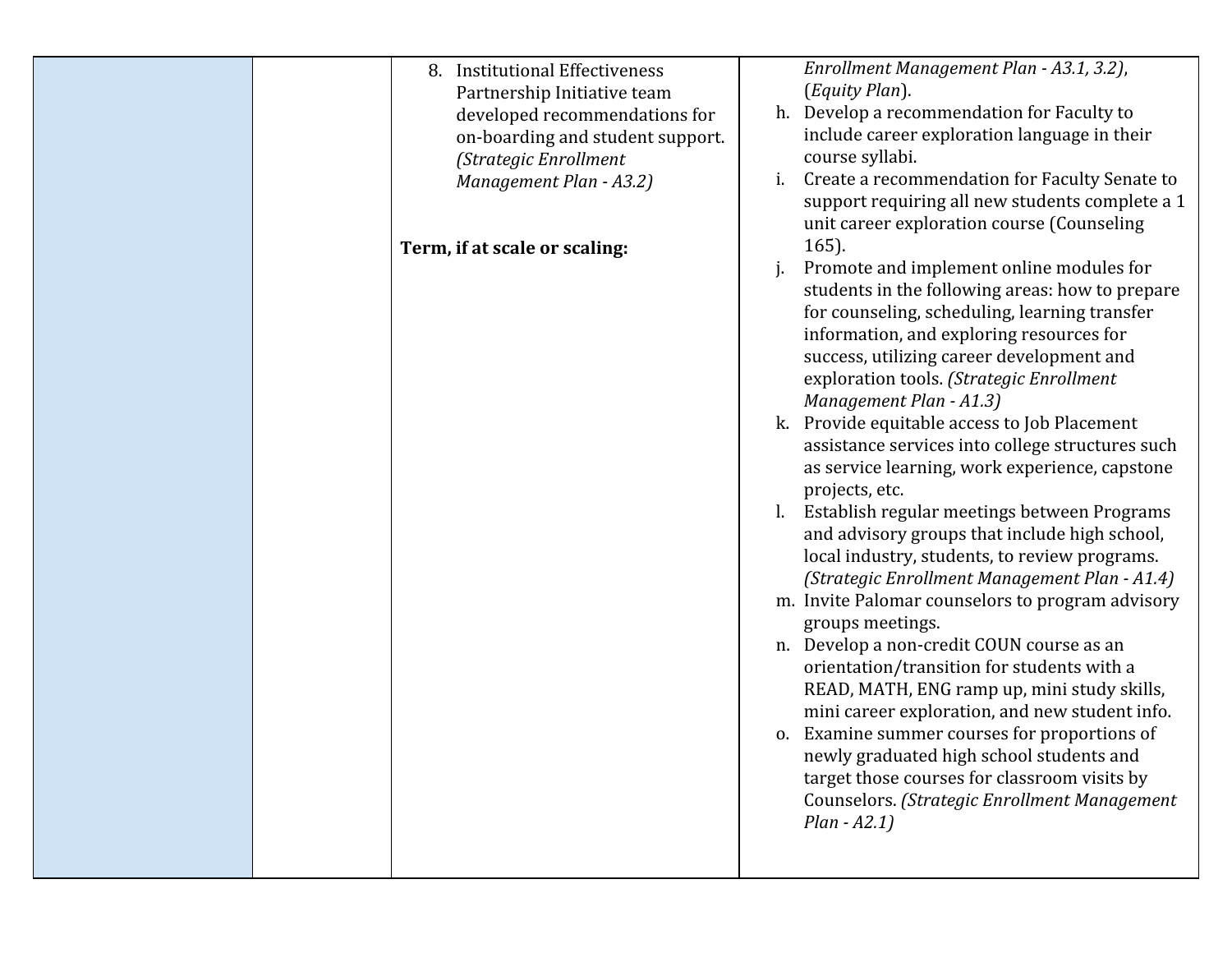|                        |                    |                                     | AY 2020-2021                                         |
|------------------------|--------------------|-------------------------------------|------------------------------------------------------|
|                        |                    |                                     | a. Benchmark that 50% of all students have an        |
|                        |                    |                                     | education and career plan.                           |
|                        |                    |                                     | b. Implement Career Development Continuum            |
|                        |                    |                                     | activities through Career Center, Counseling,        |
|                        |                    |                                     | and other support services.                          |
|                        |                    |                                     | Offer free career assessment for all new             |
|                        |                    |                                     | students.                                            |
|                        |                    |                                     | d. Launch campaign for career exploration            |
|                        |                    |                                     | language as part of course syllabi. (Strategic       |
|                        |                    |                                     | Enrollment Management Plan - A2.1)                   |
|                        |                    |                                     | e. Promote regular meetings between College          |
|                        |                    |                                     | Counselors and discipline counterparts to            |
|                        |                    |                                     | collaborate and understand the nuances of each       |
|                        |                    |                                     | field.                                               |
|                        |                    |                                     | Feature clear and easy access to career              |
|                        |                    |                                     | development and career exploration                   |
|                        |                    |                                     | opportunities within all disciplines' programs.      |
|                        |                    |                                     | (Strategic Enrollment Management Plan - A1.4)        |
|                        |                    |                                     | Offer a non-credit COUN course as an<br>g.           |
|                        |                    |                                     | orientation/transition for students with a           |
|                        |                    |                                     | READ, MATH, ENG ramp up, mini study skills,          |
|                        |                    |                                     | mini career exploration, and new student             |
|                        |                    |                                     | information.                                         |
|                        |                    |                                     | h. Link Labor Market Information (LMI) to Meta       |
|                        |                    |                                     | Majors and is clearly listed on program websites     |
|                        |                    |                                     | and mapper tool.                                     |
|                        |                    |                                     |                                                      |
| 2B. AB 705- GATEWAY    | $\Box$ Not         | <b>Progress to date:</b>            | <b>Next Steps and Timeline for Implementing Next</b> |
| <b>COURSE SUPPORT:</b> | occurring          | 1. Created bi-monthly planning      | Steps:                                               |
|                        | X Not              | meetings with cross-functional      | AY 2019-2020                                         |
| Special supports are   | systematic         | team for implementation.            | a. Establish and promote the ME First (Math &        |
| provided to help       | $\Box$ Planning to | Basic Skills Committee became<br>2. | English First) Program to encourage enrollment       |
| academically           | scale              | the ongoing AB 705                  | and completion of college level math and             |
| underprepared students | $\Box$ Scaling in  | Subcommittee of Student Equity      | English courses within the first year. (Strategic    |
| to succeed in the      | progress           | & Achievement Council.              | Enrollment Management Plan - A2.1), (Equity          |
| "gateway" courses for  | $\Box$ At scale    |                                     | $Plan$ )                                             |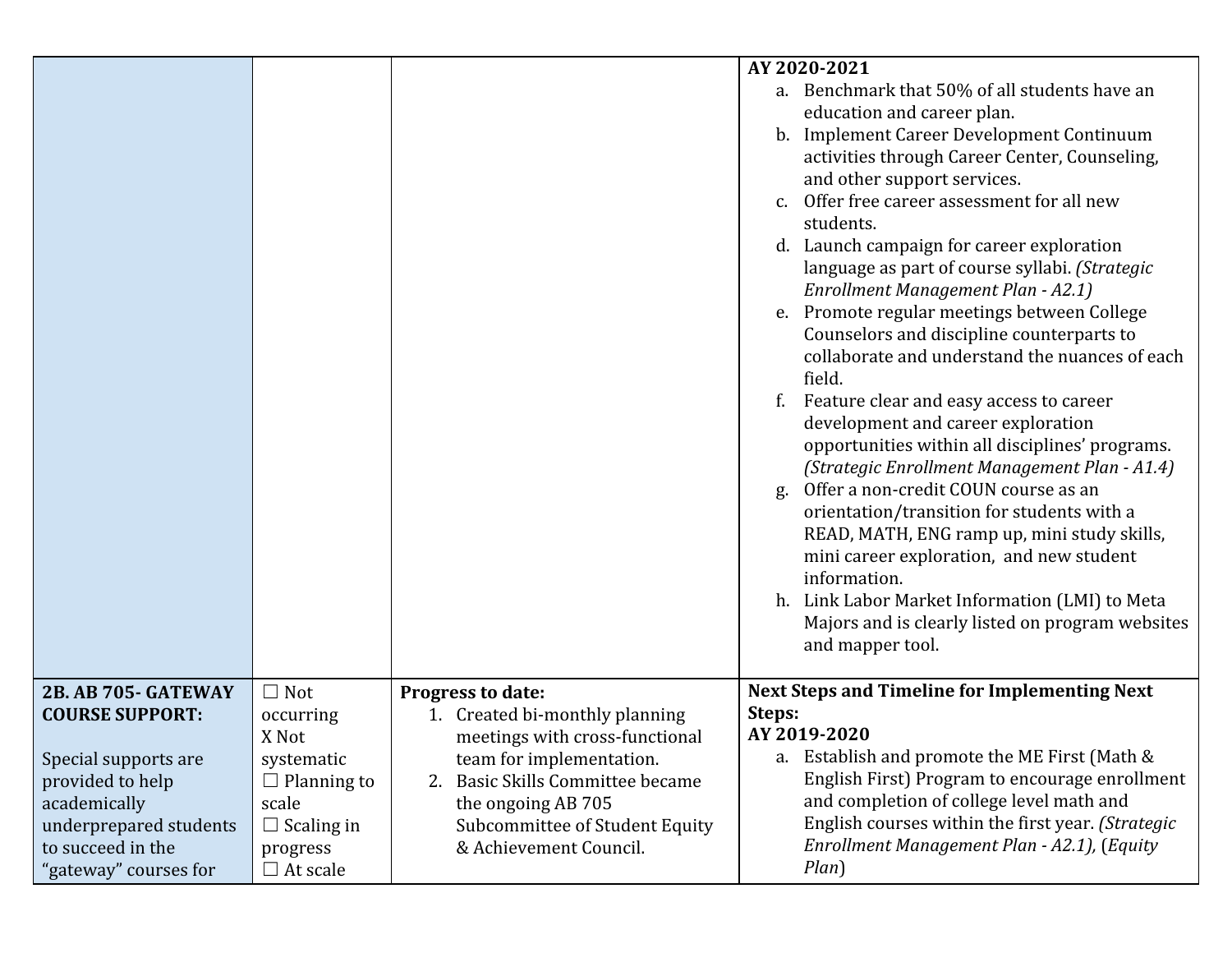| the college's major<br>program areas. | 3. Developed curriculum for Math<br>and English co-requisite courses. | b. Communicate ME First Program to all students<br>with an emphasis on students attending |  |
|---------------------------------------|-----------------------------------------------------------------------|-------------------------------------------------------------------------------------------|--|
|                                       | 4. College Level Math & English                                       | part-time. (Strategic Enrollment Management                                               |  |
|                                       | Courses with Support:                                                 | $Plan - A2.1)$                                                                            |  |
|                                       | Established college level courses                                     | Faculty meet to identify gateway courses at the<br>$C_{\bullet}$                          |  |
|                                       | with support for students who                                         | College by working with IR&P.                                                             |  |
|                                       | wish to benefit from extra                                            | d. Collect data on the impact of changes from AB                                          |  |
|                                       | instruction time and tutoring.                                        | 705 on Faculty and students (disaggregated by                                             |  |
|                                       | (Equity Plan)                                                         | characteristics) through a survey examining<br>outcomes, completion in the first year,    |  |
|                                       | 5. Created a new communication<br>campaign about Math, English,       | scheduling issues, and awareness.                                                         |  |
|                                       | ESL, and Reading to students                                          | e. Reassess the duties and responsibilities of the                                        |  |
|                                       | (incoming and current) and                                            | Assessment Office in regards to AB 705 and                                                |  |
|                                       | Faculty about the new AB 705                                          | on-boarding. (Strategic Enrollment Management                                             |  |
|                                       | placement and related details.                                        | $Plan - A2.1$ )                                                                           |  |
|                                       | (Strategic Enrollment                                                 | Examine and disaggregate data from IRP (in<br>f.                                          |  |
|                                       | Management Plan - A2.1)                                               | addition to the Faculty & Student survey data                                             |  |
|                                       | 6. Finalized data in tables including                                 | above) to assess the first year of                                                        |  |
|                                       | rules for Business and Statistics.                                    | implementation and make suggested changes to<br>improve success. (Strategic Enrollment    |  |
|                                       | 7. Conducted first series of trainings<br>for Counselors.             | Management Plan - A2.1)                                                                   |  |
|                                       | 8. Math and English (ME First)                                        | Determine additional support for students to<br>g.                                        |  |
|                                       | campaign launched to encourage                                        | meet AB 705 requirements (e.g. Reading).                                                  |  |
|                                       | students to take Math and English                                     | (Strategic Enrollment Management Plan - A2.1)                                             |  |
|                                       | in their 1st year. (Strategic                                         | h. Identify additional support and training for                                           |  |
|                                       | Enrollment Management Plan -                                          | faculty to support students.                                                              |  |
|                                       | A2.1)                                                                 | Review data on courses with lowest pass rates<br>i.                                       |  |
|                                       | 9. AB 705 website was launched as                                     | to identify patterns and interventions for                                                |  |
|                                       | part of the ME First campaign<br>which includes the Chancellor's      | improvements. (Strategic Enrollment<br>Management Plan - A2.1)                            |  |
|                                       | videos on Students' rights, and                                       | Send faculty to trainings on retention practices.                                         |  |
|                                       | contact information to bridge                                         |                                                                                           |  |
|                                       | students for success. (Strategic                                      | AY 2020-2021                                                                              |  |
|                                       | Enrollment Management Plan -                                          | a. Implement additional support or improve upon                                           |  |
|                                       | A2.1)                                                                 | current support for students to meet AB 705                                               |  |
|                                       |                                                                       | and require students to participate in the                                                |  |
|                                       | Term, if at scale or scaling:                                         | additional supports.                                                                      |  |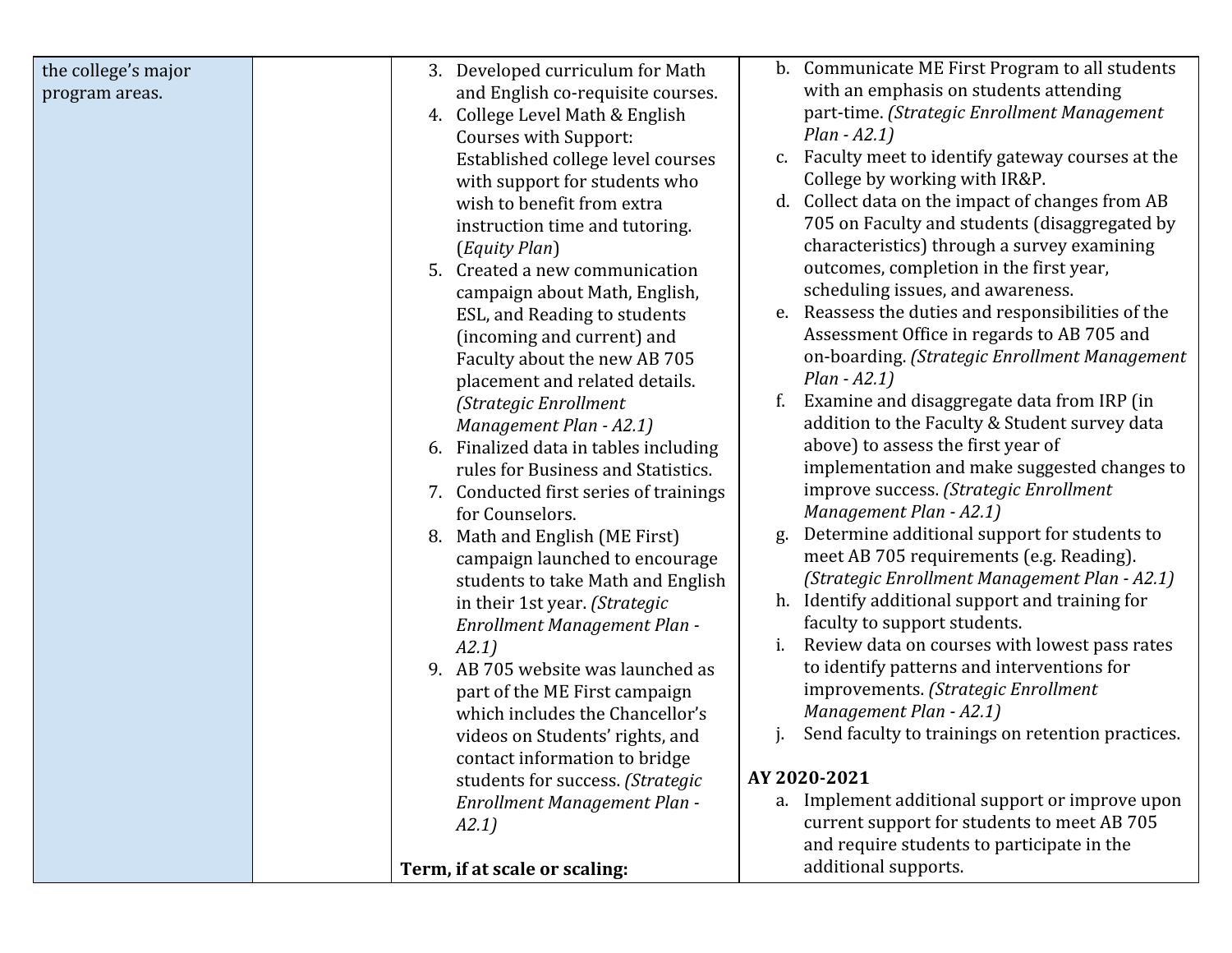|                                                                                                                                                                                                                                                                                                                                                      |                                                                                                                                   |                                                                                                                                                                                                                                                                                                                                                                                                                                                                                                                                                                                                   | b. Convene a summer workgroup from the four<br>departments (Math, Reading, English, and ESL)<br>including Faculty from the Library and<br>Counseling to assess the data and make<br>adjustments to meet the needs of DI and non-DI<br>students to reduce the equity gap. (Strategic<br>Enrollment Management Plan - A2.1)                                                                                                                                                                                                                                                                                                                                                                                                                                                       |
|------------------------------------------------------------------------------------------------------------------------------------------------------------------------------------------------------------------------------------------------------------------------------------------------------------------------------------------------------|-----------------------------------------------------------------------------------------------------------------------------------|---------------------------------------------------------------------------------------------------------------------------------------------------------------------------------------------------------------------------------------------------------------------------------------------------------------------------------------------------------------------------------------------------------------------------------------------------------------------------------------------------------------------------------------------------------------------------------------------------|---------------------------------------------------------------------------------------------------------------------------------------------------------------------------------------------------------------------------------------------------------------------------------------------------------------------------------------------------------------------------------------------------------------------------------------------------------------------------------------------------------------------------------------------------------------------------------------------------------------------------------------------------------------------------------------------------------------------------------------------------------------------------------|
| 2C. AB 705- SUPPORT<br><b>FOR MATH</b><br><b>COMPLETION IN 1ST</b><br><b>YEAR:</b><br>Special supports are<br>provided to help<br>academically<br>underprepared students<br>to succeed in the<br>program-relevant<br>'gateway" math courses<br>by the end of their first<br>year. (Note: This practice<br>was added to the SOAA<br>in February 2019) | $\Box$ Not<br>occurring<br>$\Box$ Not<br>systematic<br>X Planning to<br>scale<br>$\Box$ Scaling in<br>progress<br>$\Box$ At scale | Progress to date:<br>1. Math co-requisite curriculum<br>completed.<br>2. A Canvas Shell has been created<br>for all Math Faculty and materials<br>have been uploaded from Faculty<br>for each course, including<br>co-requisite courses.<br>3. Math Reading Club is currently<br>meeting to go over the MAA<br><b>Instructional Practices Guide to</b><br>support AB 705 efforts.<br>4. The Math Department has begun<br>discussions on the Professional<br>Development plan to support AB<br>705 efforts.<br>Faculty developed an institutional<br>5.<br>plan for Math Across the<br>Curriculum. | <b>Next Steps and Timeline for Implementing Next</b><br>Steps:<br>AY 2019-2020<br>a. Develop Faculty and student surveys (see 2B)<br>above) to examine the impact of AB 705.<br>b. Develop a 3-year plan for math to support AB<br>705 goals of retention and success rates. Year 1<br>(2019-2020) of the plan is implemented.<br>c. Update the Math Course Sequence chart in<br>relationship to Meta Majors.<br>Develop and provide support to students in the<br>d.<br>Math Center based on examination of student<br>characteristics.<br>e. Assess quantitative literacy through<br>Institutional Learning Outcomes.<br>Launch Math Across the Curriculum campaign<br>and continue to increase examples of how to<br>integrate quantitative literacy into all<br>curriculum. |
|                                                                                                                                                                                                                                                                                                                                                      |                                                                                                                                   | Term, if at scale or scaling:                                                                                                                                                                                                                                                                                                                                                                                                                                                                                                                                                                     | AY 2020-2021<br>a. Review data from the Faculty and Student<br>surveys on math curriculum and adjust<br>curriculum and/or supports to integrate<br>equitable practices.<br>b. Sustain the development and promote support<br>to students in the Math Center implementing a<br>special ticketing system for students in special<br>programs such as DRC, EOPS, Athletics.                                                                                                                                                                                                                                                                                                                                                                                                        |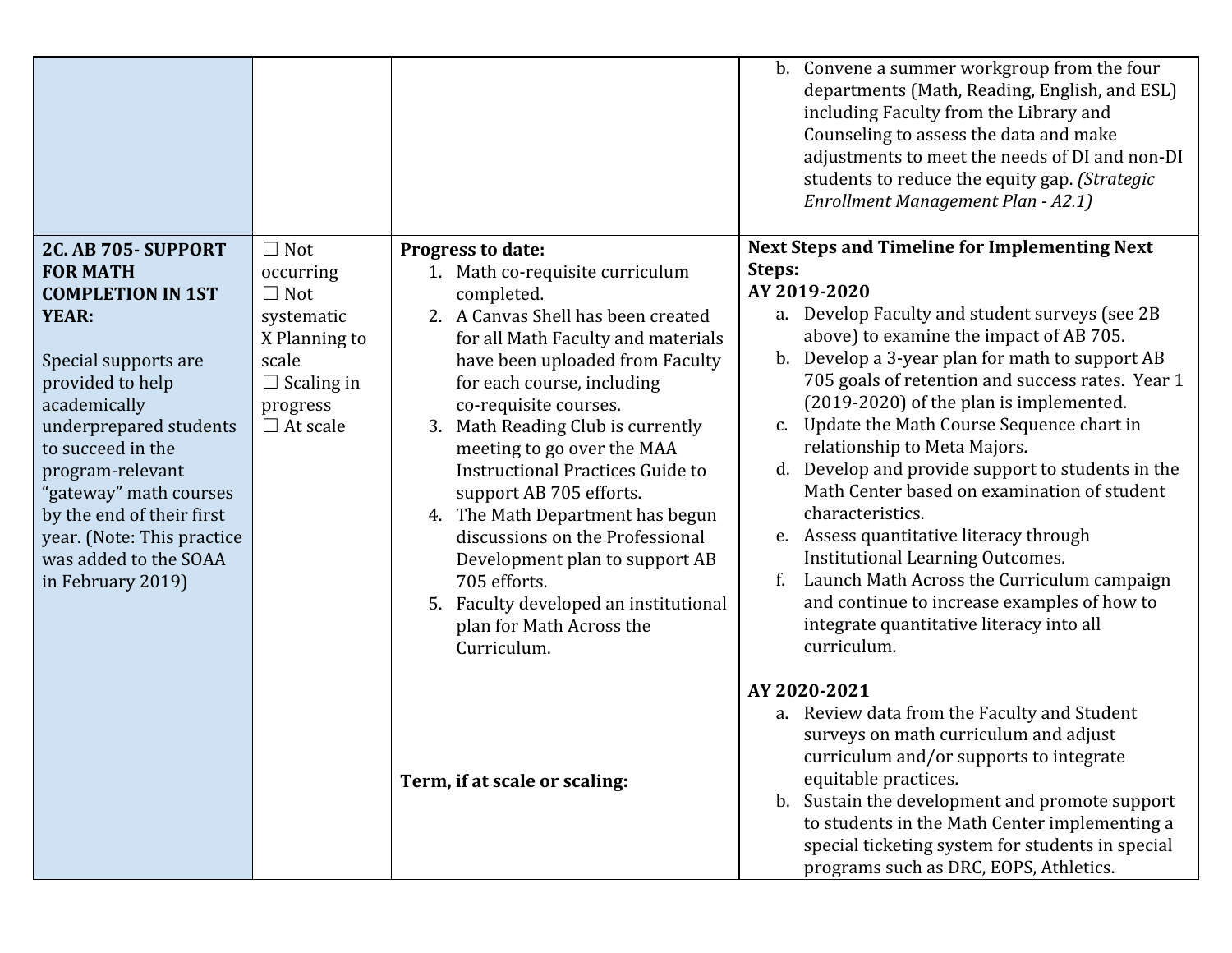| 2D. AB 705- SUPPORT                                                                                                                                                                                                     | $\Box$ Not                                                                                                          | Progress to date:                                                                                                                                                                                                                                                                                                                                        | <b>Next Steps and Timeline for Implementing Next</b>                                                                                                                                                                                                                                                                                                                                                                                                                           |
|-------------------------------------------------------------------------------------------------------------------------------------------------------------------------------------------------------------------------|---------------------------------------------------------------------------------------------------------------------|----------------------------------------------------------------------------------------------------------------------------------------------------------------------------------------------------------------------------------------------------------------------------------------------------------------------------------------------------------|--------------------------------------------------------------------------------------------------------------------------------------------------------------------------------------------------------------------------------------------------------------------------------------------------------------------------------------------------------------------------------------------------------------------------------------------------------------------------------|
| <b>FOR ENGLISH</b><br><b>COMPLETION IN 1ST</b><br><b>YEAR:</b><br>Special supports are<br>provided to help<br>academically<br>underprepared students<br>to succeed in the<br>"gateway" English<br>courses by the end of | occurring<br>$\Box$ Not<br>systematic<br>X Planning to<br>scale<br>$\Box$ Scaling in<br>progress<br>$\Box$ At scale | 1. A two-unit English 49 support<br>class has been created and will be<br>offered starting in fall 2019 as<br>concurrent support for Engish<br>100.<br>2. Three three-hour Professional<br>Development workshops for<br>English Faculty covering AB 705<br>changes and creating a<br><b>Community of Practice were</b><br>offered during the Spring 2019 | Steps:<br>AY 2019-2020<br>a. Develop Faculty and student surveys (see 2B)<br>above) to examine the impact of AB 705.<br>Establish a 3-year plan for English to support<br>b.<br>AB 705 goals of retention and success rates.<br>Year 1 (2019-2020) of the plan is implemented.<br>Continue to offer Community of Practice<br>C.<br>workshops with K-12 partners and English<br>faculty involving monthly meetings,<br>recommended reading selections, etc.                     |
| their first year. (Note:<br>This practice was added<br>to the SOAA in February<br>2019)                                                                                                                                 |                                                                                                                     | semester.<br>3. The English Department Chair<br>offered 1.5-hour sessions to the<br>entire campus community called<br>"Equity, Capability, and AB 705."<br>4. A Canvas site has been created for<br>English Faculty to share ideas,<br>resources, and materials.<br>Term, if at scale or scaling:                                                        | Develop a process to facilitate the majority of<br>d.<br>Palomar Faculty to connect with students using<br>Canvas.<br>Send full-time Faculty members to training<br>e.<br>sessions and California Acceleration Project<br>workshops yearly.<br>Offer tutoring support in the Writing Center for<br>f.<br>students in all classes where writing is required.<br>Provide tutoring support in Reading Services<br>g.<br>for students in all classes where reading is<br>required. |
|                                                                                                                                                                                                                         |                                                                                                                     |                                                                                                                                                                                                                                                                                                                                                          | AY 2020-2021<br>a. Review data from the Faculty and Student<br>surveys on English curriculum and adjust<br>curriculum and/or supports to integrate<br>equitable practices.<br>b. Continue to develop and provide support to<br>students in the Writing Center implementing a<br>special ticketing system for students in special<br>programs such as DRC, EOPS, Athletics.                                                                                                     |
| <b>2E. SUPPORT FOR</b><br><b>UNPREPARED</b><br><b>STUDENTS:</b>                                                                                                                                                         | $\Box$ Not<br>occurring                                                                                             | Progress to date:                                                                                                                                                                                                                                                                                                                                        | <b>Next Steps and Timeline for Implementing Next</b><br>Steps:<br>AY 2019-2020                                                                                                                                                                                                                                                                                                                                                                                                 |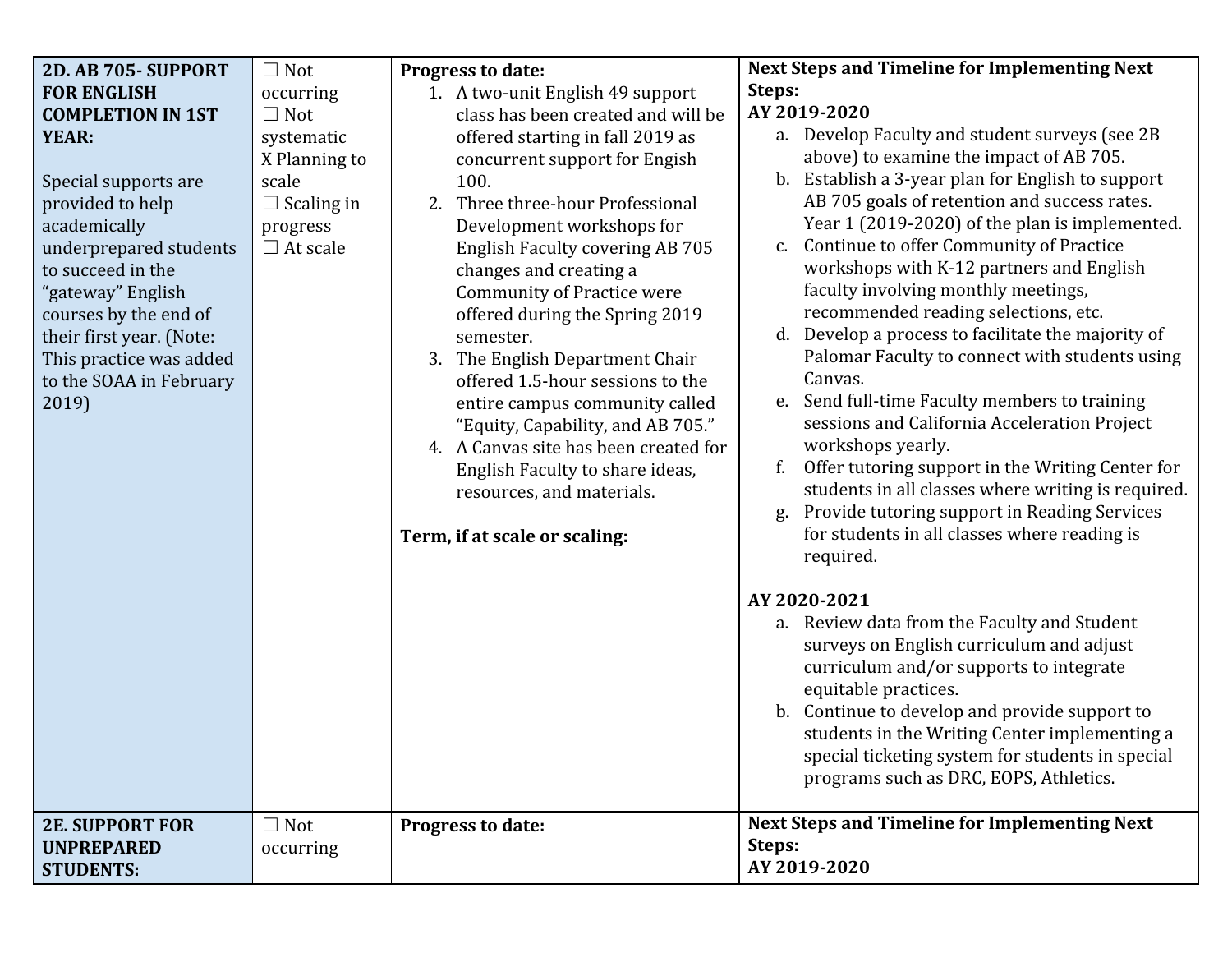| Intensive support is<br>provided to help very<br>poorly prepared<br>students to succeed in<br>college-level courses as<br>soon as possible. | X Not<br>systematic<br>$\Box$ Planning to<br>scale<br>$\Box$ Scaling in<br>progress<br>$\Box$ At scale | 1. Counseling Services were<br>extended to online and at all<br>College locations.<br>2. EOP&S Program implemented a<br>design to assist educationally<br>disadvantaged students reach<br>their educational goals.<br>3. Implemented an introduction to<br>Starfish Early Alert program for<br>all Faculty. (Strategic Enrollment<br>Management Plan - A2.2, 3.1)<br>4. Various tutoring resources were<br>extended to online and at all<br>College locations.<br>5. Created a webpage with a<br>comprehensive list of Student<br><b>Support Services.</b><br>6. Launched the first cohort of the<br>Pre-Apprenticeship program in<br>partnership with San Marcos<br>Adult School.<br>Term, if at scale or scaling: | a. Create a plan to rollout Starfish Early Alert<br>systematically and implement College-wide.<br>(Strategic Enrollment Management Plan - A2.2,<br>A3.1)<br>b. Scan College's services for intensive support for<br>unprepared students.<br>c. Inventory technology as it relates to support for<br>unprepared students. (Strategic Enrollment<br>Management Plan - A2.2, A3.1)<br>d. Develop a strategic plan on how to increase<br>intensive support for unprepared students.<br>e. Complete the curriculum alignment project<br>between Palomar Faculty and Adult school<br>partner Faculty to provide "Palomar Prep"<br>courses for students unprepared for<br>college-level courses.<br>Promote, systematically, Tutoring Services at all<br>f.<br>College campus locations and for online courses.<br>Create an integrated support plan (across<br>g.<br>divisions) for students in non-credit courses<br>with a purposeful goal of supporting immigrant<br>and AB 540 eligible students.<br>h. Provide workshops on student<br>engagement/development theories such as<br>imposter syndrome, grit, growth mindset, etc.<br>AY 2020-2021<br>a. Determine best practices for centralized College<br>student support programs and technology.<br>(Strategic Enrollment Management Plan - A2.2,<br>A3.1)<br>b. Implement strategic plan to increase support<br>for unprepared students.<br>c. Evaluate the plan (across divisions) for<br>supporting immigrant and AB 540 eligible<br>students in non-credit courses. |
|---------------------------------------------------------------------------------------------------------------------------------------------|--------------------------------------------------------------------------------------------------------|---------------------------------------------------------------------------------------------------------------------------------------------------------------------------------------------------------------------------------------------------------------------------------------------------------------------------------------------------------------------------------------------------------------------------------------------------------------------------------------------------------------------------------------------------------------------------------------------------------------------------------------------------------------------------------------------------------------------|--------------------------------------------------------------------------------------------------------------------------------------------------------------------------------------------------------------------------------------------------------------------------------------------------------------------------------------------------------------------------------------------------------------------------------------------------------------------------------------------------------------------------------------------------------------------------------------------------------------------------------------------------------------------------------------------------------------------------------------------------------------------------------------------------------------------------------------------------------------------------------------------------------------------------------------------------------------------------------------------------------------------------------------------------------------------------------------------------------------------------------------------------------------------------------------------------------------------------------------------------------------------------------------------------------------------------------------------------------------------------------------------------------------------------------------------------------------------------------------------------------------------------|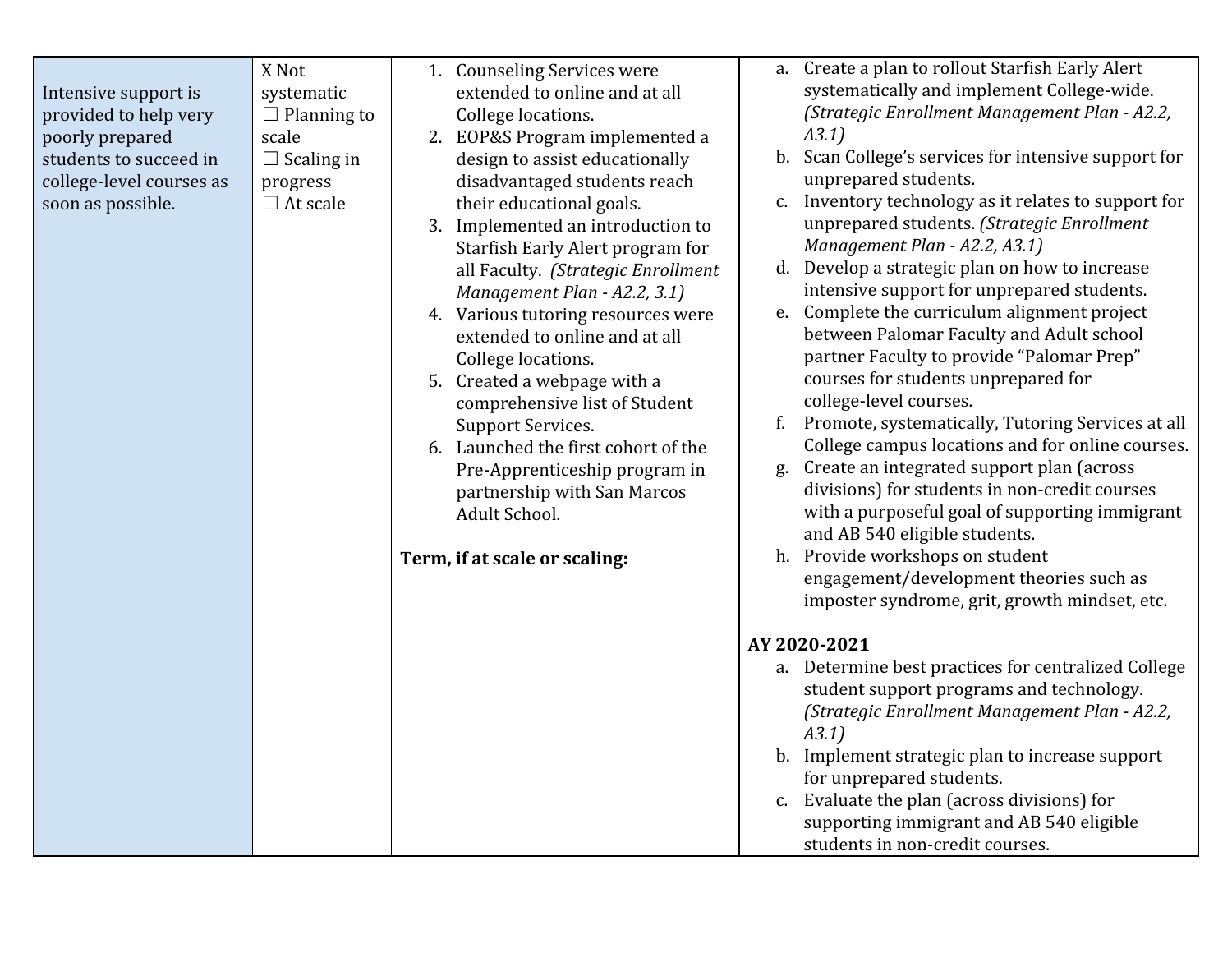|                                                                                                                                                                                                                                                  |                                                                                                                                   |                                                                                                                                                                                                                                                                                                                                                                                                                                                                                                                                                                                                                                                                                                                                                                                                                                                                                          | d. Create additional non-credit counseling<br>transition/study skills courses in addition to<br><b>Career Development and College Preparation</b><br>(CDCP) bridge programs.<br>Implement plan to provide intensive support for<br>e.<br>unprepared students with explicit goals to<br>reduce achievement gaps.<br>Continue to provide workshops on student<br>engagement/development theories.                                                                                                                                                                                                                                                                                                                                                                                                                                                                                                                                                                                                                                                                                             |
|--------------------------------------------------------------------------------------------------------------------------------------------------------------------------------------------------------------------------------------------------|-----------------------------------------------------------------------------------------------------------------------------------|------------------------------------------------------------------------------------------------------------------------------------------------------------------------------------------------------------------------------------------------------------------------------------------------------------------------------------------------------------------------------------------------------------------------------------------------------------------------------------------------------------------------------------------------------------------------------------------------------------------------------------------------------------------------------------------------------------------------------------------------------------------------------------------------------------------------------------------------------------------------------------------|---------------------------------------------------------------------------------------------------------------------------------------------------------------------------------------------------------------------------------------------------------------------------------------------------------------------------------------------------------------------------------------------------------------------------------------------------------------------------------------------------------------------------------------------------------------------------------------------------------------------------------------------------------------------------------------------------------------------------------------------------------------------------------------------------------------------------------------------------------------------------------------------------------------------------------------------------------------------------------------------------------------------------------------------------------------------------------------------|
| <b>2F. CONNECT TO HIGH</b><br><b>SCHOOL:</b><br>The college works with<br>high schools and other<br>feeders to motivate and<br>prepare students to<br>enter college-level<br>coursework in a<br>program of study when<br>they enroll in college. | $\Box$ Not<br>occurring<br>X Not<br>systematic<br>$\Box$ Planning to<br>scale<br>$\Box$ Scaling in<br>progress<br>$\Box$ At scale | Progress to date:<br>1. Funded the annual high school<br>Counselors' conference where GP<br>was discussed.<br>2. Hosted 25-30 high school groups<br>(annual activity) throughout the<br>Spring semester where students<br>receive College orientation, career<br>inventory, and campus tour.<br>The Assessment office visited<br>3.<br>25-30 high schools in the district<br>to offer assistance in the College<br>and Palomar Promise application<br>and on Math, English, Reading<br>and ESL placement. (Strategic<br>Enrollment Management Plan -<br>A2.1)<br>4. Outreach Services scheduled<br>220+ campus tours and hosted<br>150+ outreach events at high<br>schools and other feeders this<br>year and every year. (Strategic<br>Enrollment Management Plan -<br>A2.1)<br>5. Developed and offered a Partners<br>in Learning group with local high<br>school partners and Palomar | Next Steps and Timeline for Implementing Next<br>Steps:<br>AY 2019-2020<br>a. Develop institutional support and structure for<br>the Dual Enrollment Office. (Strategic<br>Enrollment Management Plan - A1.2)<br>Send student Guided Pathways Ambassadors<br>b.<br>(GPA) to visit high schools.<br>Integrate instructional goals and updates into<br>C.<br>annual High School Counselors' conference and<br>provide marketing materials. (Strategic<br>Enrollment Management Plan - A2.1)<br>Formalize concurrent enrollment with San<br>d.<br>Marcos Unified School District and other<br>districts. (Strategic Enrollment Management<br>$Plan - A1.2)$<br>Renew CCAP agreements with Vista USD, Bonsal<br>e.<br>USD, Fallbrook UHSD, Valley Center-Pauma<br>USD, and Julian UHSD. (Strategic Enrollment<br>Management Plan - A1.2)<br>Establish CCAP High Tech High North County,<br>Escondido Charter HS, and Guajome Park<br>Academy. (Strategic Enrollment Management<br>$Plan - A1.2)$<br>Develop activities for engagement with Middle<br>g.<br>Schools and create pilot programs as |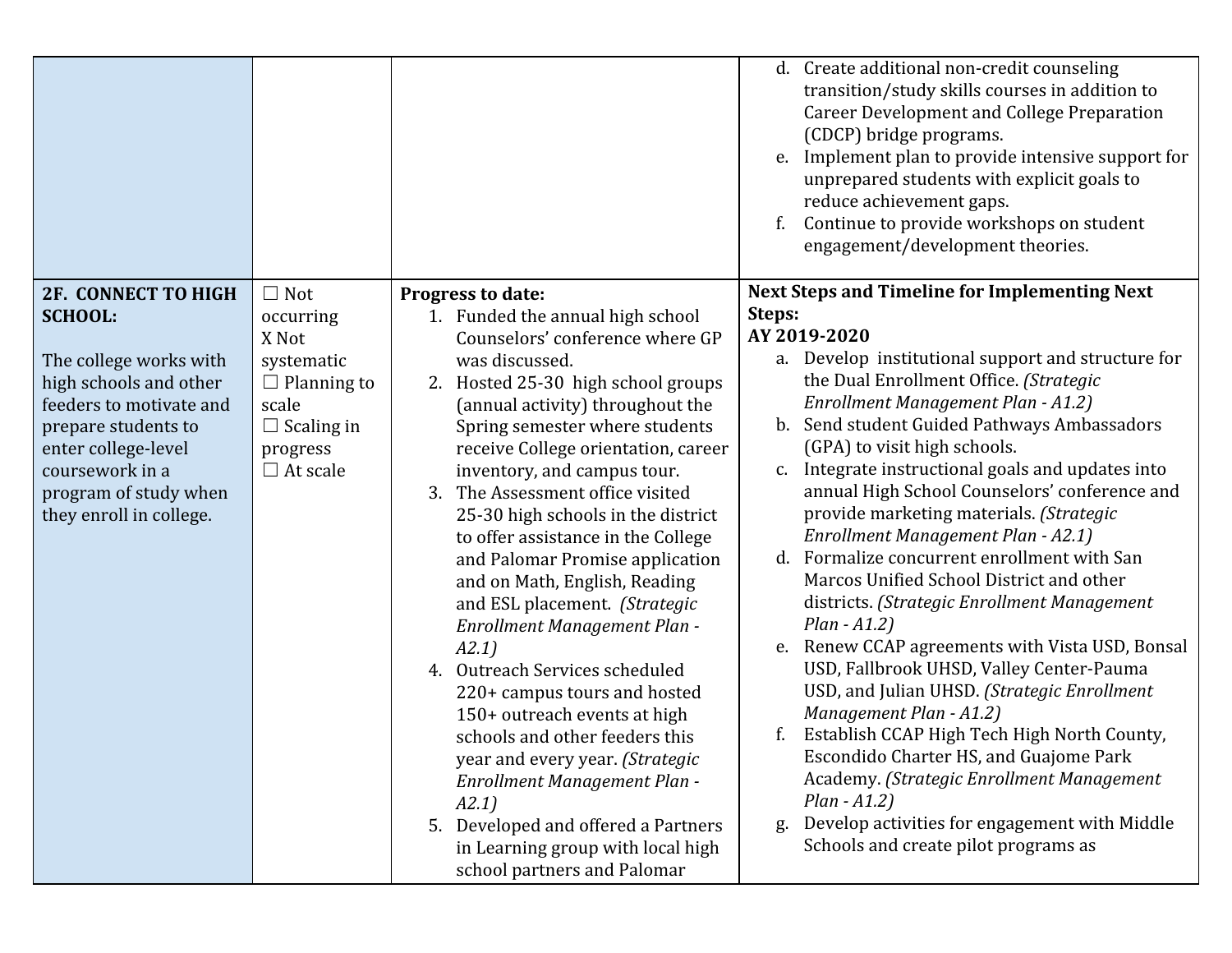| Faculty, which meets 4x/year to           | appropriate. (Strategic Enrollment Management         |
|-------------------------------------------|-------------------------------------------------------|
| discuss and develop strategies to         | $Plan - A1.2)$                                        |
| help students move successfully           | Conduct a District to District scan of Career<br>h.   |
| from high school to Palomar               | Technical Education pathways in the following         |
| College. This is funded by a basic        | areas: high school articulation, dual enrollment,     |
| skills grant. (Strategic Enrollment       | connections to Palomar and Associate Degrees          |
| Management Plan - A1.2)                   | for Transfers (ADTs) utilizing WestEd's data.         |
| Established a structure for a dual<br>6.  | (Strategic Enrollment Management Plan - A1.2)         |
| enrollment office under Student           | Align Career Technical Education with high<br>i.      |
| Services with clear ties to               | schools through the functions of dual                 |
|                                           | enrollment, high school articulation (including       |
| Instruction; adequate support             | letter grades), and middle college. (Strategic        |
| staff; clear structure involving          |                                                       |
| Enrollment Services, Outreach,            | Enrollment Management Plan - A1.2)                    |
| InReach, and Assessment.                  | Examine pathway alignment between K-12<br>j.          |
| (Strategic Enrollment                     | districts to determine opportunities for              |
| Management Plan - A1.2, A2.1)             | curriculum alignment. (Strategic Enrollment           |
| 7. Established CCAP with all High         | Management Plan - A1.2)                               |
| School districts . (Strategic             | <b>Connect Work Based Learning coordinators</b><br>k. |
| Enrollment Management Plan -              | with high school districts' Work Based Learning       |
| A1.2)                                     | counterparts.                                         |
| Initiated conversations with high<br>8.   | Create marketing material for each Career             |
| school districts about middle and         | Technical Education pathway to be                     |
| early college partnerships and            | disseminated back to K-12 identified students.        |
| opportunities. Suggested to               | (Strategic Enrollment Management Plan - A2.1)         |
| <b>Bonsall Unified School District to</b> | m. Negotiate necessary working conditions for         |
| examine calendars for integration.        | high school partnerships (monthly grades,             |
| (Strategic Enrollment                     | teachers at high schools, etc.).                      |
| Management Plan - A1.2)                   | Market online pathways to K-12 partners for<br>n.     |
| Shared board meeting with<br>9.           | purposes of dual enrollment. (Strategic               |
| Bonsall, Poway & Escondido                | Enrollment Management Plan - A1.2, A1.3)              |
| Unified School Districts to plan          | o. Develop strategies to increase Outreach Support    |
| Middle Colleges. (Strategic               | Services that target predominantly                    |
| Enrollment Management Plan -              | underrepresented students as part of the              |
| A1.2)                                     | integrated outreach and marketing plan.               |
| 10. The President of the College          | (Strategic Enrollment Management Plan - A2.1)         |
| formed and continued                      |                                                       |
| relationships with key                    |                                                       |
|                                           |                                                       |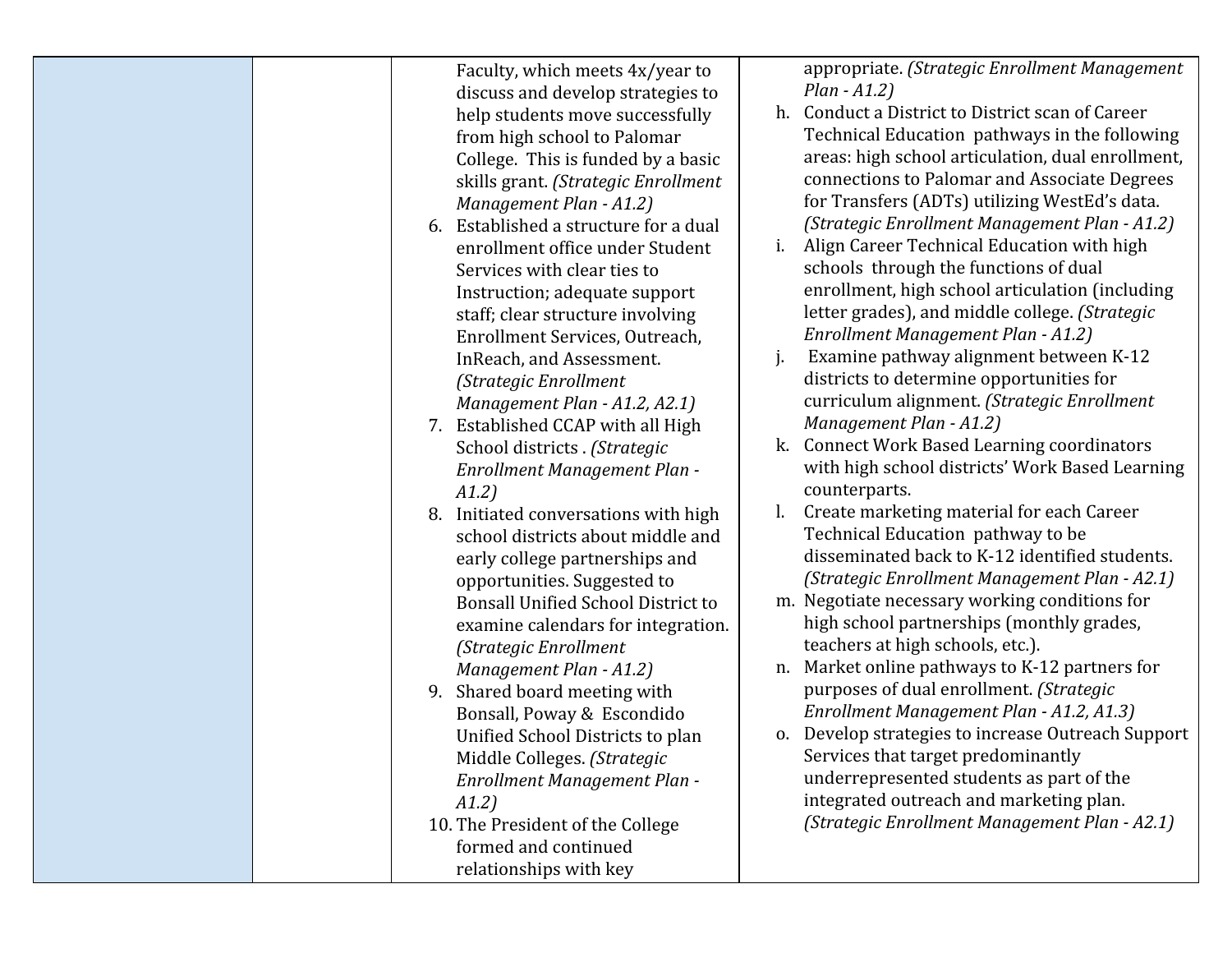| stakeholders at High Schools to<br>ensure progress. | p. Meet every semester to make the application<br>process clear and identify the needs of the high<br>school districts.                                                                                                                                                                                                                                                                                                                                                                                                                                                                                                                                                                |
|-----------------------------------------------------|----------------------------------------------------------------------------------------------------------------------------------------------------------------------------------------------------------------------------------------------------------------------------------------------------------------------------------------------------------------------------------------------------------------------------------------------------------------------------------------------------------------------------------------------------------------------------------------------------------------------------------------------------------------------------------------|
| Term, if at scale or scaling:                       | q. Pilot an electronic version of the Special Admit<br>form in PeopleSoft for Spring 2020. (Strategic<br>Enrollment Management Plan - A3.1)                                                                                                                                                                                                                                                                                                                                                                                                                                                                                                                                            |
|                                                     | r. Examine opportunities for American Indian<br>Studies in K-12 system to assist K-12 in meeting<br>legislation.                                                                                                                                                                                                                                                                                                                                                                                                                                                                                                                                                                       |
|                                                     | Create a process so that All GEAR UP students<br>S.<br>have a Palomar ID.                                                                                                                                                                                                                                                                                                                                                                                                                                                                                                                                                                                                              |
|                                                     | Develop a strategic data equity informed<br>t.<br>process to identify articulation and transfer<br>opportunities with the California State<br>University, University of California, and other<br>four year partners (connected with high school<br>partners). (Strategic Enrollment Management<br>$Plan - A1.2)$<br>u. Foster the institutionalization of Partners in<br>Learning Collaboration.<br>v. Create a continuum for middle school<br>awareness of Palomar College beginning in 6th<br>grade. (Strategic Enrollment Management Plan -<br>A1.2)<br>w. Explore strategies for high school articulations<br>to be completed district to district and on a<br>letter grade basis. |
|                                                     | AY 2020-2021                                                                                                                                                                                                                                                                                                                                                                                                                                                                                                                                                                                                                                                                           |
|                                                     | a. Increase Outreach Support Services for<br>predominantly underrepresented students.<br>(Strategic Enrollment Management Plan - A1.2,<br>A2.1)                                                                                                                                                                                                                                                                                                                                                                                                                                                                                                                                        |
|                                                     | b. Establish middle colleges with high school<br>districts. (Strategic Enrollment Management<br>$Plan - A1.2)$                                                                                                                                                                                                                                                                                                                                                                                                                                                                                                                                                                         |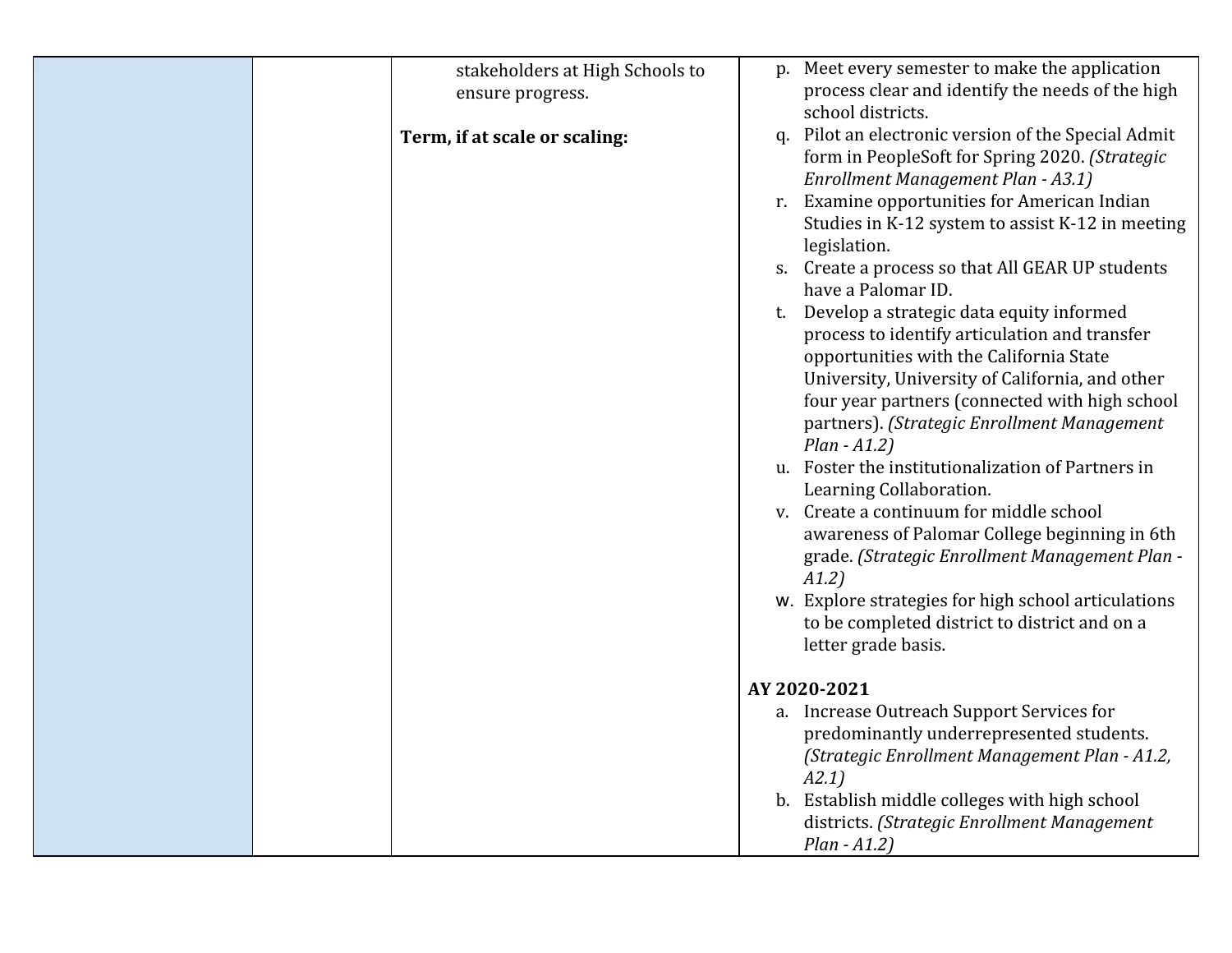|  |    | c. Renew CCAPs and MOUs with all high school       |
|--|----|----------------------------------------------------|
|  |    | districts. (Strategic Enrollment Management        |
|  |    | $Plan - A1.2)$                                     |
|  |    | d. Complete high school articulations district to  |
|  |    | district and on a letter grade basis. (Strategic   |
|  |    | Enrollment Management Plan - A1.2)                 |
|  | e. | Create successful partnership with our feeder      |
|  |    | high school districts that emphasizes student      |
|  |    | readiness to successfully complete college-level   |
|  |    | Math and English, with college-level reading       |
|  |    | skills, by the end of their first year of college. |
|  |    | (Strategic Enrollment Management Plan - A1.2)      |
|  | f. | Create concurrent enrollment menus for K-12        |
|  |    | partners. (Strategic Enrollment Management         |
|  |    | $Plan - A1.2)$                                     |
|  | g. | Establish yearly trainings/updates for high        |
|  |    | school Guidance Technicians/Counselors.            |
|  |    | (Strategic Enrollment Management Plan - A1.2)      |
|  |    | h. Examine pathway alignment between K-12          |
|  |    | districts. Districts determine areas and Faculty   |
|  |    | will work together on curriculum alignment.        |
|  |    | (Strategic Enrollment Management Plan - A1.2)      |
|  | i. | Create marketing material for each Career          |
|  |    | Technical Education pathway to be                  |
|  |    | disseminated back to K-12 identified students.     |
|  |    | (Strategic Enrollment Management Plan - A2.1)      |
|  |    | Develop a process for providing more access to     |
|  |    | college classes in rural areas. (Strategic         |
|  |    | Enrollment Management Plan - A1.2)                 |
|  | k. | Develop activities for engagement with Middle      |
|  |    | Schools according to established continuum and     |
|  |    | establish pilots as appropriate. (Strategic        |
|  |    | Enrollment Management Plan - A1.2)                 |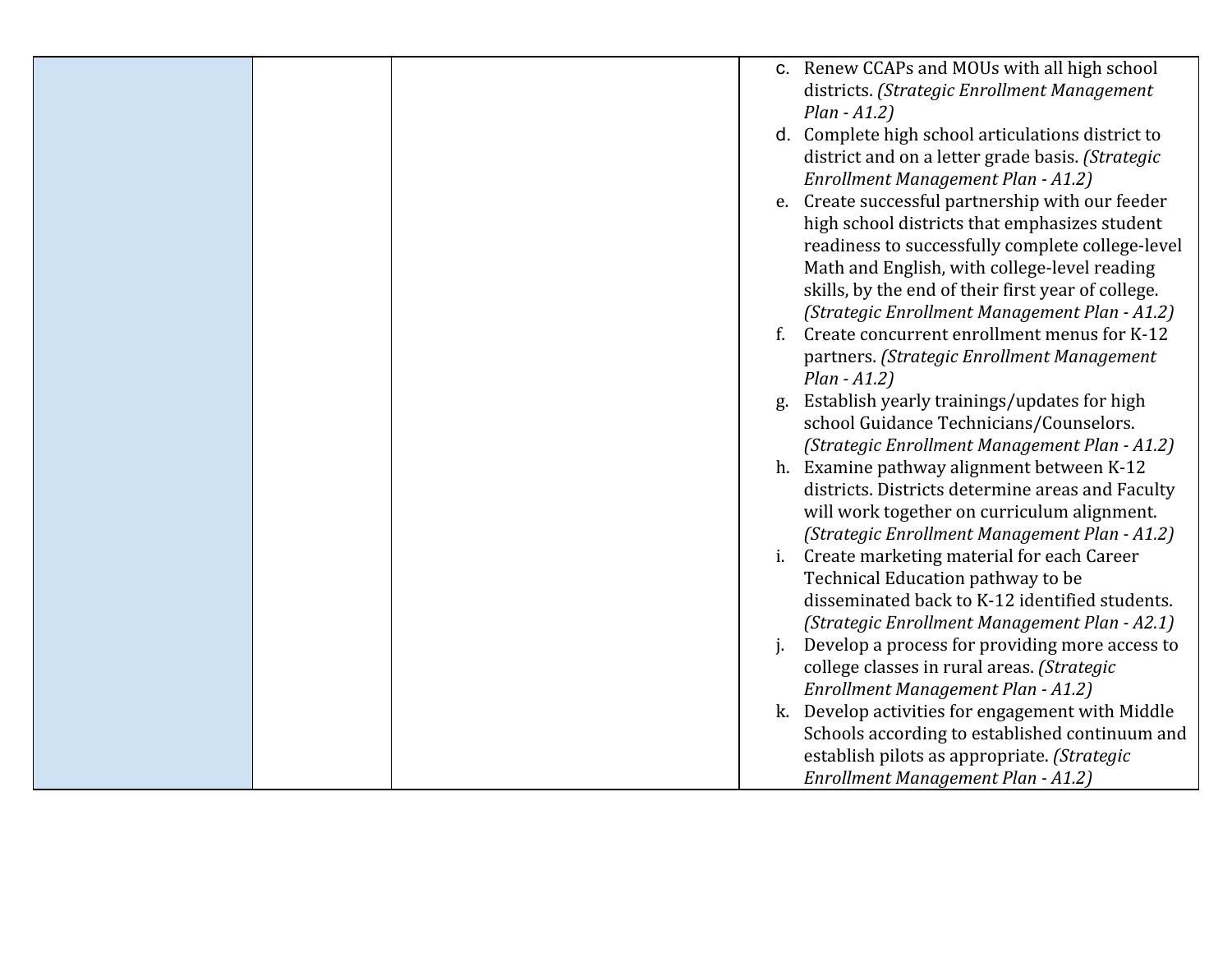## **Pillar 3- Stay on Path**

| <b>Guided Pathways</b><br><b>Essential Practices</b>                                                                                                                                                                                                                                                                                                                                                                                                                                                                                                                                                                                                                                                                                                                                                                            | Scale of<br>Adoption<br>at Our College                                                                                            | <b>Progress to Date Implementing Practice</b><br>(If Scaling in Progress or At Scale, please<br>indicate which term (e.g., fall 2015) the<br>college first reached this point)                                                                                                                                                                                                                                                           | Next Steps Toward Implementing Practice at Scale &<br>Timeline                                                                                                                                                                                                                                                                                                                                                                                                                                                                                                                                                                                                                                                                                                                                                                   |  |
|---------------------------------------------------------------------------------------------------------------------------------------------------------------------------------------------------------------------------------------------------------------------------------------------------------------------------------------------------------------------------------------------------------------------------------------------------------------------------------------------------------------------------------------------------------------------------------------------------------------------------------------------------------------------------------------------------------------------------------------------------------------------------------------------------------------------------------|-----------------------------------------------------------------------------------------------------------------------------------|------------------------------------------------------------------------------------------------------------------------------------------------------------------------------------------------------------------------------------------------------------------------------------------------------------------------------------------------------------------------------------------------------------------------------------------|----------------------------------------------------------------------------------------------------------------------------------------------------------------------------------------------------------------------------------------------------------------------------------------------------------------------------------------------------------------------------------------------------------------------------------------------------------------------------------------------------------------------------------------------------------------------------------------------------------------------------------------------------------------------------------------------------------------------------------------------------------------------------------------------------------------------------------|--|
| <b>Equity Considerations in Area 3:</b><br>• How does the institution support advisors to incorporate engaging, proactive, and culturally relevant advising practices to better support<br>underrepresented students' success in their programs?<br>How does the college ensure that underrepresented students are not disproportionately directed away from competitive, limited access<br>$\bullet$<br>programs?<br>• How does the college integrate academic and student support services into pathways so that the support is unavoidable and therefore less<br>stigmatized?<br>• How does the college ensure that low-income students' financial stability needs (e.g., nutrition, transportation, childcare, public benefits,<br>emergency assistance) are being met so they can make progress toward program completion? |                                                                                                                                   |                                                                                                                                                                                                                                                                                                                                                                                                                                          |                                                                                                                                                                                                                                                                                                                                                                                                                                                                                                                                                                                                                                                                                                                                                                                                                                  |  |
| <b>3A. ED PLANS &amp;</b><br><b>PROGRESS TOWARD</b><br><b>COMPLETION:</b><br>Advisors monitor which<br>program every student is<br>in and how far along the<br>student is toward<br>completing the program<br>requirements.                                                                                                                                                                                                                                                                                                                                                                                                                                                                                                                                                                                                     | $\Box$ Not<br>occurring<br>$\Box$ Not<br>systematic<br>X Planning to<br>scale<br>$\Box$ Scaling in<br>progress<br>$\Box$ At scale | Progress to date:<br>1. Developed and trained Counselors<br>on Starfish Degree Planner.<br>(Strategic Enrollment Management<br>Plan - A2.2, 3.1)<br>2. Trained Counselors are currently<br>creating educational plans in<br>Degree Planner (as a sandbox) and<br>are also utilizing the Degree Audit<br>functionality of this platform. daily.<br>(Strategic Enrollment Management<br>Plan - A2.2, 3.1)<br>Term, if at scale or scaling: | <b>Next Steps and Timeline for Implementing Next</b><br>Steps:<br>AY 2019-2020<br>a. Complete transition from PeopleSoft to<br>Starfish Degree Planner for Counselors and<br>assess map data for data integrity. (Strategic<br>Enrollment Management Plan - A2.2, 3.1)<br>b. Summarize capabilities, features, and best<br>practices of Degree Audit & Starfish Degree<br>Planner in a report to the Guided Pathways<br>Team by mid-fall 2019. (Strategic Enrollment<br>Management Plan - A2.1, A2.2, 3.1)<br>Train counselors and use Starfish Degree<br>c.<br>Planner for developing educational plans by<br>January 2020. (Strategic Enrollment<br>Management Plan - A2.2, 3.1)<br>d. Develop & implement pilot process to reach<br>out to students who are close to completing<br>their degree and can petition to graduate. |  |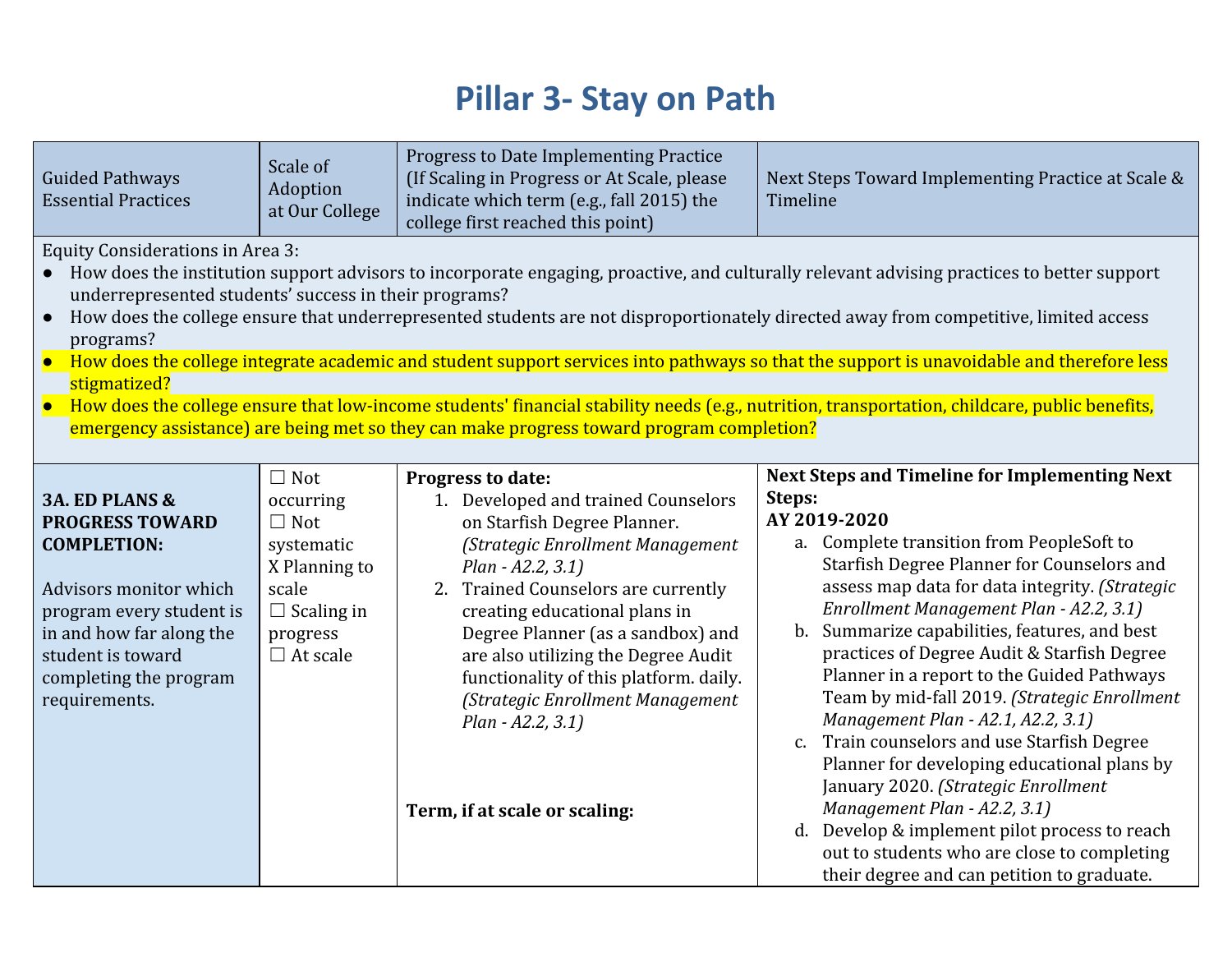| <b>3B. STUDENT SEES</b> | X Not | Progress to date: | b. Implement a timeline for integration of<br>degree audit, Starfish Early Alert and Degree<br>Planner, and Ad Astra with input from both<br>Instruction and Student Services. (Strategic<br>Enrollment Management Plan - A2.2, 3.1)<br>c. Achieve a new model of counseling/advising<br>to reach more students based on initial<br>examination.<br>d. Launch a campaign for and implement<br>counseling continuum.<br><b>Next Steps and Timeline for Implementing Next</b>                                                                                                                                                                                                                                                               |
|-------------------------|-------|-------------------|-------------------------------------------------------------------------------------------------------------------------------------------------------------------------------------------------------------------------------------------------------------------------------------------------------------------------------------------------------------------------------------------------------------------------------------------------------------------------------------------------------------------------------------------------------------------------------------------------------------------------------------------------------------------------------------------------------------------------------------------|
|                         |       |                   |                                                                                                                                                                                                                                                                                                                                                                                                                                                                                                                                                                                                                                                                                                                                           |
|                         |       |                   | Plan - A2.2, 3.1)<br>AY 2020-2021<br>a. Evaluate success of HBCU visits and evaluate<br>next steps.                                                                                                                                                                                                                                                                                                                                                                                                                                                                                                                                                                                                                                       |
|                         |       |                   | (Strategic Enrollment Management Plan -<br>A2.2, 3.1<br>Develop & implement pilot process to reach<br>out to students who are not on track to<br>completing their declared Academic Plan in a<br>timely manner because they are enrolled in<br>courses outside of their declared major.<br>(Strategic Enrollment Management Plan -<br>A2.2, 3.1<br>Examine various models of counseling<br>f.<br>services for guided pathways (success teams,<br>peers, Faculty advising, retention specialists,<br>academies etc.).<br>Develop counseling continuum for<br>g.<br>community college students to include<br>monitoring of student progress.<br>h. Implement full scale use of Starfish Degree<br>Planner. (Strategic Enrollment Management |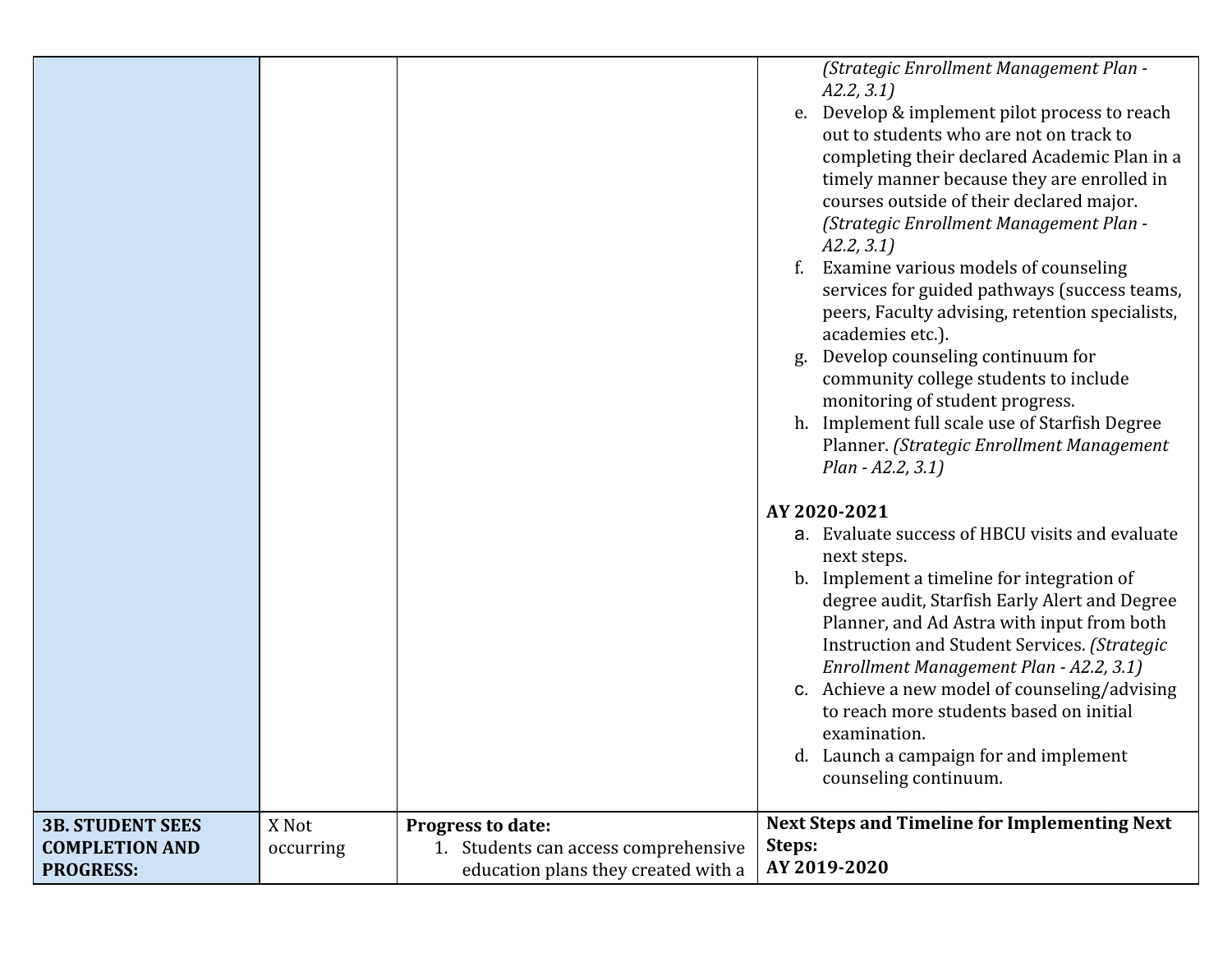| Students can easily see<br>how far they have come<br>and what they need to do<br>to complete their<br>program. | $\Box$ Not<br>systematic<br>$\Box$ Planning to<br>scale<br>$\Box$ Scaling in<br>progress<br>$\Box$ At scale | Counselor electronically on<br>MyPalomar.<br>2. Counselors have access to<br>PeopleSoft Advisement Reports<br>(Degree Audit) to give to students.<br>(Strategic Enrollment Management<br>$Plan - A3.1)$<br>Electronic transcript project has<br>3.<br>been implemented.<br>4. Implementation of Starfish Degree<br>Planner has begun. Degree Planner<br>includes student sandbox.<br>(Strategic Enrollment Management<br>Plan - A2.2, 3.1)<br>Term, if at scale or scaling: | $C_{\bullet}$<br>d. | a. Update student specific program declaration<br>in PeopleSoft.<br>b. Assign all students access to Advisement<br>Report (Degree Audit) on MyPalomar.<br>(Strategic Enrollment Management Plan -<br>A3.1)<br>Examine Starfish student dashboard and<br>PeopleSoft To Do List for integration and<br>practice. Identify any barriers to<br>disproportionately impacted students to the<br>use of these various tools and develop an<br>action plan to address them. Assign staff to<br>action items with a timeline to completion.<br>(Strategic Enrollment Management Plan -<br>A2.2, 3.1<br>Develop a marketing & comprehensive<br>communication campaign for students<br>related to all Palomar software systems<br>(MyPalomar, Canvas, Starfish: Degree Planner<br>& Early Alert). Coordinate with overall<br>Campaign work through the CIO. (Strategic<br>Enrollment Management Plan - A2.1, A2.2)<br>e. Present campaign (3D) to Guided Pathways<br>team fall, 2019.<br>Develop strategic plan for integrated support<br>for access and retention of undocumented<br>students. Present plan and pilot to launch in<br>spring 2020 to Guided Pathways team in fall<br>of 2019.<br>AY 2020-2021 |
|----------------------------------------------------------------------------------------------------------------|-------------------------------------------------------------------------------------------------------------|-----------------------------------------------------------------------------------------------------------------------------------------------------------------------------------------------------------------------------------------------------------------------------------------------------------------------------------------------------------------------------------------------------------------------------------------------------------------------------|---------------------|-----------------------------------------------------------------------------------------------------------------------------------------------------------------------------------------------------------------------------------------------------------------------------------------------------------------------------------------------------------------------------------------------------------------------------------------------------------------------------------------------------------------------------------------------------------------------------------------------------------------------------------------------------------------------------------------------------------------------------------------------------------------------------------------------------------------------------------------------------------------------------------------------------------------------------------------------------------------------------------------------------------------------------------------------------------------------------------------------------------------------------------------------------------------------------------------------------|
|                                                                                                                |                                                                                                             |                                                                                                                                                                                                                                                                                                                                                                                                                                                                             |                     | a. Assess progress of the cleaned up student<br>specific program declaration in PeopleSoft.<br>Make any needed changes. Create process for<br>student Sandbox education plan approval in<br>Degree Planner. (Strategic Enrollment<br>Management Plan - A3.1)                                                                                                                                                                                                                                                                                                                                                                                                                                                                                                                                                                                                                                                                                                                                                                                                                                                                                                                                        |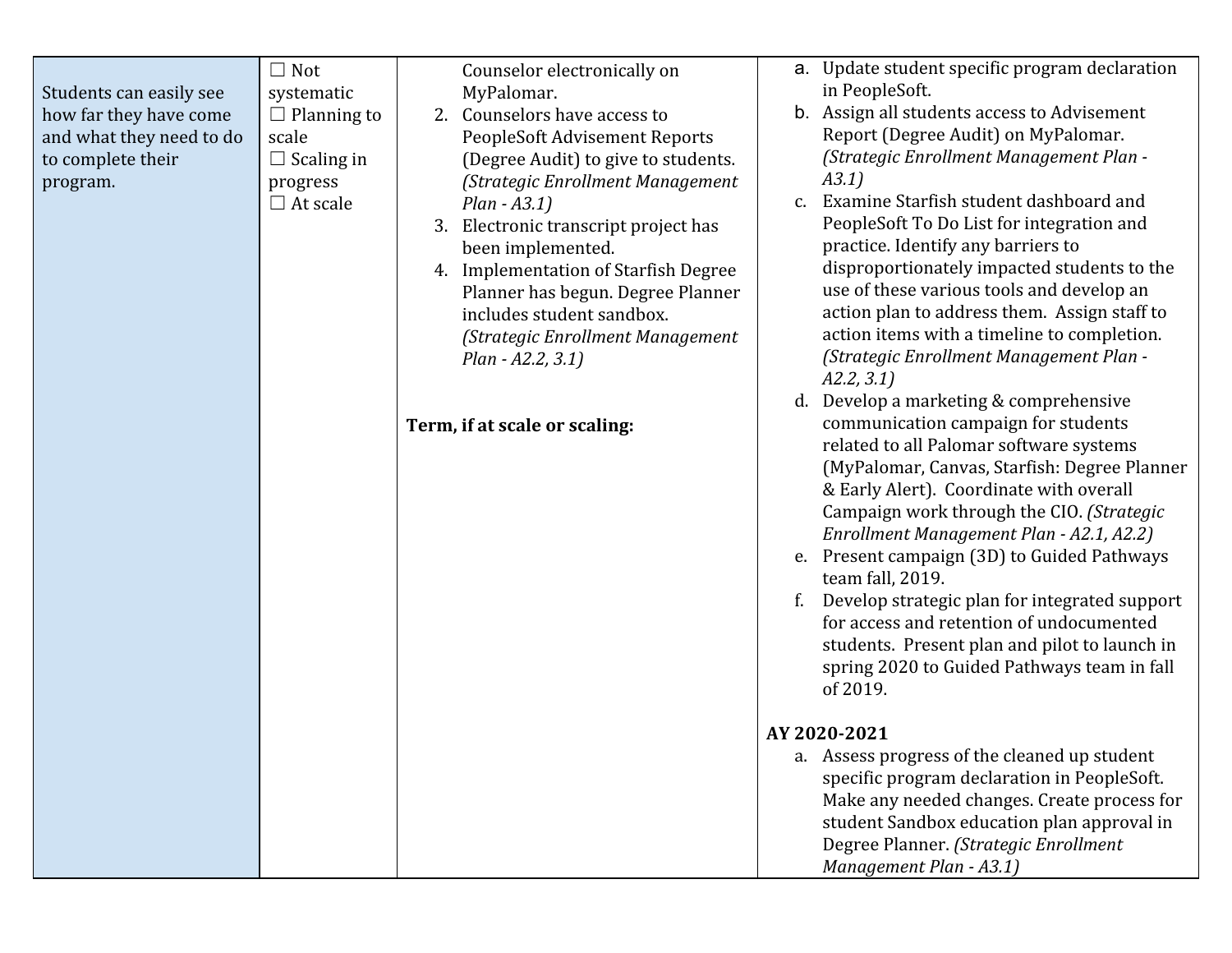|                                                                                                                                                                                                                                                                                 |                                                                                                                                   |                                                                                                                                                                  | b. Provide a report to Guided Pathways in fall<br>2020 of the integrated plan for<br>undocumented students.<br>AY 2021-2022<br>a. Collect transcripts from other colleges at<br>point of admission and<br>enter into OnBase<br>$\circ$<br>coordinate with electronics transcript<br>project<br>$\circ$ create timeline & process for Reverse<br><b>Transfer from CSUSM</b><br>b. Activate student sandbox in Starfish Degree<br>Planner for students to create their own plans<br>for counselor review. (Strategic Enrollment<br>Management Plan - A2.2, 3.1)                                                                                                                                                                                                                                     |
|---------------------------------------------------------------------------------------------------------------------------------------------------------------------------------------------------------------------------------------------------------------------------------|-----------------------------------------------------------------------------------------------------------------------------------|------------------------------------------------------------------------------------------------------------------------------------------------------------------|---------------------------------------------------------------------------------------------------------------------------------------------------------------------------------------------------------------------------------------------------------------------------------------------------------------------------------------------------------------------------------------------------------------------------------------------------------------------------------------------------------------------------------------------------------------------------------------------------------------------------------------------------------------------------------------------------------------------------------------------------------------------------------------------------|
| <b>3C. EARLY ALERT AND</b><br><b>INTERVENTION:</b><br>Advisors and students are<br>alerted when students<br>are at risk of falling off<br>their program plans and<br>have policies and<br>supports in place to<br>intervene in ways that<br>help students get back on<br>track. | $\Box$ Not<br>occurring<br>X Not<br>systematic<br>$\Box$ Planning to<br>scale<br>$\Box$ Scaling in<br>progress<br>$\Box$ At scale | <b>Progress to date:</b><br>1. Implemented Starfish Early Alert<br>pilot. (Strategic Enrollment<br>Management Plan - A2.2, 3.1)<br>Term, if at scale or scaling: | <b>Next Steps and Timeline for Implementing Next</b><br>Steps:<br>AY 2019-2020<br>a. Create a summary chart that lists mission and<br>goals for all student funded outreach<br>programs and align items to Support Guided<br>pathways and the Vision for Success.<br>(Strategic Enrollment Management Plan -<br>A2.1)<br>Determine ways to integrate practices of<br>b.<br>groups such as programs such as EOPS, TRiO,<br>SSS, counseling, book assistance to increase<br>retention & completion (Equity Plan) with<br>one another and with college practices.<br>Include CALM, PROMISE, Textbook assistance<br>program.<br>Institutionalize UMOJA & PUENTE programs<br>c.<br>in already existing structures to enhance<br>engagement and retention of<br>African-American students. (Equity Plan |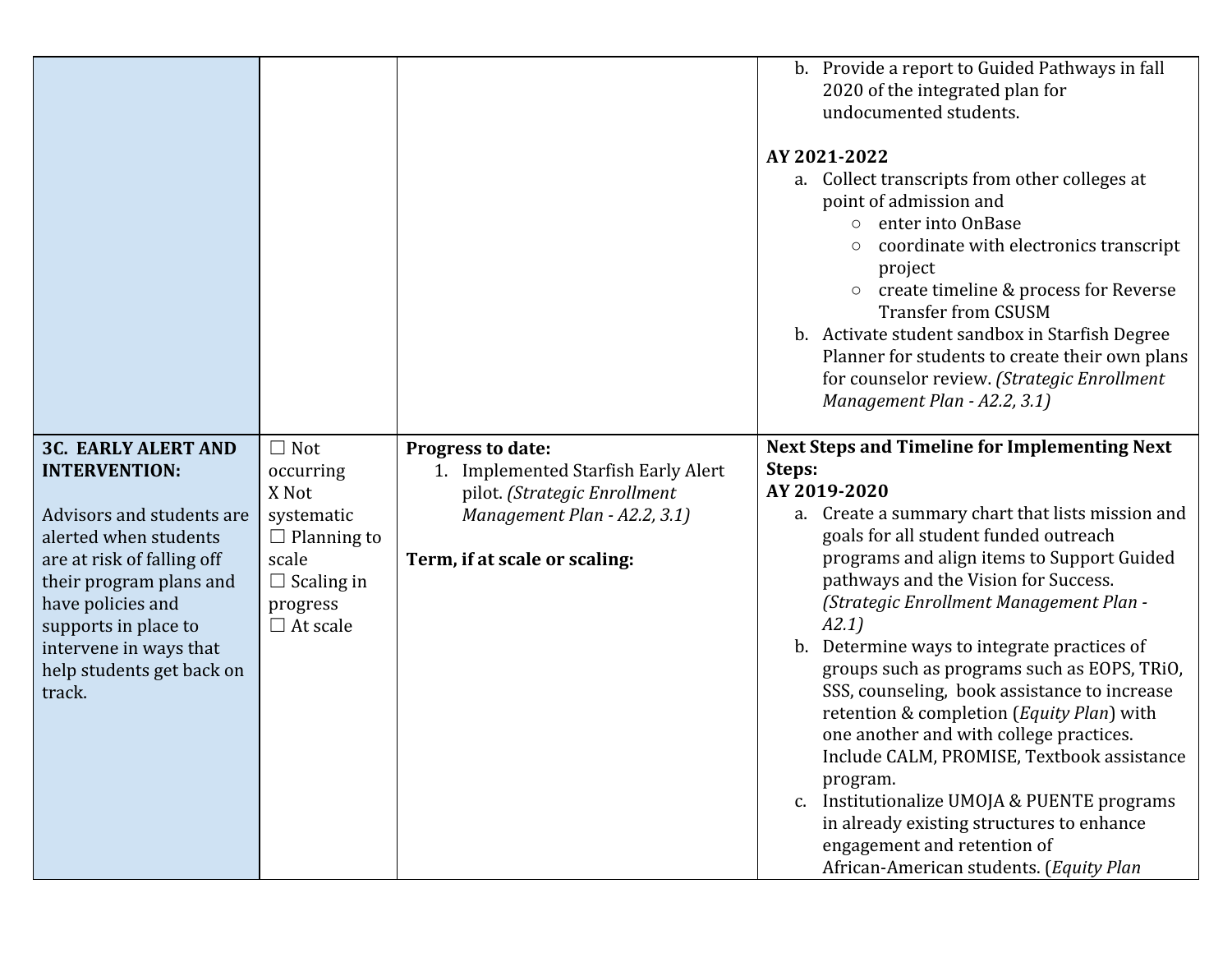| Strengthen Palomar Promise: Continue to<br>d.      |  |
|----------------------------------------------------|--|
|                                                    |  |
| promote college access through Palomar             |  |
| Promise program (free tuition and book             |  |
| assistance) and improve high-touch service         |  |
| directed toward onboarding process for             |  |
| incoming first year students. (Strategic           |  |
| Enrollment Management Plan - A3.2, 3.3)            |  |
| Design intentional registration activities<br>e.   |  |
| throughout the year. Promote Palomar               |  |
| College through Guided Pathways framework.         |  |
| Present to Guided Pathways in the spring of        |  |
| 2020. (Strategic Enrollment Management Plan        |  |
| $- A3.2$ ), (Equity Plan)                          |  |
| Strengthen Basic Needs programs to support<br>f.   |  |
| students with housing and food insecurities.       |  |
| (Equity Plan)                                      |  |
| Develop district-wide counseling process for<br>g. |  |
| receiving Early Alert notifications for            |  |
| students and collaborate with instructional        |  |
|                                                    |  |
| faculty.                                           |  |
| h. Review and revise the role of Orientation and   |  |
| Follow Up Services and examine various             |  |
| models/funding sources and select one or           |  |
| more to bolster retention (success teams,          |  |
| peers, Faculty advising, Retention Specialists,    |  |
| etc.). Present three models to Guided              |  |
| Pathways in the fall of 2019. (Strategic           |  |
| Enrollment Management Plan - A3.3)                 |  |
| Set goals to increase retention consistent         |  |
| with the vision for success and equity goals.      |  |
|                                                    |  |
| AY 2020-2021                                       |  |
| a. Institutionalize integrated plan for Grant      |  |
| <b>Funded Student Programs to Support Guided</b>   |  |
| pathways and the Vision for Success.               |  |
| b. Provide data-informed report of the             |  |
| institutionalization impact of UMOJA &             |  |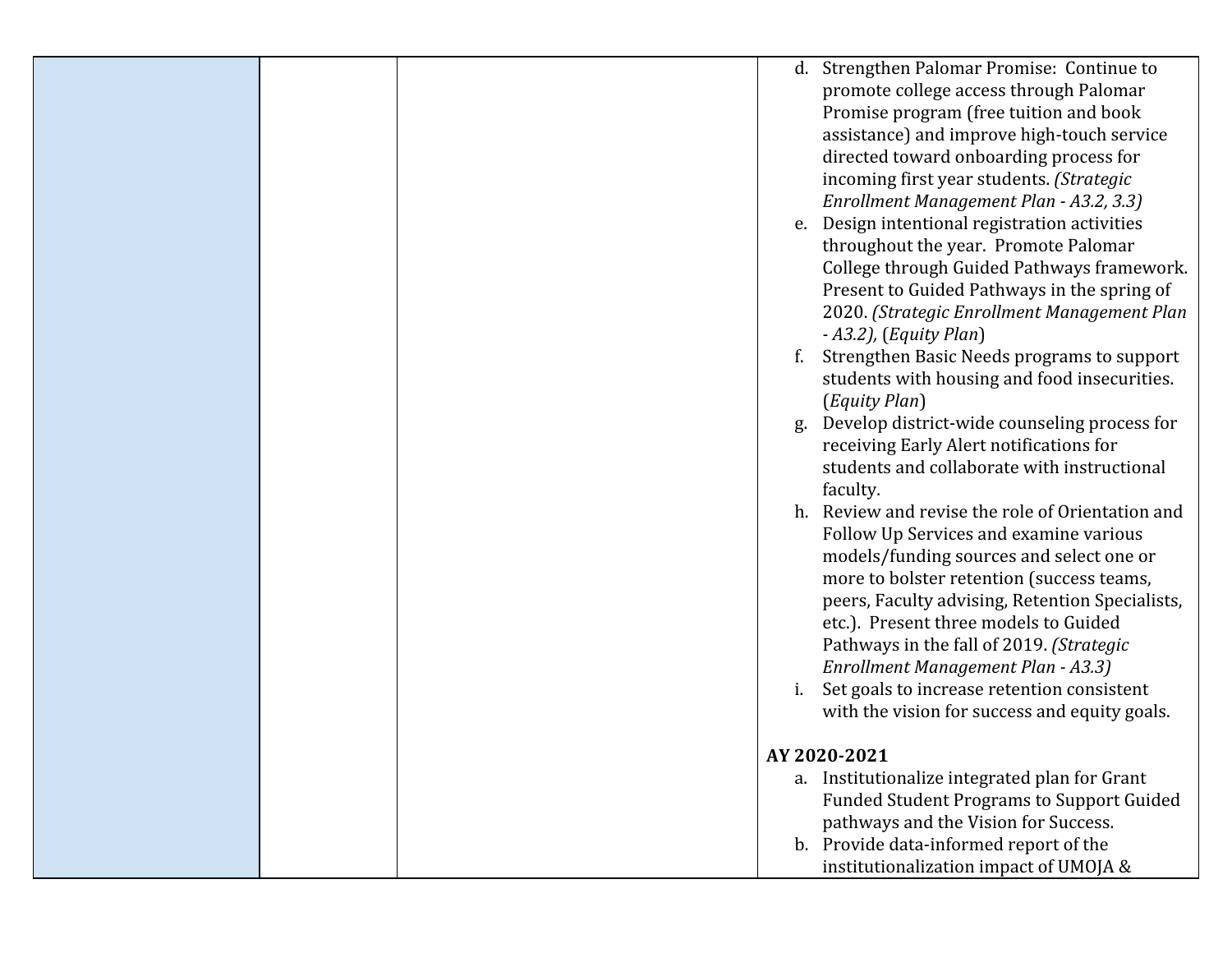|                                                    |                    |                                                         | PUENTE to the guided pathways team in fall<br>2020. Provide recommendations for<br>strengthening efforts.<br>c. Prepare data for Guided Pathways team in<br>spring of 2021 on access and retention of<br>Promise students examined per development<br>of new retention activities.<br>d. Evaluate program for improvements in Basic<br>Needs.<br>Develop a campaign to increase instructional<br>e.<br>faculty awareness on process for early alert<br>within the Counseling process.<br>Implement changes to Orientation and<br>Follow-Up Services that focus on retention<br>through the development of student journey<br>modules.<br>Develop a scalable and trackable program for<br>g.<br>the instructional faculty role in student<br>success.<br>h. Implement objectives for retention increases<br>consistent with the vision for success and<br>equity goals. |
|----------------------------------------------------|--------------------|---------------------------------------------------------|------------------------------------------------------------------------------------------------------------------------------------------------------------------------------------------------------------------------------------------------------------------------------------------------------------------------------------------------------------------------------------------------------------------------------------------------------------------------------------------------------------------------------------------------------------------------------------------------------------------------------------------------------------------------------------------------------------------------------------------------------------------------------------------------------------------------------------------------------------------------|
| <b>3D. HELP WITH</b>                               | $\Box$ Not         | Progress to date:                                       | <b>Next Steps and Timeline for Implementing Next</b>                                                                                                                                                                                                                                                                                                                                                                                                                                                                                                                                                                                                                                                                                                                                                                                                                   |
| <b>ALTERNATIVE</b>                                 | occurring          | 1. Launched the first cohort of the                     | Steps:                                                                                                                                                                                                                                                                                                                                                                                                                                                                                                                                                                                                                                                                                                                                                                                                                                                                 |
| <b>PATHWAYS:</b>                                   | X Not              | Pre-Apprenticeship program in                           |                                                                                                                                                                                                                                                                                                                                                                                                                                                                                                                                                                                                                                                                                                                                                                                                                                                                        |
|                                                    | systematic         | partnership with San Marcos Adult                       | AY 2019-2020                                                                                                                                                                                                                                                                                                                                                                                                                                                                                                                                                                                                                                                                                                                                                                                                                                                           |
| Assistance is provided to                          | $\Box$ Planning to | School.                                                 | a. Survey programs with application processes                                                                                                                                                                                                                                                                                                                                                                                                                                                                                                                                                                                                                                                                                                                                                                                                                          |
| students who are unlikely                          | scale              | Offering instruction in Vista<br>2.                     | to determine which programs are competitive                                                                                                                                                                                                                                                                                                                                                                                                                                                                                                                                                                                                                                                                                                                                                                                                                            |
| to be accepted into                                | $\Box$ Scaling in  | Detention Center & created                              | and need alternate pathways.                                                                                                                                                                                                                                                                                                                                                                                                                                                                                                                                                                                                                                                                                                                                                                                                                                           |
| limited-access programs,                           | progress           | Transition Support program.                             | Develop strategies/tools with nursing<br>b.                                                                                                                                                                                                                                                                                                                                                                                                                                                                                                                                                                                                                                                                                                                                                                                                                            |
| such as nursing or                                 | $\Box$ At scale    | 3. Received formerly incarcerated                       | program for students who have interests in                                                                                                                                                                                                                                                                                                                                                                                                                                                                                                                                                                                                                                                                                                                                                                                                                             |
| culinary arts, to redirect<br>them to another more |                    | regional grant.<br>4. Opened Food & Nutrition Center to | health programs but did not get accepted<br>and/or complete nursing. (Strategic                                                                                                                                                                                                                                                                                                                                                                                                                                                                                                                                                                                                                                                                                                                                                                                        |
| viable path to credentials                         |                    | provide healthy and nutritious food                     | Enrollment Management Plan - A2.1)                                                                                                                                                                                                                                                                                                                                                                                                                                                                                                                                                                                                                                                                                                                                                                                                                                     |
| and a career                                       |                    | for students.                                           | Present plan & pilot suggestion to Guided<br>c.                                                                                                                                                                                                                                                                                                                                                                                                                                                                                                                                                                                                                                                                                                                                                                                                                        |
|                                                    |                    | 5. Began project to explore                             | Pathways team in the spring of 2020.                                                                                                                                                                                                                                                                                                                                                                                                                                                                                                                                                                                                                                                                                                                                                                                                                                   |
|                                                    |                    | on-campus housing.                                      |                                                                                                                                                                                                                                                                                                                                                                                                                                                                                                                                                                                                                                                                                                                                                                                                                                                                        |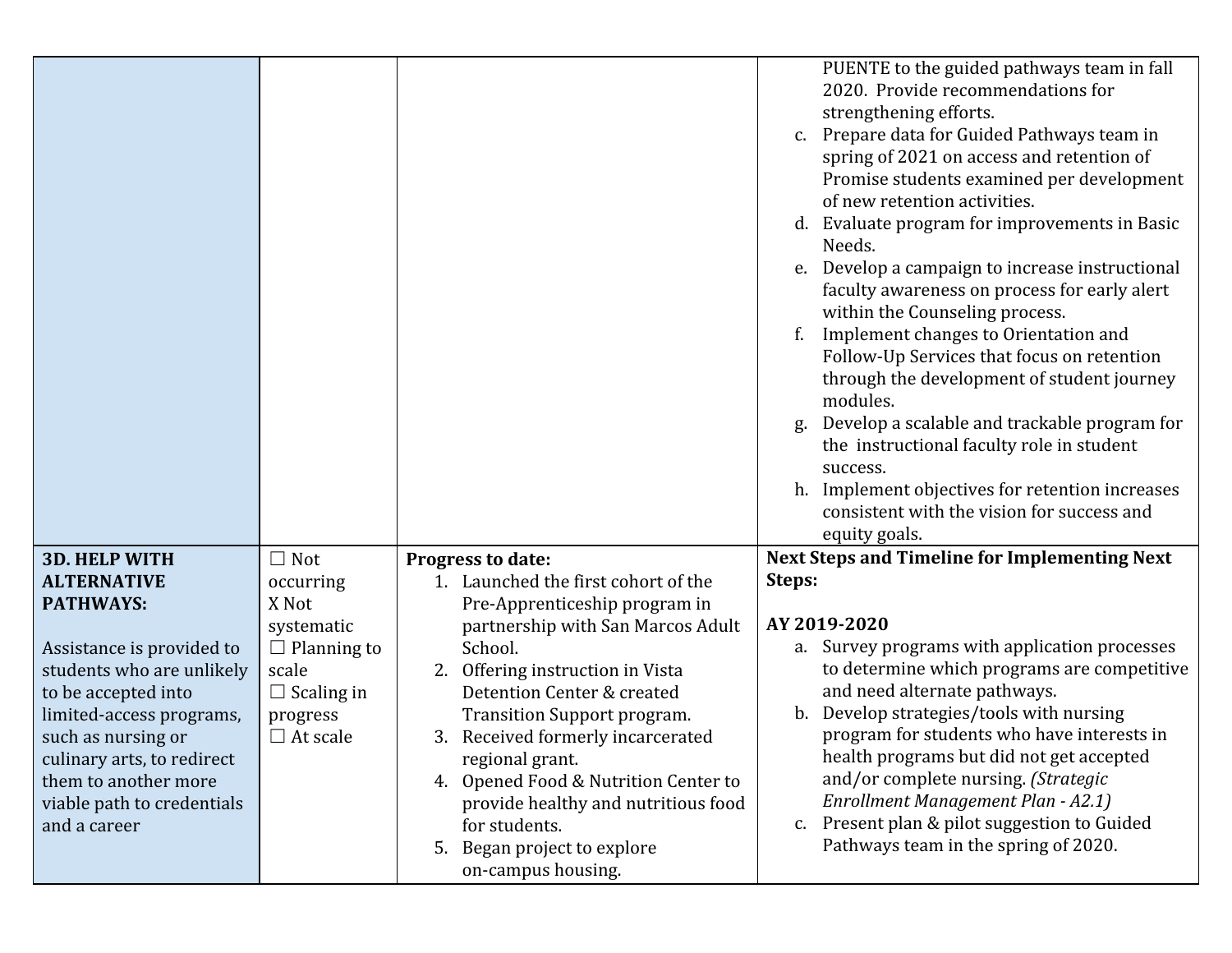|                               | AY 2020-2021                                                                                                                                                                                                                                                                                                                                                                                                                                                                                                                          |
|-------------------------------|---------------------------------------------------------------------------------------------------------------------------------------------------------------------------------------------------------------------------------------------------------------------------------------------------------------------------------------------------------------------------------------------------------------------------------------------------------------------------------------------------------------------------------------|
| Term, if at scale or scaling: | a. Develop process for supporting students<br>denied access into selective programs.<br>(Strategic Enrollment Management Plan -<br>A2.1, A3.1)<br>b. Determine the efficacy of tools/strategies and<br>processes for targeting and supporting<br>students who do not pursue nursing and<br>related careers. (Strategic Enrollment<br>Management Plan - A2.1)<br>c. Implement success strategies for Nursing<br>students (and others) who are flagged not to<br>continue the path and facilitate an alternative<br>viable career path. |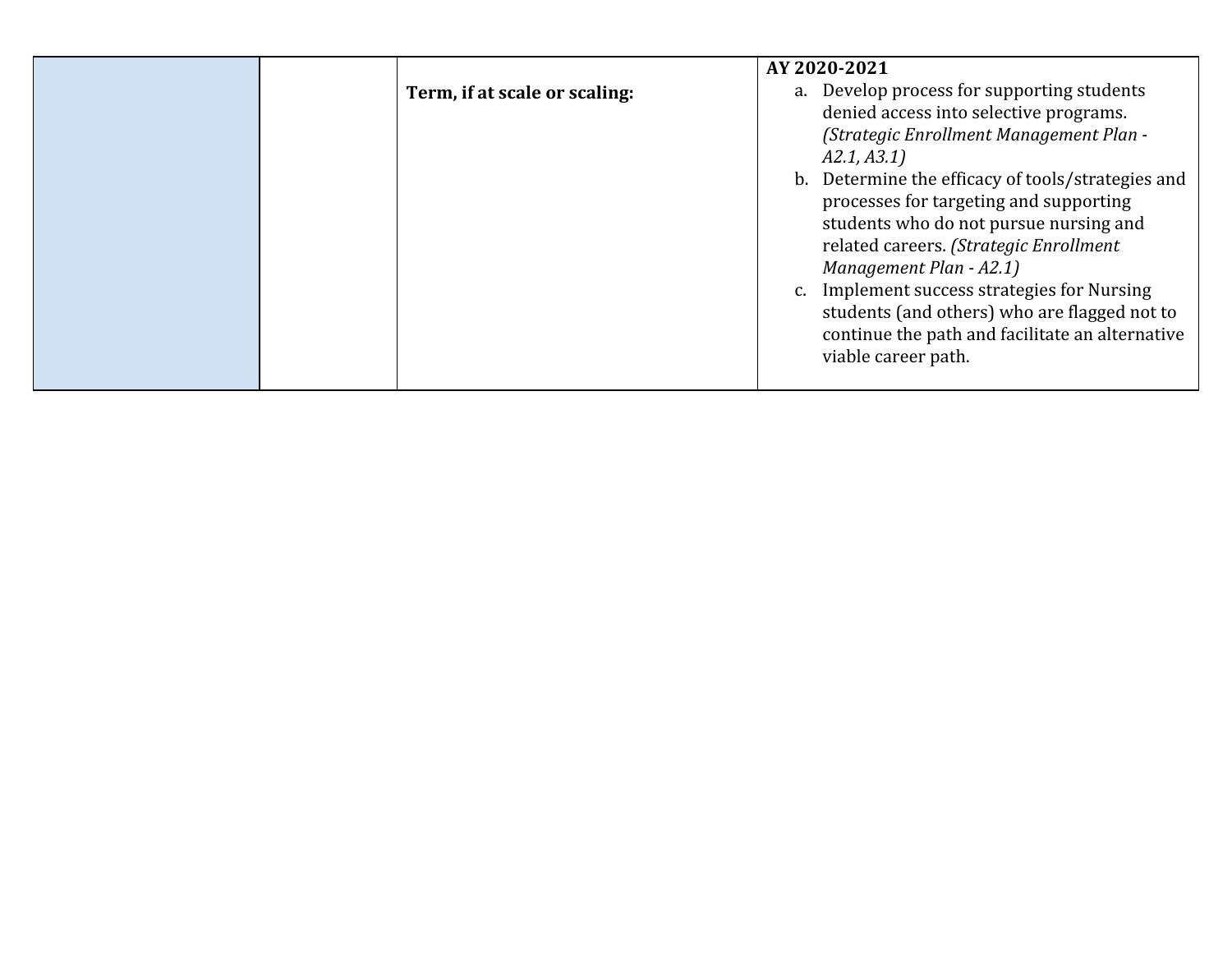| Steps:<br><b>SCHEDULING:</b><br>1. Mapping Project version 1 to be<br>occurring<br>X Not<br>completed Spring 2018.<br>AY 2019-2020<br>2. North & South Center Majors<br>The college schedules<br>systematic<br>a. Completion Academy workshops provided<br>offered in Block Schedules.<br>$\Box$ Planning to<br>courses to ensure<br>students can take the<br>Completion Academy created: A<br>scale<br>3.<br>regularly that create new completion paths<br>courses they need when<br>$\Box$ Scaling in<br>structure to provide support to<br>for students with explicit equity, Work Based<br>develop "completion packages".<br>they need them, can plan<br>progress<br>Learning & Student Services/ Success Goals.<br>their lives around school<br>$\Box$ At scale<br>4. Increases in enrollment (12-25%)<br>New paths are incorporated into the<br>from one term to the<br>in scheduling patterns that are<br>scheduled and advertised.<br>more conducive to flexible offerings<br>next, and can complete<br><b>Expand Completion Academy I program</b><br>$\mathbf b$ .<br>their programs in as<br>for students (Fast Track, 4 week,<br>Distance Education).<br>short a time as possible.<br>offerings with 10 new completion packages<br>5. Improved Program Review process<br>and new online offerings (speech, English,<br>includes principles of Guided<br>math, science, health). Tie to ongoing<br>Pathways and the Vision for<br>marketing plan. Present to Guided Pathways<br>Success as well as outcomes, and<br>in Spring 2020. (Strategic Enrollment<br>scaffolding programs.<br>Management Plan - A1.1, A1.3, A2.1), (Equity<br>6. Introduced 10 "blocked awards" for<br>$Plan$ )<br>spring 2020 schedule.<br>7. Goals set in instruction for award<br>Create a plan and timeline for use and<br>$C_{\bullet}$<br>scheduling, block scheduling, and<br>integration of technology (Degree Planner,<br>increase in Fast-track and other<br>Degree Audit, Ad Astra, General Scheduling<br>modalities that show success and<br>Tools). Present to Guided Pathways in fall of<br>desirability.<br>2019. (Strategic Enrollment Management Plan<br>8. First AD ASTRA trainings<br>$- A3.1)$<br>accomplished. (Strategic<br>Enrollment Management Plan -<br>Use data from degree planner/degree audit<br>d.<br>A3.1)<br>pilot to inform scheduling for the fall of 2020<br>9. Research & Planning provided<br>schedule. (Strategic Enrollment Management | <b>3E. PURPOSEFUL CLASS</b> | $\Box$ Not | Progress to date: | <b>Next Steps and Timeline for Implementing Next</b> |
|------------------------------------------------------------------------------------------------------------------------------------------------------------------------------------------------------------------------------------------------------------------------------------------------------------------------------------------------------------------------------------------------------------------------------------------------------------------------------------------------------------------------------------------------------------------------------------------------------------------------------------------------------------------------------------------------------------------------------------------------------------------------------------------------------------------------------------------------------------------------------------------------------------------------------------------------------------------------------------------------------------------------------------------------------------------------------------------------------------------------------------------------------------------------------------------------------------------------------------------------------------------------------------------------------------------------------------------------------------------------------------------------------------------------------------------------------------------------------------------------------------------------------------------------------------------------------------------------------------------------------------------------------------------------------------------------------------------------------------------------------------------------------------------------------------------------------------------------------------------------------------------------------------------------------------------------------------------------------------------------------------------------------------------------------------------------------------------------------------------------------------------------------------------------------------------------------------------------------------------------------------------------------------------------------------------------------------------------------------------------------------------------------------------------------------------------------------------|-----------------------------|------------|-------------------|------------------------------------------------------|
|                                                                                                                                                                                                                                                                                                                                                                                                                                                                                                                                                                                                                                                                                                                                                                                                                                                                                                                                                                                                                                                                                                                                                                                                                                                                                                                                                                                                                                                                                                                                                                                                                                                                                                                                                                                                                                                                                                                                                                                                                                                                                                                                                                                                                                                                                                                                                                                                                                                                  |                             |            |                   |                                                      |
|                                                                                                                                                                                                                                                                                                                                                                                                                                                                                                                                                                                                                                                                                                                                                                                                                                                                                                                                                                                                                                                                                                                                                                                                                                                                                                                                                                                                                                                                                                                                                                                                                                                                                                                                                                                                                                                                                                                                                                                                                                                                                                                                                                                                                                                                                                                                                                                                                                                                  |                             |            |                   |                                                      |
|                                                                                                                                                                                                                                                                                                                                                                                                                                                                                                                                                                                                                                                                                                                                                                                                                                                                                                                                                                                                                                                                                                                                                                                                                                                                                                                                                                                                                                                                                                                                                                                                                                                                                                                                                                                                                                                                                                                                                                                                                                                                                                                                                                                                                                                                                                                                                                                                                                                                  |                             |            |                   |                                                      |
|                                                                                                                                                                                                                                                                                                                                                                                                                                                                                                                                                                                                                                                                                                                                                                                                                                                                                                                                                                                                                                                                                                                                                                                                                                                                                                                                                                                                                                                                                                                                                                                                                                                                                                                                                                                                                                                                                                                                                                                                                                                                                                                                                                                                                                                                                                                                                                                                                                                                  |                             |            |                   |                                                      |
|                                                                                                                                                                                                                                                                                                                                                                                                                                                                                                                                                                                                                                                                                                                                                                                                                                                                                                                                                                                                                                                                                                                                                                                                                                                                                                                                                                                                                                                                                                                                                                                                                                                                                                                                                                                                                                                                                                                                                                                                                                                                                                                                                                                                                                                                                                                                                                                                                                                                  |                             |            |                   |                                                      |
|                                                                                                                                                                                                                                                                                                                                                                                                                                                                                                                                                                                                                                                                                                                                                                                                                                                                                                                                                                                                                                                                                                                                                                                                                                                                                                                                                                                                                                                                                                                                                                                                                                                                                                                                                                                                                                                                                                                                                                                                                                                                                                                                                                                                                                                                                                                                                                                                                                                                  |                             |            |                   |                                                      |
|                                                                                                                                                                                                                                                                                                                                                                                                                                                                                                                                                                                                                                                                                                                                                                                                                                                                                                                                                                                                                                                                                                                                                                                                                                                                                                                                                                                                                                                                                                                                                                                                                                                                                                                                                                                                                                                                                                                                                                                                                                                                                                                                                                                                                                                                                                                                                                                                                                                                  |                             |            |                   |                                                      |
|                                                                                                                                                                                                                                                                                                                                                                                                                                                                                                                                                                                                                                                                                                                                                                                                                                                                                                                                                                                                                                                                                                                                                                                                                                                                                                                                                                                                                                                                                                                                                                                                                                                                                                                                                                                                                                                                                                                                                                                                                                                                                                                                                                                                                                                                                                                                                                                                                                                                  |                             |            |                   |                                                      |
|                                                                                                                                                                                                                                                                                                                                                                                                                                                                                                                                                                                                                                                                                                                                                                                                                                                                                                                                                                                                                                                                                                                                                                                                                                                                                                                                                                                                                                                                                                                                                                                                                                                                                                                                                                                                                                                                                                                                                                                                                                                                                                                                                                                                                                                                                                                                                                                                                                                                  |                             |            |                   |                                                      |
|                                                                                                                                                                                                                                                                                                                                                                                                                                                                                                                                                                                                                                                                                                                                                                                                                                                                                                                                                                                                                                                                                                                                                                                                                                                                                                                                                                                                                                                                                                                                                                                                                                                                                                                                                                                                                                                                                                                                                                                                                                                                                                                                                                                                                                                                                                                                                                                                                                                                  |                             |            |                   |                                                      |
|                                                                                                                                                                                                                                                                                                                                                                                                                                                                                                                                                                                                                                                                                                                                                                                                                                                                                                                                                                                                                                                                                                                                                                                                                                                                                                                                                                                                                                                                                                                                                                                                                                                                                                                                                                                                                                                                                                                                                                                                                                                                                                                                                                                                                                                                                                                                                                                                                                                                  |                             |            |                   |                                                      |
|                                                                                                                                                                                                                                                                                                                                                                                                                                                                                                                                                                                                                                                                                                                                                                                                                                                                                                                                                                                                                                                                                                                                                                                                                                                                                                                                                                                                                                                                                                                                                                                                                                                                                                                                                                                                                                                                                                                                                                                                                                                                                                                                                                                                                                                                                                                                                                                                                                                                  |                             |            |                   |                                                      |
|                                                                                                                                                                                                                                                                                                                                                                                                                                                                                                                                                                                                                                                                                                                                                                                                                                                                                                                                                                                                                                                                                                                                                                                                                                                                                                                                                                                                                                                                                                                                                                                                                                                                                                                                                                                                                                                                                                                                                                                                                                                                                                                                                                                                                                                                                                                                                                                                                                                                  |                             |            |                   |                                                      |
|                                                                                                                                                                                                                                                                                                                                                                                                                                                                                                                                                                                                                                                                                                                                                                                                                                                                                                                                                                                                                                                                                                                                                                                                                                                                                                                                                                                                                                                                                                                                                                                                                                                                                                                                                                                                                                                                                                                                                                                                                                                                                                                                                                                                                                                                                                                                                                                                                                                                  |                             |            |                   |                                                      |
|                                                                                                                                                                                                                                                                                                                                                                                                                                                                                                                                                                                                                                                                                                                                                                                                                                                                                                                                                                                                                                                                                                                                                                                                                                                                                                                                                                                                                                                                                                                                                                                                                                                                                                                                                                                                                                                                                                                                                                                                                                                                                                                                                                                                                                                                                                                                                                                                                                                                  |                             |            |                   |                                                      |
|                                                                                                                                                                                                                                                                                                                                                                                                                                                                                                                                                                                                                                                                                                                                                                                                                                                                                                                                                                                                                                                                                                                                                                                                                                                                                                                                                                                                                                                                                                                                                                                                                                                                                                                                                                                                                                                                                                                                                                                                                                                                                                                                                                                                                                                                                                                                                                                                                                                                  |                             |            |                   |                                                      |
|                                                                                                                                                                                                                                                                                                                                                                                                                                                                                                                                                                                                                                                                                                                                                                                                                                                                                                                                                                                                                                                                                                                                                                                                                                                                                                                                                                                                                                                                                                                                                                                                                                                                                                                                                                                                                                                                                                                                                                                                                                                                                                                                                                                                                                                                                                                                                                                                                                                                  |                             |            |                   |                                                      |
|                                                                                                                                                                                                                                                                                                                                                                                                                                                                                                                                                                                                                                                                                                                                                                                                                                                                                                                                                                                                                                                                                                                                                                                                                                                                                                                                                                                                                                                                                                                                                                                                                                                                                                                                                                                                                                                                                                                                                                                                                                                                                                                                                                                                                                                                                                                                                                                                                                                                  |                             |            |                   |                                                      |
|                                                                                                                                                                                                                                                                                                                                                                                                                                                                                                                                                                                                                                                                                                                                                                                                                                                                                                                                                                                                                                                                                                                                                                                                                                                                                                                                                                                                                                                                                                                                                                                                                                                                                                                                                                                                                                                                                                                                                                                                                                                                                                                                                                                                                                                                                                                                                                                                                                                                  |                             |            |                   |                                                      |
|                                                                                                                                                                                                                                                                                                                                                                                                                                                                                                                                                                                                                                                                                                                                                                                                                                                                                                                                                                                                                                                                                                                                                                                                                                                                                                                                                                                                                                                                                                                                                                                                                                                                                                                                                                                                                                                                                                                                                                                                                                                                                                                                                                                                                                                                                                                                                                                                                                                                  |                             |            |                   |                                                      |
|                                                                                                                                                                                                                                                                                                                                                                                                                                                                                                                                                                                                                                                                                                                                                                                                                                                                                                                                                                                                                                                                                                                                                                                                                                                                                                                                                                                                                                                                                                                                                                                                                                                                                                                                                                                                                                                                                                                                                                                                                                                                                                                                                                                                                                                                                                                                                                                                                                                                  |                             |            |                   |                                                      |
|                                                                                                                                                                                                                                                                                                                                                                                                                                                                                                                                                                                                                                                                                                                                                                                                                                                                                                                                                                                                                                                                                                                                                                                                                                                                                                                                                                                                                                                                                                                                                                                                                                                                                                                                                                                                                                                                                                                                                                                                                                                                                                                                                                                                                                                                                                                                                                                                                                                                  |                             |            |                   |                                                      |
|                                                                                                                                                                                                                                                                                                                                                                                                                                                                                                                                                                                                                                                                                                                                                                                                                                                                                                                                                                                                                                                                                                                                                                                                                                                                                                                                                                                                                                                                                                                                                                                                                                                                                                                                                                                                                                                                                                                                                                                                                                                                                                                                                                                                                                                                                                                                                                                                                                                                  |                             |            |                   |                                                      |
|                                                                                                                                                                                                                                                                                                                                                                                                                                                                                                                                                                                                                                                                                                                                                                                                                                                                                                                                                                                                                                                                                                                                                                                                                                                                                                                                                                                                                                                                                                                                                                                                                                                                                                                                                                                                                                                                                                                                                                                                                                                                                                                                                                                                                                                                                                                                                                                                                                                                  |                             |            |                   |                                                      |
|                                                                                                                                                                                                                                                                                                                                                                                                                                                                                                                                                                                                                                                                                                                                                                                                                                                                                                                                                                                                                                                                                                                                                                                                                                                                                                                                                                                                                                                                                                                                                                                                                                                                                                                                                                                                                                                                                                                                                                                                                                                                                                                                                                                                                                                                                                                                                                                                                                                                  |                             |            |                   |                                                      |
|                                                                                                                                                                                                                                                                                                                                                                                                                                                                                                                                                                                                                                                                                                                                                                                                                                                                                                                                                                                                                                                                                                                                                                                                                                                                                                                                                                                                                                                                                                                                                                                                                                                                                                                                                                                                                                                                                                                                                                                                                                                                                                                                                                                                                                                                                                                                                                                                                                                                  |                             |            |                   |                                                      |
|                                                                                                                                                                                                                                                                                                                                                                                                                                                                                                                                                                                                                                                                                                                                                                                                                                                                                                                                                                                                                                                                                                                                                                                                                                                                                                                                                                                                                                                                                                                                                                                                                                                                                                                                                                                                                                                                                                                                                                                                                                                                                                                                                                                                                                                                                                                                                                                                                                                                  |                             |            |                   |                                                      |
|                                                                                                                                                                                                                                                                                                                                                                                                                                                                                                                                                                                                                                                                                                                                                                                                                                                                                                                                                                                                                                                                                                                                                                                                                                                                                                                                                                                                                                                                                                                                                                                                                                                                                                                                                                                                                                                                                                                                                                                                                                                                                                                                                                                                                                                                                                                                                                                                                                                                  |                             |            |                   |                                                      |
| student success data that can be<br>$Plan - A3.1)$                                                                                                                                                                                                                                                                                                                                                                                                                                                                                                                                                                                                                                                                                                                                                                                                                                                                                                                                                                                                                                                                                                                                                                                                                                                                                                                                                                                                                                                                                                                                                                                                                                                                                                                                                                                                                                                                                                                                                                                                                                                                                                                                                                                                                                                                                                                                                                                                               |                             |            |                   |                                                      |
| used for planning purposes beyond<br>e. Analyze overlap of courses across awards                                                                                                                                                                                                                                                                                                                                                                                                                                                                                                                                                                                                                                                                                                                                                                                                                                                                                                                                                                                                                                                                                                                                                                                                                                                                                                                                                                                                                                                                                                                                                                                                                                                                                                                                                                                                                                                                                                                                                                                                                                                                                                                                                                                                                                                                                                                                                                                 |                             |            |                   |                                                      |
| current data for program review<br>with a focus on scheduling for degree                                                                                                                                                                                                                                                                                                                                                                                                                                                                                                                                                                                                                                                                                                                                                                                                                                                                                                                                                                                                                                                                                                                                                                                                                                                                                                                                                                                                                                                                                                                                                                                                                                                                                                                                                                                                                                                                                                                                                                                                                                                                                                                                                                                                                                                                                                                                                                                         |                             |            |                   |                                                      |
| (including information on 4 week, 8<br>completion. (Strategic Enrollment                                                                                                                                                                                                                                                                                                                                                                                                                                                                                                                                                                                                                                                                                                                                                                                                                                                                                                                                                                                                                                                                                                                                                                                                                                                                                                                                                                                                                                                                                                                                                                                                                                                                                                                                                                                                                                                                                                                                                                                                                                                                                                                                                                                                                                                                                                                                                                                         |                             |            |                   |                                                      |
| week classes as well as the top 20<br>Management Plan - A3.1)<br>classes with the lowest success                                                                                                                                                                                                                                                                                                                                                                                                                                                                                                                                                                                                                                                                                                                                                                                                                                                                                                                                                                                                                                                                                                                                                                                                                                                                                                                                                                                                                                                                                                                                                                                                                                                                                                                                                                                                                                                                                                                                                                                                                                                                                                                                                                                                                                                                                                                                                                 |                             |            |                   |                                                      |
|                                                                                                                                                                                                                                                                                                                                                                                                                                                                                                                                                                                                                                                                                                                                                                                                                                                                                                                                                                                                                                                                                                                                                                                                                                                                                                                                                                                                                                                                                                                                                                                                                                                                                                                                                                                                                                                                                                                                                                                                                                                                                                                                                                                                                                                                                                                                                                                                                                                                  |                             |            |                   |                                                      |
| rates).                                                                                                                                                                                                                                                                                                                                                                                                                                                                                                                                                                                                                                                                                                                                                                                                                                                                                                                                                                                                                                                                                                                                                                                                                                                                                                                                                                                                                                                                                                                                                                                                                                                                                                                                                                                                                                                                                                                                                                                                                                                                                                                                                                                                                                                                                                                                                                                                                                                          |                             |            |                   |                                                      |
|                                                                                                                                                                                                                                                                                                                                                                                                                                                                                                                                                                                                                                                                                                                                                                                                                                                                                                                                                                                                                                                                                                                                                                                                                                                                                                                                                                                                                                                                                                                                                                                                                                                                                                                                                                                                                                                                                                                                                                                                                                                                                                                                                                                                                                                                                                                                                                                                                                                                  |                             |            |                   |                                                      |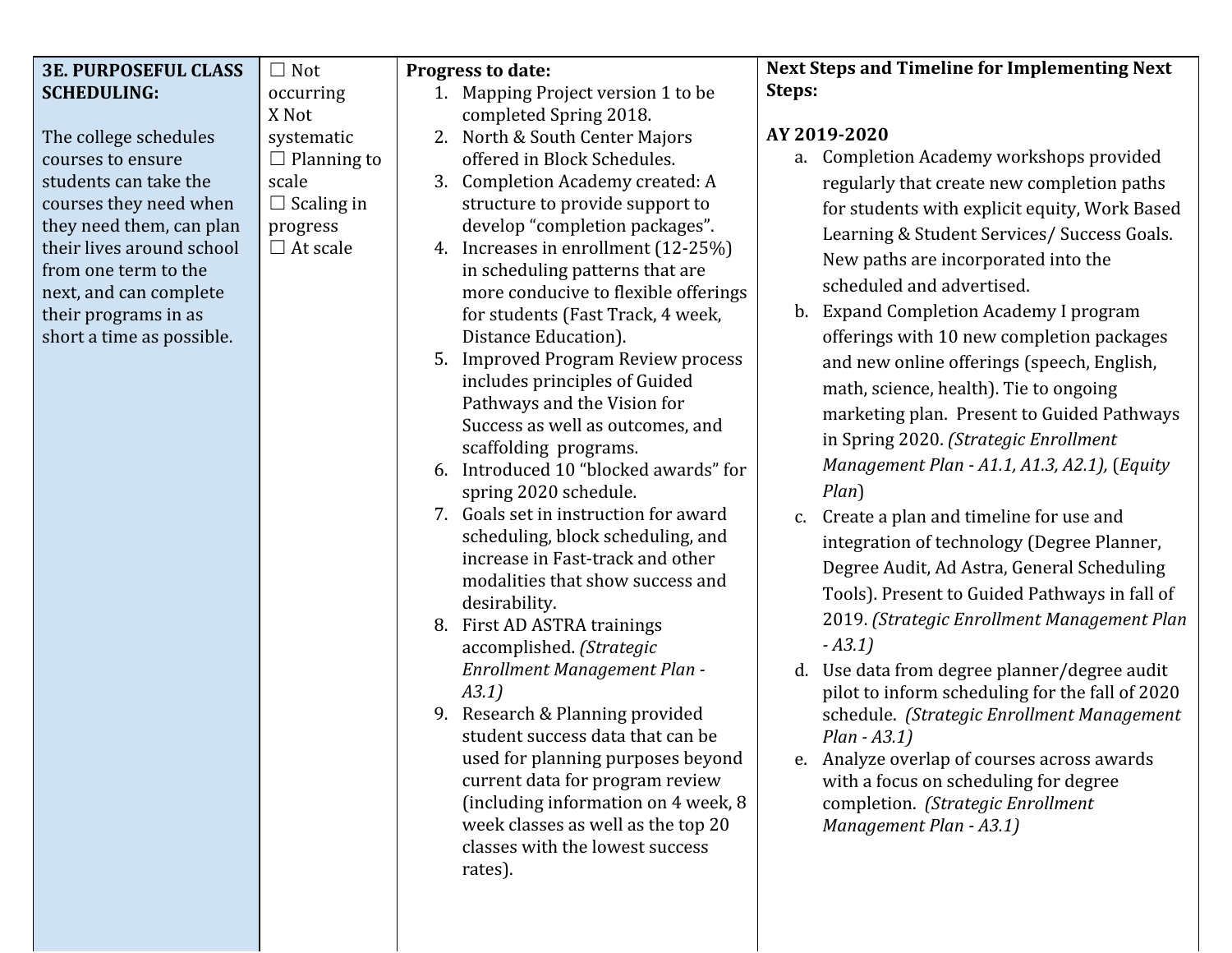|                               |                  | f. Integrate AD ASTRA Analytics by the end of  |
|-------------------------------|------------------|------------------------------------------------|
|                               |                  | 2020-2021 planning cycle. (Strategic           |
| Term, if at scale or scaling: |                  | Enrollment Management Plan - A3.1)             |
|                               | $\mathfrak{g}$ . | Provide AD ASTRA training designed for         |
|                               |                  | <b>Instruction &amp; Student Services.</b>     |
|                               |                  | h. Present a new timeline for more efficient   |
|                               |                  | scheduling to Guided Pathways in fall of       |
|                               |                  | 2019. (Strategic Enrollment Management         |
|                               |                  | $Plan - A3.1)$                                 |
|                               | i.               | Pilot Intentional scheduling of student        |
|                               |                  | support around instructional programs and      |
|                               |                  | Meta Majors to meet the needs of all student   |
|                               |                  | populations for fall 2020 planning. (Strategic |
|                               |                  | Enrollment Management Plan - A3.1)             |
|                               |                  | Complete enrollment trend report               |
|                               |                  | (enrollment & success) for all students with a |
|                               |                  | focus on Disproportionately Impacted           |
|                               |                  | students meeting their program/degree          |
|                               |                  | requirement completion.                        |
|                               |                  | k. Create three new online CTE programs and    |
|                               |                  | 10 new courses. Report progress to Guided      |
|                               |                  | Pathways team in Spring 2020. (Strategic       |
|                               |                  | Enrollment Management Plan - A1.3)             |
|                               |                  | Integrate the Program review process across    |
|                               |                  | all institutional divisions and connect to     |
|                               |                  | decision making processes for 2019-2020.       |
|                               |                  |                                                |
|                               |                  | AY 2020-2021                                   |
|                               |                  | a. Offer 10 new Completion Academy programs    |
|                               |                  | and new online courses (speech, English,       |
|                               |                  | math, science, health). (Strategic Enrollment  |
|                               |                  | Management Plan - A1.3), (EQUITY)              |
|                               |                  | b. Implement use of technology, , General      |
|                               |                  | Scheduling Tools, Previous awards and pilot    |
|                               |                  | to meta-majors for fall schedule planning      |
|                               |                  | with more efficient overall timeline.          |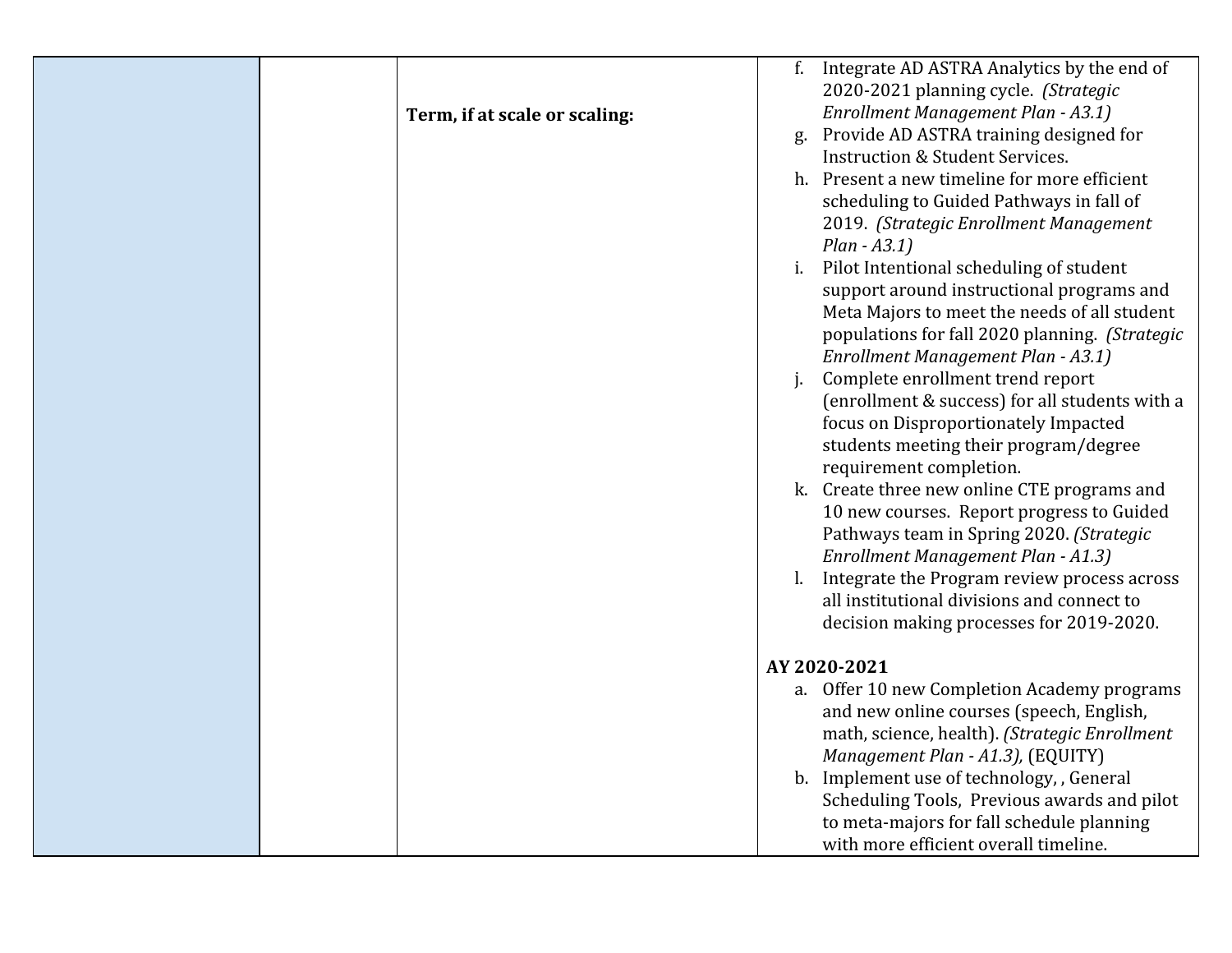|  | A2.2, A3.1)<br>$C_{\bullet}$<br>A1.3, A2.2<br>spring 2020. | (Strategic Enrollment Management Plan -<br>Assess efficacy of new online Career<br>Technical Education programs. Present data<br>to Guided Pathways team in fall 2020.<br>(Strategic Enrollment Management Plan -<br>d. Continue integrated process and review<br>functionality. Report to Guided Pathways |
|--|------------------------------------------------------------|------------------------------------------------------------------------------------------------------------------------------------------------------------------------------------------------------------------------------------------------------------------------------------------------------------|
|  |                                                            |                                                                                                                                                                                                                                                                                                            |

#### **Pillar 4- Ensure Learning**

| <b>Guided Pathways</b><br><b>Essential Practices</b> | Scale of<br>Adoption<br>at Our College | Progress to Date Implementing Practice<br>(If Scaling in Progress or At Scale, please)<br>indicate which term (e.g., fall 2015) the<br>college first reached this point) | Next Steps Toward Implementing Practice at Scale<br>& Timeline |
|------------------------------------------------------|----------------------------------------|--------------------------------------------------------------------------------------------------------------------------------------------------------------------------|----------------------------------------------------------------|
|------------------------------------------------------|----------------------------------------|--------------------------------------------------------------------------------------------------------------------------------------------------------------------------|----------------------------------------------------------------|

Equity Considerations in Area 4:

- How is the college ensuring that underrepresented students participate in program-relevant activities and experiential learning opportunities?
- As Faculty make curricular changes to better align course assignments with program learning outcomes, how does the college support Faculty to implement pedagogical changes that better support learning outcomes success for underrepresented students (e.g., culturally responsive teaching)?
- What opportunities exist for Faculty or advisors to critically examine their role in advancing equity-minded teaching and advising practices at the college (e.g., critically examining the role of unconscious bias in the classroom or advising that could affect student aspirations for a particular field and/or program selection)?
- Is the college disaggregating program learning outcomes data, program retention and completion data, and other assessment measures by race, income, age, and gender to examine equity gaps? How is this data disseminated and discussed among college staff, with students, and with the outside community?

| <b>4A. ALIGNMENT OF</b>  | Not       | <b>Progress to date:</b>                                 | Next Steps and Timeline for Implementing Next |
|--------------------------|-----------|----------------------------------------------------------|-----------------------------------------------|
| <b>PROGRAM OUTCOMES:</b> | occurring | New Program review process<br>frontloaded and integrated | Steps:<br>AY 2019-2020                        |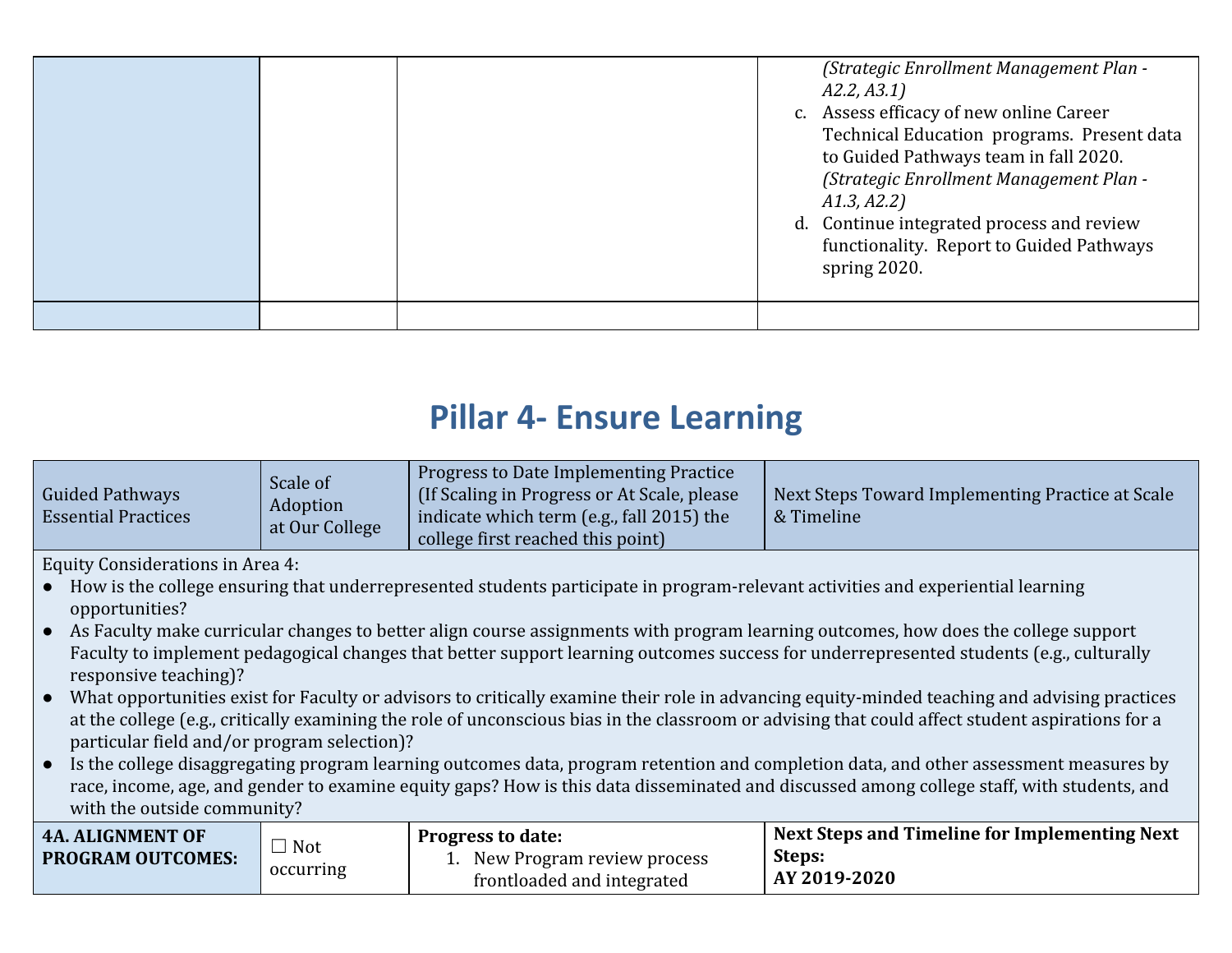| $\Box$ Not<br>Program learning<br>outcomes are aligned<br>systematic<br>courses.<br>with the requirements for<br>X Planning to<br>success in further<br>scale<br>education and<br>$\Box$ Scaling in<br>employment outcomes<br>progress<br>targeted by each<br>Term, if at scale or scaling:<br>$\Box$ At scale<br>program. | a. Train Service Learning Outcome (SLO)<br>outcomes for programs and<br>facilitators to help departments create<br>curriculum (outcomes) maps for programs.<br>2. Program outcomes on Program<br>b. Align all course SLOs with relevant GE/ILOs<br>Maps were reviewed and<br>and GE categories.<br>programs were given feedback.<br>Institute appropriate and measurable<br>courses and program SLOs.<br>d. Planned fall 2019 and spring 2020 PD<br>workshops in KSA's (Knowledge, Skills and<br>Abilities). [see 4G below].<br>e. PD Workshops will be assessed by PD<br>committee mid-spring 2020 and revised for<br>re-deploy in 2020-2021. [see 4G, below].<br>AY 2020-2021<br>a. SLO sub-committee provides a report to<br>Curriculum Committee showing course and<br>program SLOs appropriately aligned with<br>GE/ILOs and GE categories.<br>b. Departments submit a report to the<br>Curriculum Committee showing where<br>outcomes are introduced, developed, and<br>mastered (Curriculum Outcome Maps).<br>c. Align program and course outcomes to<br>industry/employers.<br>d. Coordinate program and course outcomes to<br>KSA's.<br>e. Align program and course outcomes to<br>college/university. |
|----------------------------------------------------------------------------------------------------------------------------------------------------------------------------------------------------------------------------------------------------------------------------------------------------------------------------|-----------------------------------------------------------------------------------------------------------------------------------------------------------------------------------------------------------------------------------------------------------------------------------------------------------------------------------------------------------------------------------------------------------------------------------------------------------------------------------------------------------------------------------------------------------------------------------------------------------------------------------------------------------------------------------------------------------------------------------------------------------------------------------------------------------------------------------------------------------------------------------------------------------------------------------------------------------------------------------------------------------------------------------------------------------------------------------------------------------------------------------------------------------------------------------------------------------------|
|----------------------------------------------------------------------------------------------------------------------------------------------------------------------------------------------------------------------------------------------------------------------------------------------------------------------------|-----------------------------------------------------------------------------------------------------------------------------------------------------------------------------------------------------------------------------------------------------------------------------------------------------------------------------------------------------------------------------------------------------------------------------------------------------------------------------------------------------------------------------------------------------------------------------------------------------------------------------------------------------------------------------------------------------------------------------------------------------------------------------------------------------------------------------------------------------------------------------------------------------------------------------------------------------------------------------------------------------------------------------------------------------------------------------------------------------------------------------------------------------------------------------------------------------------------|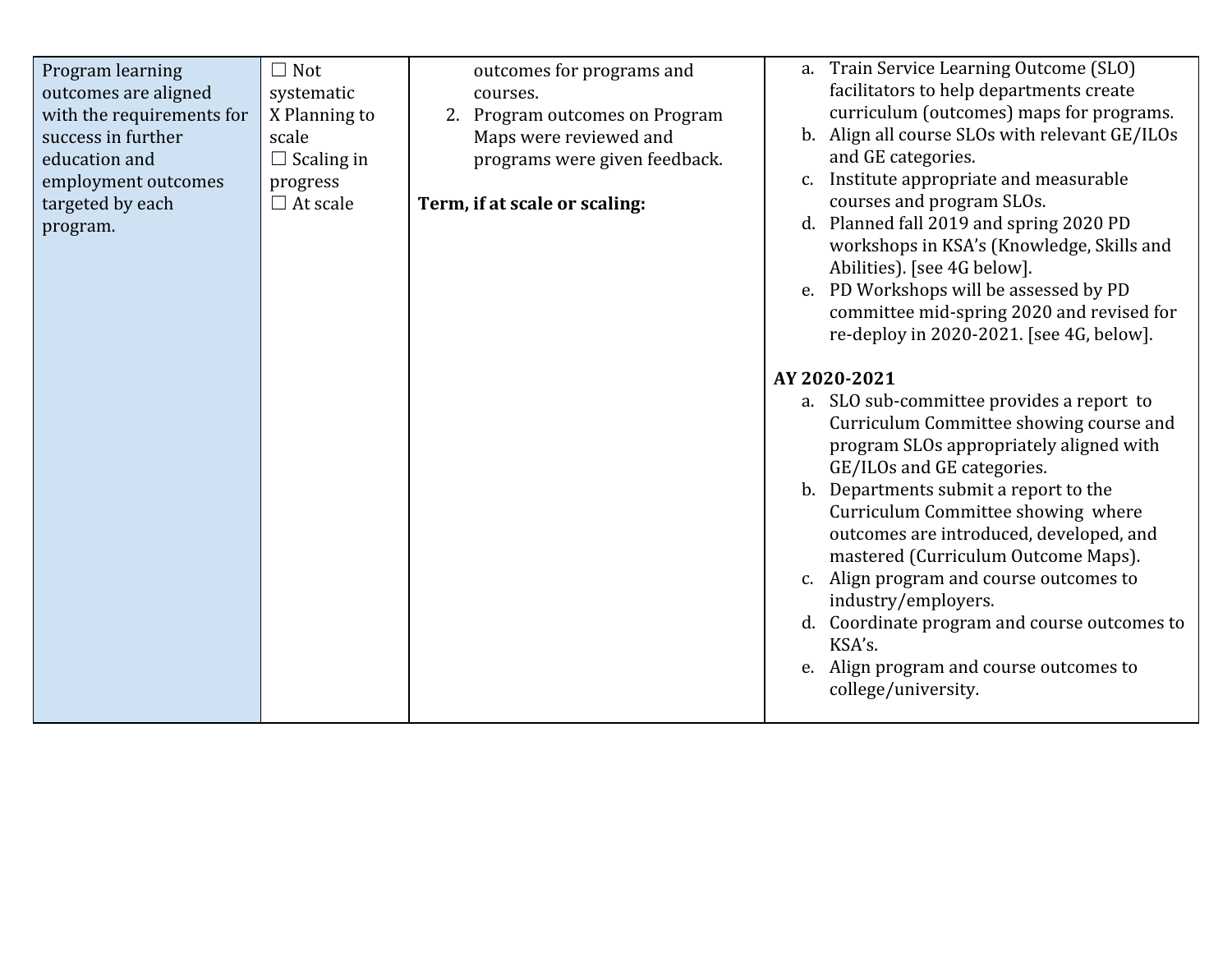| <b>4B. ACTIVE LEARNING:</b> | $\Box$ Not          | Progress to date:                  | <b>Next Steps and Timeline for Implementing Next</b> |
|-----------------------------|---------------------|------------------------------------|------------------------------------------------------|
|                             | occurring           | 1. Honors Program Workgroup        | Steps:                                               |
| <b>Instruction across</b>   | x Not               | formed.                            | AY 2019-2020                                         |
| programs (especially in     | systematic          | 2. Annual Active Learning Leaders  | a. Administer Faculty Survey of Classroom            |
| program introductory        | $\Box$ Planning to  | Conference.                        | Design and Audio Visual (AV), to identify            |
| courses) engages            | scale               | 3. Offered On Course 1 workshop in | faculty classroom structure needs/wants              |
| students in active and      | $\Box$ Scaling in   | August 2018.                       | and Audio/Visual needs/wants. (Strategic             |
| applied learning,           | progress            |                                    | Enrollment Management Plan - A2.2)                   |
| encouraging them to         | $\Box$ At scale got |                                    | b. Present results of Faculty Survey of              |
| think critically, solve     |                     | Term, if at scale or scaling:      | Classroom Design and AV to IPC, FASPC, and           |
| meaningful problems, and    |                     |                                    | SPC.                                                 |
| work and communicate        |                     |                                    | c. Develop and offer Active Learning Workshop        |
| effectively with others.    |                     |                                    | series to faculty.                                   |
| (Note: This practice was    |                     |                                    | d. Create and facilitate accessibility of the        |
| added to the SOAA in        |                     |                                    | Active Learning tool kit by all faculty.             |
| February 2019)              |                     |                                    | e. Develop the Active Learning Leaders               |
|                             |                     |                                    | committee to be an official College                  |
|                             |                     |                                    | Governance Committee.                                |
|                             |                     |                                    | Redesign existing classrooms from sled               |
|                             |                     |                                    | desks to active learning furniture based on          |
|                             |                     |                                    | need as derived from the Faculty Survey of           |
|                             |                     |                                    | Classroom Design and AV.                             |
|                             |                     |                                    | Offer annual On Course 1 Workshop.<br>g.             |
|                             |                     |                                    | h. Distribute the Active Learning newsletter         |
|                             |                     |                                    | monthly, highlighting faculty use of Active          |
|                             |                     |                                    | Learning in their classrooms.                        |
|                             |                     |                                    |                                                      |
|                             |                     |                                    | AY 2020-2021                                         |
|                             |                     |                                    | a. Active Learning Leaders lead the Active           |
|                             |                     |                                    | Learning Faculty Book club.                          |
|                             |                     |                                    |                                                      |
|                             |                     |                                    |                                                      |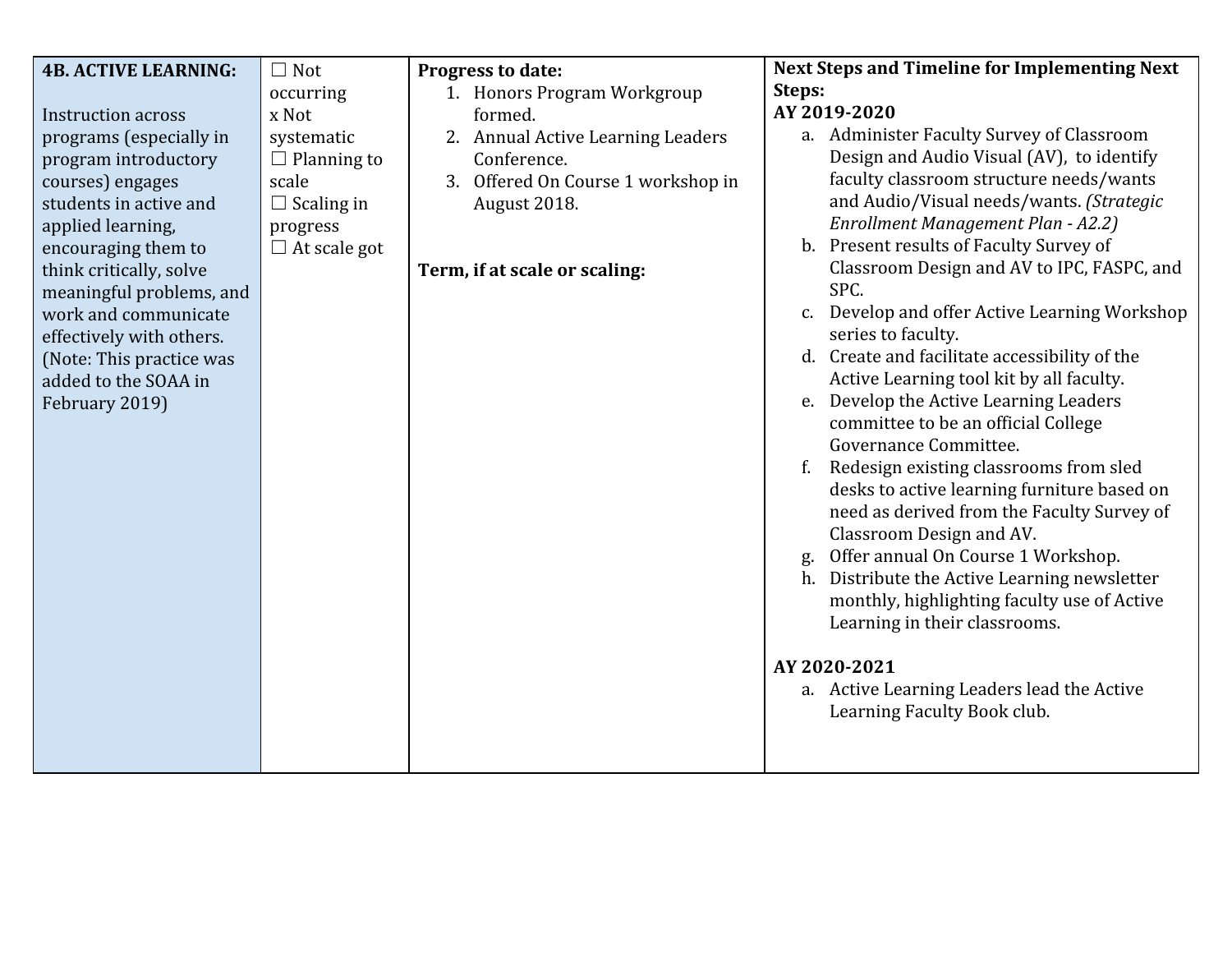|                            |                    |                                          | <b>Next Steps and Timeline for Implementing Next</b> |
|----------------------------|--------------------|------------------------------------------|------------------------------------------------------|
| <b>4C. EXPERIENTIAL</b>    | $\Box$ Not         | Progress to date:                        |                                                      |
| <b>LEARNING:</b>           | occurring          | 1. Completed Work Based Learning         | Steps:<br>AY 2019-2020                               |
|                            | X Not              | <b>Assessments for 56</b>                |                                                      |
| Students have ample        | systematic         | disciplines/programs at Palomar          | a. Work-Based Learning (WBL) coordinators            |
| opportunity to apply and   | $\Box$ Planning to | College consisting of perspectives       | identify gaps in curriculum where WBL can            |
| deepen knowledge and       | scale              | on Work Based learning and an            | be incorporated.                                     |
| skills through projects,   | $\Box$ Scaling in  | inventory of current activities.         | b. Curriculum Committee identify                     |
| internships, co-ops,       | progress           | Hired a Job Developer to provide<br>2.   | opportunities to incorporate experiential            |
| clinical placements, group | $\Box$ At scale    | job placement assistance services        | learning into the curriculum committee               |
| projects outside of class, |                    | to all students.                         | process. (Strategic Enrollment Management            |
| service learning, study    |                    | Two Work Based Learning Faculty<br>3.    | $Plan - A1.5)$                                       |
| abroad and other           |                    | coordinators were reassigned             | Develop a process to institutionally track<br>C.     |
| experiential learning      |                    | 50/50 (Spring 2019 - fall 2020) to       | WBL that includes industry partners                  |
| activities that program    |                    | establish and institutionalize Work      | information and types of WBL utilized across         |
| Faculty intentionally      |                    | <b>Based Learning functions.</b>         | the college.                                         |
| embed into coursework.     |                    | Initiated research into technology<br>4. | d. Strong Workforce Program to survey Faculty        |
|                            |                    | solutions that would centralize          | and Students to identify best practices in           |
|                            |                    | workflow processes, assist in case       | WBL.                                                 |
|                            |                    | management of students,                  | e. Faculty to submit practices, or ideas, to the     |
|                            |                    | centralize Work Based Learning           | <b>WBL Coordinators</b>                              |
|                            |                    | and Job Placement opportunities          | Send faculty, staff and students to SWP<br>f.        |
|                            |                    | and more easily promote these            | Regional Conference on WBL Best                      |
|                            |                    | opportunities to students.               | PracticesPD Workshops.                               |
|                            |                    | (Strategic Enrollment Management         | Offer PD workshops on WBL activities fall<br>g.      |
|                            |                    | Plan - A2.2, A3.1)                       | 2019 and spring 2020.                                |
|                            |                    | 5. President's Associates have           | PD Workshops will be assessed by PD<br>h.            |
|                            |                    | become very active in promoting          | committee mid-spring 2020 and revised for            |
|                            |                    | and offering Internships, Service        | re-deploy in 2020-2021. [see 4G, below].             |
|                            |                    | Learning and Cooperative                 |                                                      |
|                            |                    | Education.                               | AY 2020-2021                                         |
|                            |                    |                                          | a. All department websites will include a            |
|                            |                    | Term, if at scale or scaling:            | webpage specific to connections with                 |
|                            |                    |                                          | industry partnerships, to include                    |
|                            |                    |                                          | certifications, job openings, local needs, etc.      |
|                            |                    |                                          | Webpage includes reports of systematic               |
|                            |                    |                                          | communication occurring between industry,            |
|                            |                    |                                          |                                                      |
|                            |                    |                                          |                                                      |
|                            |                    |                                          |                                                      |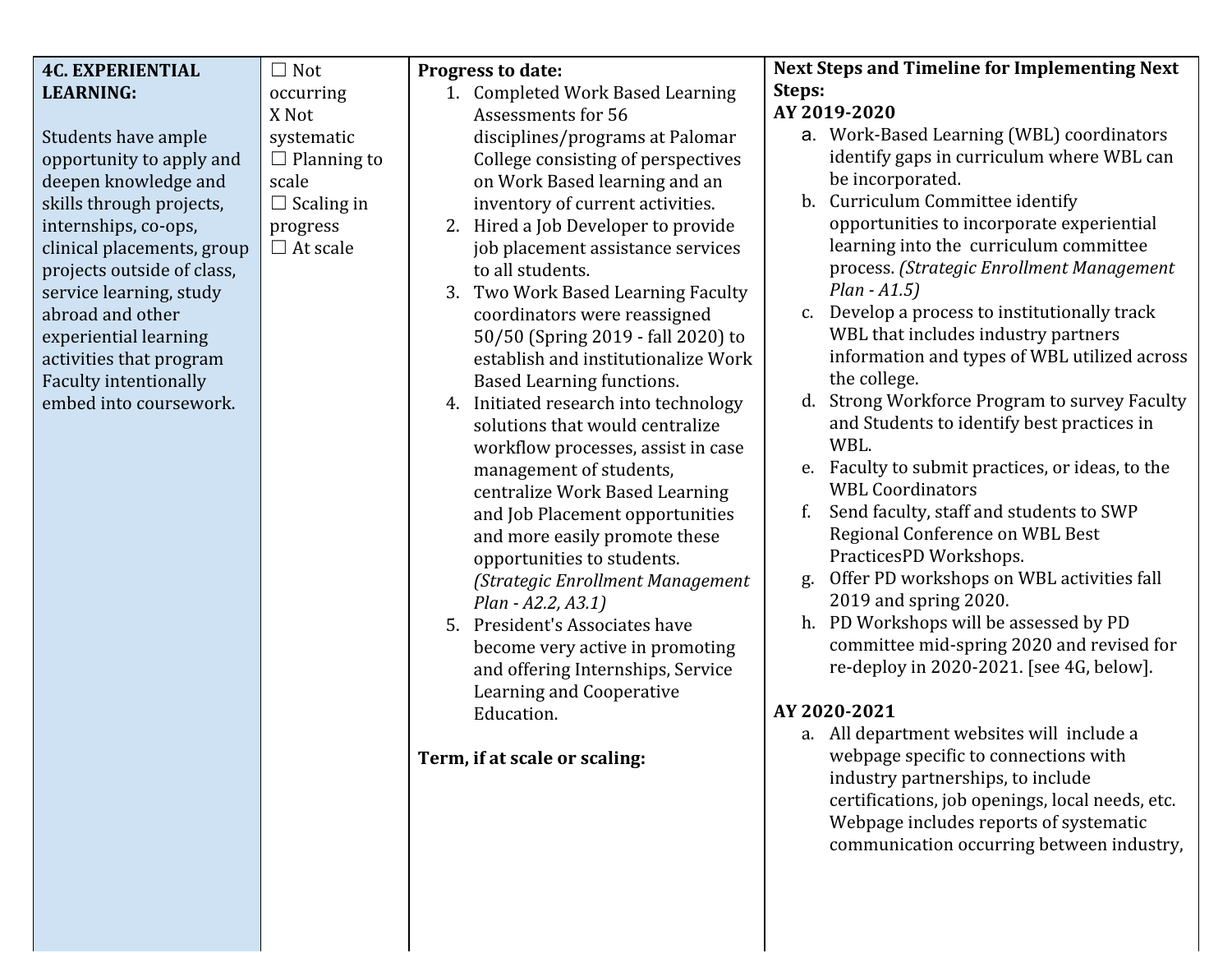|                                                                                                                                                                                                                                |                                                                                                                     |                                                                                                                                                                                                                                                                                                                                                                                                                                                                                | faculty, staff, and students to provide strong<br>relationships with industry partners.<br>b. Revise Work Based Learning continuum<br>using the Faculty and student survey results.<br>c. WBL Coordinators provide a report to<br>Faculty on the best practices to embed Work<br>Based Learning activities into curriculum.<br>d. Provide annual reports to the college<br>utilizing data from the process used to<br>institutionally track Work-based Learning.<br><b>Next Steps and Timeline for Implementing Next</b>                           |
|--------------------------------------------------------------------------------------------------------------------------------------------------------------------------------------------------------------------------------|---------------------------------------------------------------------------------------------------------------------|--------------------------------------------------------------------------------------------------------------------------------------------------------------------------------------------------------------------------------------------------------------------------------------------------------------------------------------------------------------------------------------------------------------------------------------------------------------------------------|----------------------------------------------------------------------------------------------------------------------------------------------------------------------------------------------------------------------------------------------------------------------------------------------------------------------------------------------------------------------------------------------------------------------------------------------------------------------------------------------------------------------------------------------------|
| <b>PROGRAM OUTCOMES:</b><br>Faculty/programs assess<br>whether students are<br>mastering learning<br>outcomes and building<br>skills across each<br>program, in both arts and<br>sciences and<br>career/technical<br>programs. | occurring<br>X Not<br>systematic<br>$\Box$ Planning to<br>scale<br>$\Box$ Scaling in<br>progress<br>$\Box$ At scale | Progress to date:<br>1. Program Review & Process (PRP)<br>updated in 2018-2019: Program<br>review changes include 2 new<br>questions asking how courses<br>support GE/ILO outcomes. These<br>responses can continue to be used<br>to support SLO Facilitators in their<br>work with Faculty to realign<br>course SLOs with GE/ILOs.<br>2. All course SLOs have been added<br>to Canvas to allow Faculty to<br>assess students and provide<br>students with immediate feedback. | Steps:<br>AY 2019-2020<br>a. Share Learning outcomes results across<br>departments and programs.<br>b. Communicate PRP data with and to be used<br>by the appropriate shared governance<br>groups and/or leadership (for example, SLO<br>data is sent to SLO sub-committee, WBL data<br>sent to WBL Coordinators, etc).<br>c. Provide a report to the college on<br>institutional impact regarding DI students<br>across programs and courses based on PRP<br>data.<br>d. Input program and GE/ILOs in Canvas and<br>are available to all Faculty. |
|                                                                                                                                                                                                                                |                                                                                                                     | Term, if at scale or scaling:                                                                                                                                                                                                                                                                                                                                                                                                                                                  | e. Train SLO facilitators to help their<br>departments and Faculty learn how to assess<br>outcomes using Canvas.<br>Departments share how SLO data was used<br>for course and program improvements.<br>Identify Service Area Outcomes leaders and<br>g.<br>develop, review and assess Service Area<br>Outcomes. (Strategic Enrollment<br>Management Plan - A3.1)                                                                                                                                                                                   |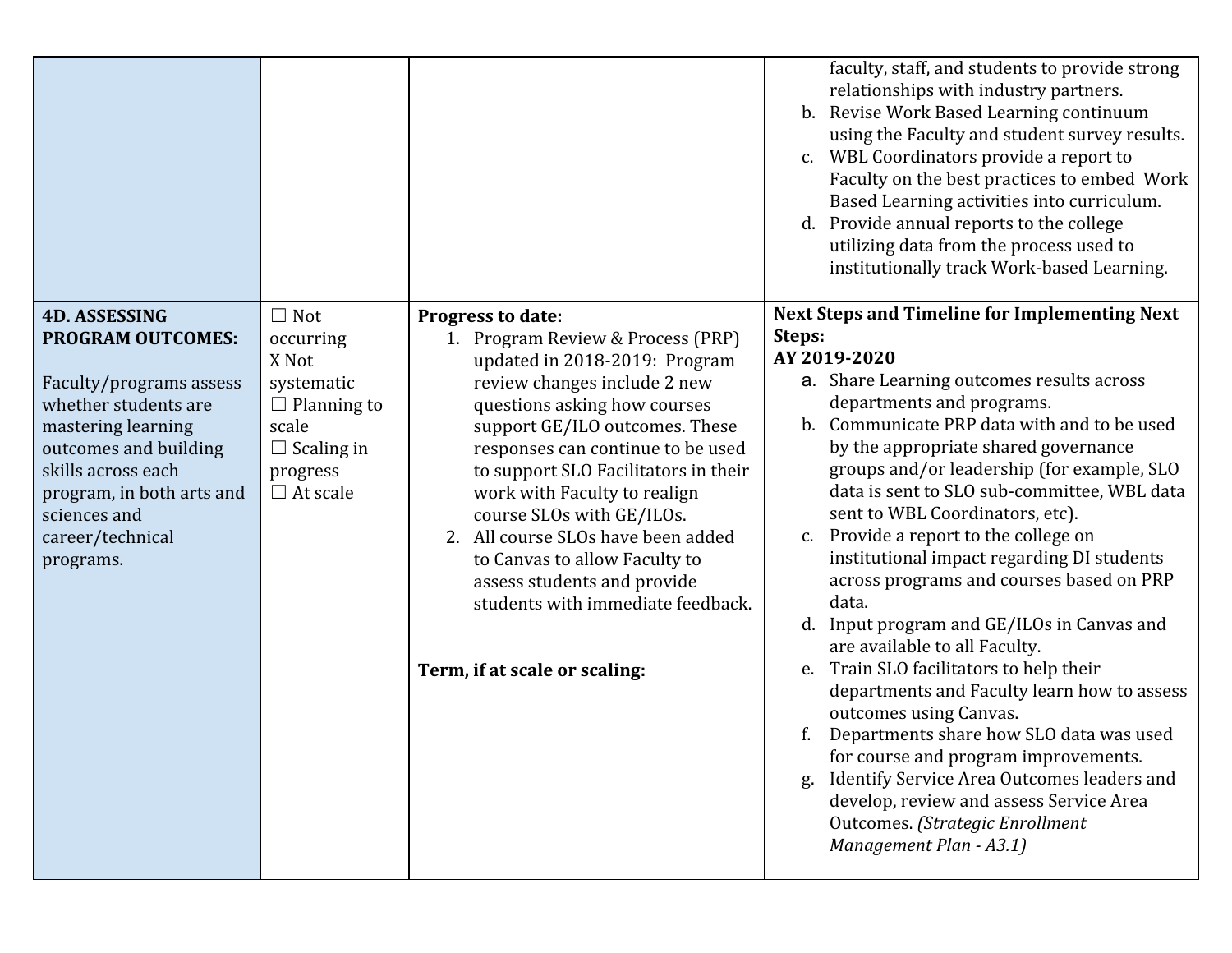|                                                                                                                                                                                                                                                               |                                                                                                                                   |                                                                                                                                                                                                                                        | AY 2020-2021                                                                                                                                                                                                                                                                                                                                                                                                                                                                                                                                                                                                                                                                                                                                                                                                                                                                                                                                                                                                                                                                                                                                                                                             |
|---------------------------------------------------------------------------------------------------------------------------------------------------------------------------------------------------------------------------------------------------------------|-----------------------------------------------------------------------------------------------------------------------------------|----------------------------------------------------------------------------------------------------------------------------------------------------------------------------------------------------------------------------------------|----------------------------------------------------------------------------------------------------------------------------------------------------------------------------------------------------------------------------------------------------------------------------------------------------------------------------------------------------------------------------------------------------------------------------------------------------------------------------------------------------------------------------------------------------------------------------------------------------------------------------------------------------------------------------------------------------------------------------------------------------------------------------------------------------------------------------------------------------------------------------------------------------------------------------------------------------------------------------------------------------------------------------------------------------------------------------------------------------------------------------------------------------------------------------------------------------------|
| <b>4E. USING RESULTS OF</b><br><b>PROGRAM OUTCOMES:</b><br>Results of learning<br>outcomes assessments<br>are used to improve<br>teaching and learning<br>through program review,<br>professional<br>development, and other<br>intentional campus<br>efforts. | $\Box$ Not<br>occurring<br>X Not<br>systematic<br>$\Box$ Planning to<br>scale<br>$\Box$ Scaling in<br>progress<br>$\Box$ At scale | <b>Progress to date:</b><br>1. Created videos for new PRP<br>process that showed how<br>programs use results of learning<br>outcomes assessments to make<br>changes to course and program<br>content.<br>Term, if at scale or scaling: | <b>Next Steps and Timeline for Implementing Next</b><br>Steps:<br>AY 2019-2020<br>a. Learning Outcomes Subcommittee will<br>provide students with access to learning<br>outcome assessment results using the<br>Outcomes features in Canvas, as well as,<br>through other formats.<br>Outcomes Subcommittee provides a<br>b.<br>presentation to the Curriculum Committee of<br>their proposed procedure for sharing SLO<br>results.<br>Department/Program leadership share<br>C.<br>outcome data with industry partners to<br>ensure outcomes meet the needs of industry.<br>(Strategic Enrollment Management Plan -<br>A1.4)<br>Department/Program leadership share<br>d.<br>outcome data with University partners to<br>ensure outcomes meet the needs of the<br>University.<br>Departments reduce inequities by analyzing<br>e.<br>annual PRP data, identifying opportunities to<br>improve, and incorporating necessary<br>strategies.<br>AY 2020-2021<br>a. Departments/programs share outcome<br>revisions, alignments, assessments,<br>improvements, etc at plenary through a<br>poster session.<br>Outcomes subcommittee review PRP data<br>and provide a report to the Curriculum<br>Committee. |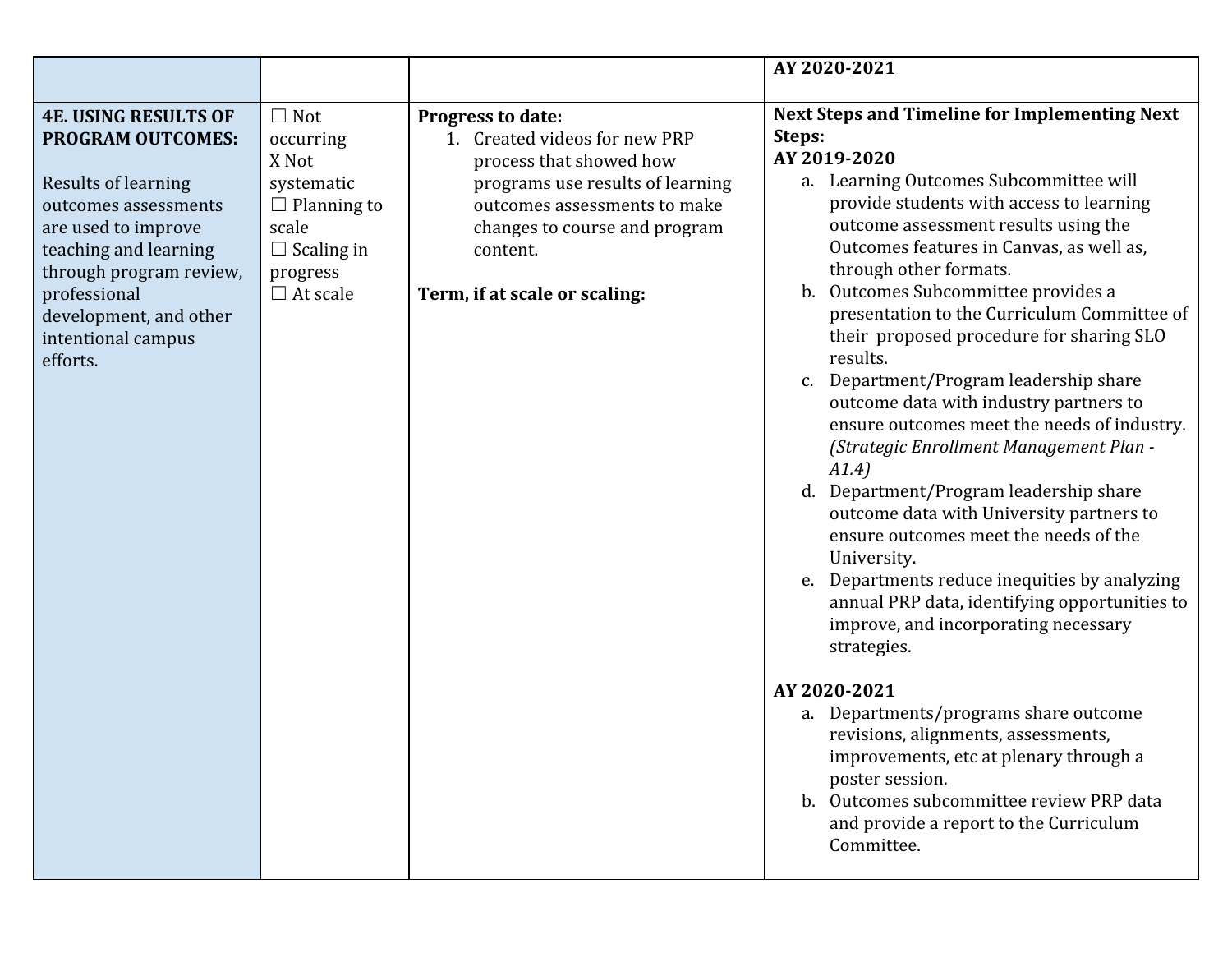| <b>4F. DEMONSTRATE</b>       | X Not occurring    | Progress to date:                                             | <b>Next Steps and Timeline for Implementing Next</b>                                  |
|------------------------------|--------------------|---------------------------------------------------------------|---------------------------------------------------------------------------------------|
| <b>STUDENT LEARNING</b>      | $\Box$ Not         | No progress to date. Will begin on<br>1.                      | Steps:                                                                                |
| <b>FOR EMPLOYMENT</b>        | systematic         | this exemplary practice in                                    | AY 2019-2020                                                                          |
| <b>BEYOND TRANSCRIPT:</b>    | $\Box$ Planning to | 2019-2020.                                                    | a. SLO Coordinators provide a report to the                                           |
|                              | scale              |                                                               | <b>Curriculum Committee and Faculty Senate</b>                                        |
| The college helps            | $\Box$ Scaling in  |                                                               | on various ePortfolio software programs                                               |
| students document their      | progress           | Term, if at scale or scaling:                                 | that could be used.                                                                   |
| learning for employers       | $\Box$ At scale    |                                                               | b. Faculty and industry partners provide                                              |
| and universities through     |                    |                                                               | feedback on the various ePortfolio options.                                           |
| portfolios and other         |                    |                                                               | Identify an institutional ePortfolio program.<br>c.                                   |
| means beyond                 |                    |                                                               | Strong Workforce Program to collect and<br>d.                                         |
| transcripts.                 |                    |                                                               | disaggregate data from surveys [see 4C].                                              |
|                              |                    |                                                               | AY 2020-2021                                                                          |
|                              |                    |                                                               | a. Implement an institutional ePortfolio.                                             |
|                              |                    |                                                               | b. Develop instructions for using ePortfolios                                         |
|                              |                    |                                                               | and provide to Faculty and Students.                                                  |
|                              |                    |                                                               | c. Utilize ongoing feedback for continual                                             |
|                              |                    |                                                               | review of ePortfolios.                                                                |
| <b>4G. TARGETED</b>          | $\Box$ Not         | Progress to date:                                             | <b>Next Steps and Timeline for Implementing Next</b>                                  |
|                              |                    |                                                               |                                                                                       |
| <b>PROFESSIONAL</b>          | occurring          | 1. Began institutional conversations                          | Steps:                                                                                |
| <b>DEVELOPMENT BASED</b>     | $\Box$ Not         | about Guided Pathways in the                                  |                                                                                       |
| <b>ON NEED:</b>              | systematic         | Spring 2018 with a Book Club on                               | AY 2019-2020                                                                          |
|                              | X Planning to      | "Redesigning America's                                        | a. Align Professional Development goals with                                          |
| The college assesses         | scale              | Community Colleges".                                          | institutional goals and needs.                                                        |
| effectiveness of             | $\Box$ Scaling in  | Created and offered a Professional<br>2.                      | b. Engage all constituent groups in professional                                      |
| educational practice (e.g.   | progress           | Development workshop on the                                   | development.                                                                          |
| using CCSSE or SENSE,        | $\Box$ At scale    | Introduction to Guided Pathways.                              | Offer PD workshops include outcomes.<br>c.                                            |
| etc.) and uses the results   |                    | Created and offered a Professional<br>3.                      | d. Provide PD workshops for continued                                                 |
| to create targeted           |                    | Development workshop on using                                 | learning.<br>e. Identify College barriers to implement a                              |
| professional<br>development. |                    | backwards design to map current<br>programs into Meta Majors. | college hour.                                                                         |
|                              |                    | 4. Visiting Scholar Program: Visits                           | f.<br>Implement a staff PD requirement equitable                                      |
|                              |                    | from Guided Pathways Experts                                  | to the faculty requirement.                                                           |
|                              |                    | including Rob Johnstone, Davis                                | Focus PD workshops on college<br>g.                                                   |
|                              |                    | Jenkins, Maria Hesse, Camille<br>Newton, Pedro Noguera.       | processes/procedures and are offered from<br>the colleges own Subject Matter Experts. |